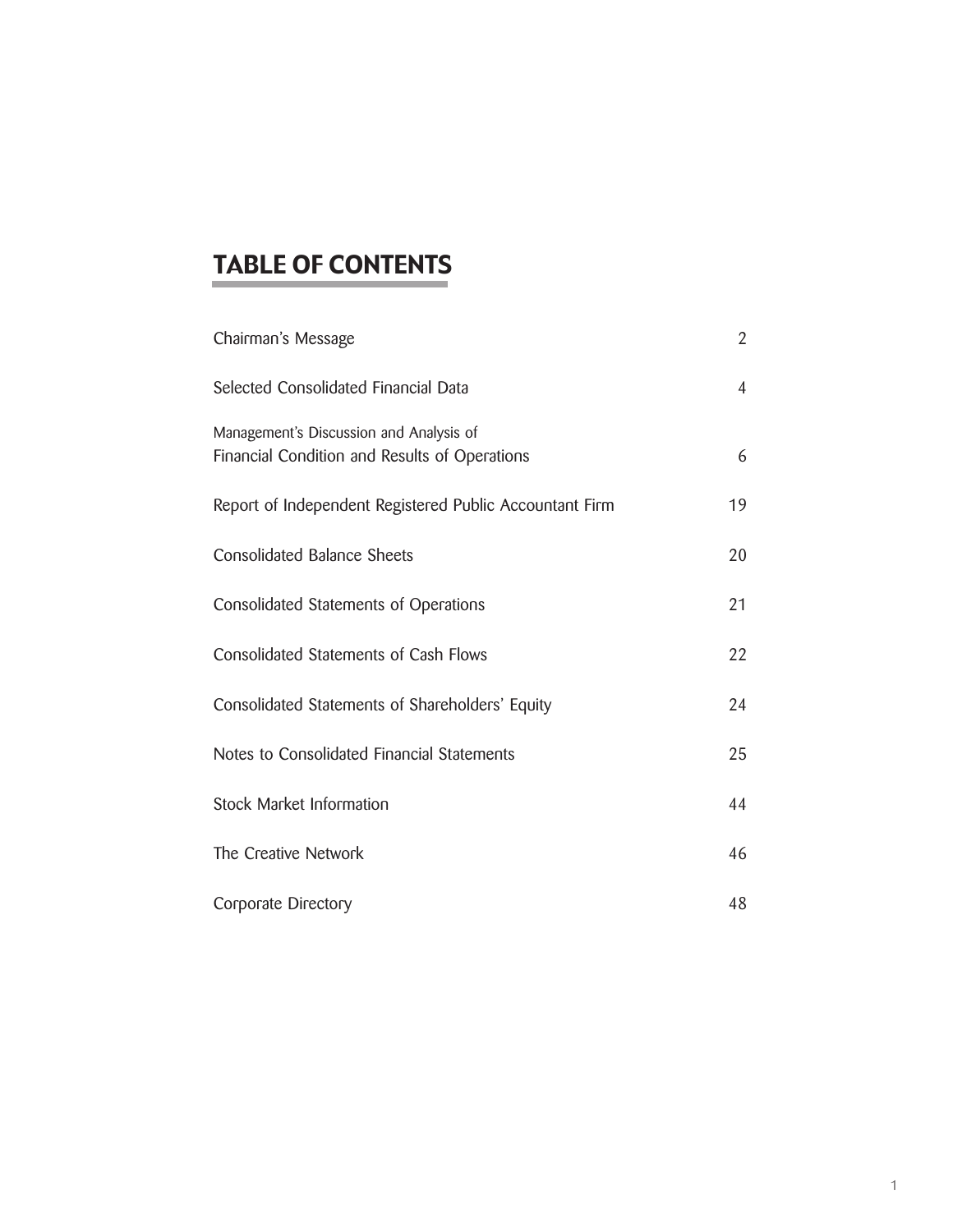# **CREATIVE**

# Chairman's Message

### Dear Shareholders,

Fiscal 2006 was a difficult and challenging year for Creative. However, we continued to realize significant achievements on the product and technology fronts, the most high-profile of which I believe was the award of a U.S. patent for the user interface for portable media players (which we refer to as the "ZEN™ Patent"). Creative then scored a major success with a payment of \$100 million from Apple as part of our recent settlement, which includes a license for Apple to use the ZEN Patent.

The award of the ZEN Patent in August 2005 was an important milestone in our research and development efforts, particularly for personal digital entertainment products. It recognized our early innovation and development efforts in portable media players. The ZEN Patent was awarded to Creative for our invention of the user interface for portable media players, including many of the Creative ZEN and earlier NOMAD<sup>®</sup> Jukebox MP3 players, and found in some competing players, such as the Apple<sup>®</sup> iPod<sup>®</sup> products, and certain cell phones with music functions. The ZEN Patent covers the user interface that enables users of portable media players to efficiently and intuitively navigate among and select tracks on players which store large numbers of songs.

During this fiscal year, we have explored and continue to explore the opportunities that the patent affords us, including licensing programs, partnerships and potential legal remedies. We initiated our first such legal action in May 2006 when we filed complaints against Apple for infringement of the ZEN Patent. In August 2006, we entered into a broad settlement with Apple ending all legal disputes between the two companies. The settlement terms included a requirement for Apple to pay Creative \$100 million for a paid-up license to use the ZEN Patent in their products. In addition, we will also join Apple's "Made for iPod" program, under which we will be able to make and sell accessory products such as speaker systems for Apple's iPod players.

Our success with the ZEN Patent has opened up significant new future opportunities for us. In addition to the potential for future income from licensing programs with portable media player and cell phone companies, our upcoming participation in the "Made for iPod" program can provide significant new market opportunities for our high growth and high margin businesses, such as docking and portable speaker systems, earphones and headphones, and our forthcoming new X-Fi enabled audio enhancement products. We will be announcing our iPod accessory products later this year.

Before I continue with other developments on the product and technology front, I would like to give you a review of the financial performance for the past fiscal year. Our financial performance was negatively affected by the adverse market conditions for MP3 digital audio players during the year. The MP3 market continued to be adversely affected by the aggressive pricing practices and intense competition, exerting severe pressure on gross margins. This situation was aggravated by the market price instability for flash memory, resulting in a substantial write-down of flash memory inventory when flash memory prices dropped sharply. The effect of the turbulent and disruptive business environment for MP3 players is reflected in the financial results for the year - a steep decline in gross margins, resulting in a large operating loss and a net loss for the fiscal year.

Sales for fiscal year 2006 were \$1.1 billion compared to \$1.2 billion for the fiscal year 2005. Gross profit as a percentage of sales was 15% in fiscal 2006, compared to 22% in fiscal 2005. Net loss for fiscal 2006 was \$118 million, compared to net income of \$0.6 million in fiscal 2005. Net loss for fiscal 2006 included net investment gains of \$19 million and one-time charges of \$42 million primarily related to goodwill and restructuring charges for 3Dlabs, while net income for fiscal 2005 included net investment gains of \$74 million and a non-cash impairment charge for 3Dlabs of \$65 million. Excluding these investment gains and other charges, the results would have been a net loss of \$95 million for fiscal 2006 and \$9 million for fiscal 2005.

On the product and technology front, in addition to the ZEN Patent as highlighted above, an important milestone was reached in our audio product business with the launch of the Sound Blaster® X-Fi™ sound cards. In the previous year, we had further strengthened our unrivaled leadership position in PC audio with the introduction of what I believe will be the future direction of audio – the new Xtreme Fidelity™ audio standard. The new Sound Blaster X-Fi cards are the first products under the new Xtreme Fidelity audio standard and using the X-Fi Xtreme Fidelity audio processor. The Sound Blaster X-Fi sound cards have groundbreaking technologies to dramatically improve the audio experience with music, games, movies and audio creation.

The newly introduced Xmod, an X-Fi USB module, helps to bring the X-Fi experience to desktop and notebook PC and Mac users. The small module is easy to use and plugs easily to the USB port without the need to install any software. It instantly enhances poor quality MP3 music to very high-quality, 24-bit surround audio.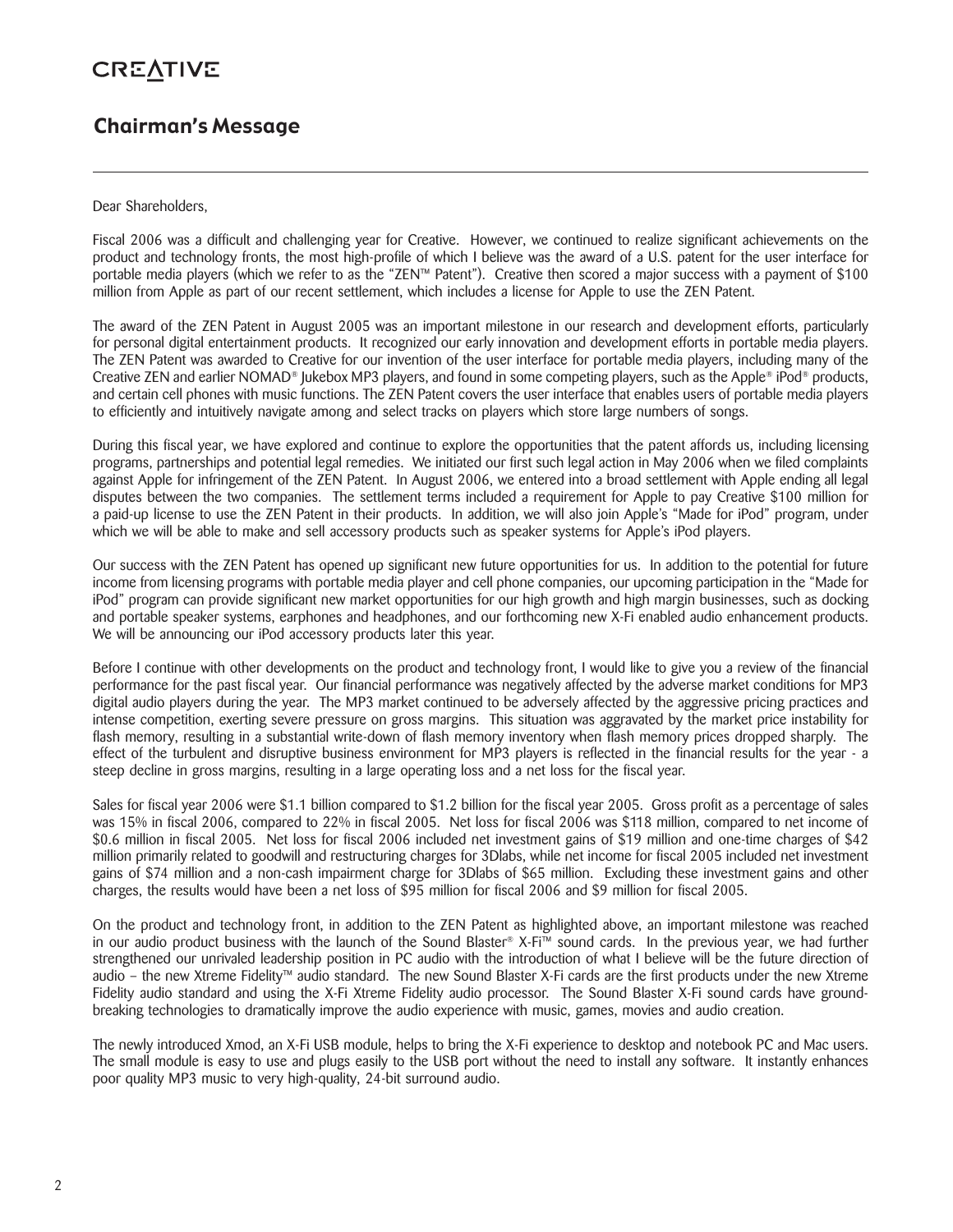# **CREATIVE**

During the year we had continued to focus our R&D resources on innovation in both technical product design and visual ID of our products, which are key to our MP3 digital audio and other personal digital entertainment products. We also continued to work on leveraging our leadership in audio technology to improve our competitive position in the MP3 digital audio market. The success of these efforts can be seen in the highly acclaimed award-winning ZEN Vision:M, which won both "Best of CES 2006: MP3 & Portable Video" and the coveted "Best of CES 2006: Best In Show" awards at the Consumer Electronics Show in Las Vegas in January 2006. The ZEN Vision: M, with a 30GB or 60GB capacity, is a versatile digital player for video, photos and music with a vibrant 2.5" full-color screen, and has garnered many positive reviews.

In addition to the ZEN Vision:M, we introduced other exciting new products in our line-up of MP3 digital audio players, including the ZEN Vision W, ZEN V and ZEN V Plus players. The ZEN Vision W sports a large 4.3" wide aspect screen that allows you to view movies and photos in beautiful widescreen format. You can carry up to 15,000 songs on the player, or listen to your favorite music on the built-in FM radio. The tiny ZEN V and ZEN V Plus are flash-based players with a colorful OLED display and a scratchresistant coating. The ZEN V Plus offers all of the great features of the ZEN V, and it adds video and FM radio playback.

For speaker products, we have focused on expanding our line of PlayDock®, TravelDock™ and TravelSound™ portable speakers which combine great design, portability and ease of use with excellent audio clarity for a variety of MP3 players. Creative has also introduced a range of headphone and earphones such as the ZEN Aurvana™ In-Ear Earphones with noise-isolation technology, which offer superb audio reproduction and highly effective ambient noise reduction.

Moving forward, our key focus in the near term is to return to profitability by focusing on several key strategic areas, including:

- growing our audio business by expanding the market for X-Fi beyond sound cards and the  $PC$ ;
- focusing our speaker business on what we believe are the high-growth and higher margin segments of the market, including docking and portable speaker systems for the MP3 digital audio market, headphones and lifestyle speakers for the home;
- streamlining our MP3 player business with a focus on a few strategic high-volume and profitable products instead of the large number of product offerings we currently have;
- exploring strategic alternatives for improving operations including in the areas of supply chain, procurement and inventory management; and
- reducing the overall level of operating expenses.

We see tremendous potential growth opportunities for expanding X-Fi beyond the PC space into the consumer electronics and cell phone markets, and beyond the X-Fi sound cards into speakers and headphones, portable music and video players, digital entertainment products for the living room, and other X-Fi-enabled audio enhancement products such as the Xmod and X-Fi docking devices. In particular, with our upcoming participation in the "Made for iPod" program, we are very excited about the further market potential for our future family of such X-Fi audio enhancement products in the iPod market. We also look forward to the new market opportunities for our speaker systems and our recently introduced line of earphones and headphones provided by this program.

I believe the future of Creative lies in focusing on our key competence - advanced audio technologies. We have invented numerous ground-breaking audio technologies and we will now significantly increase our focus on marketing and exploiting them to their full potential. With a strong focus on advanced audio technologies, we can maximize our returns by expanding our audio business to include licensing of technologies and selling of audio components or sub-systems, which are the high margin segments of the audio business.

Sim Wong Hoo Chairman & Chief Executive Officer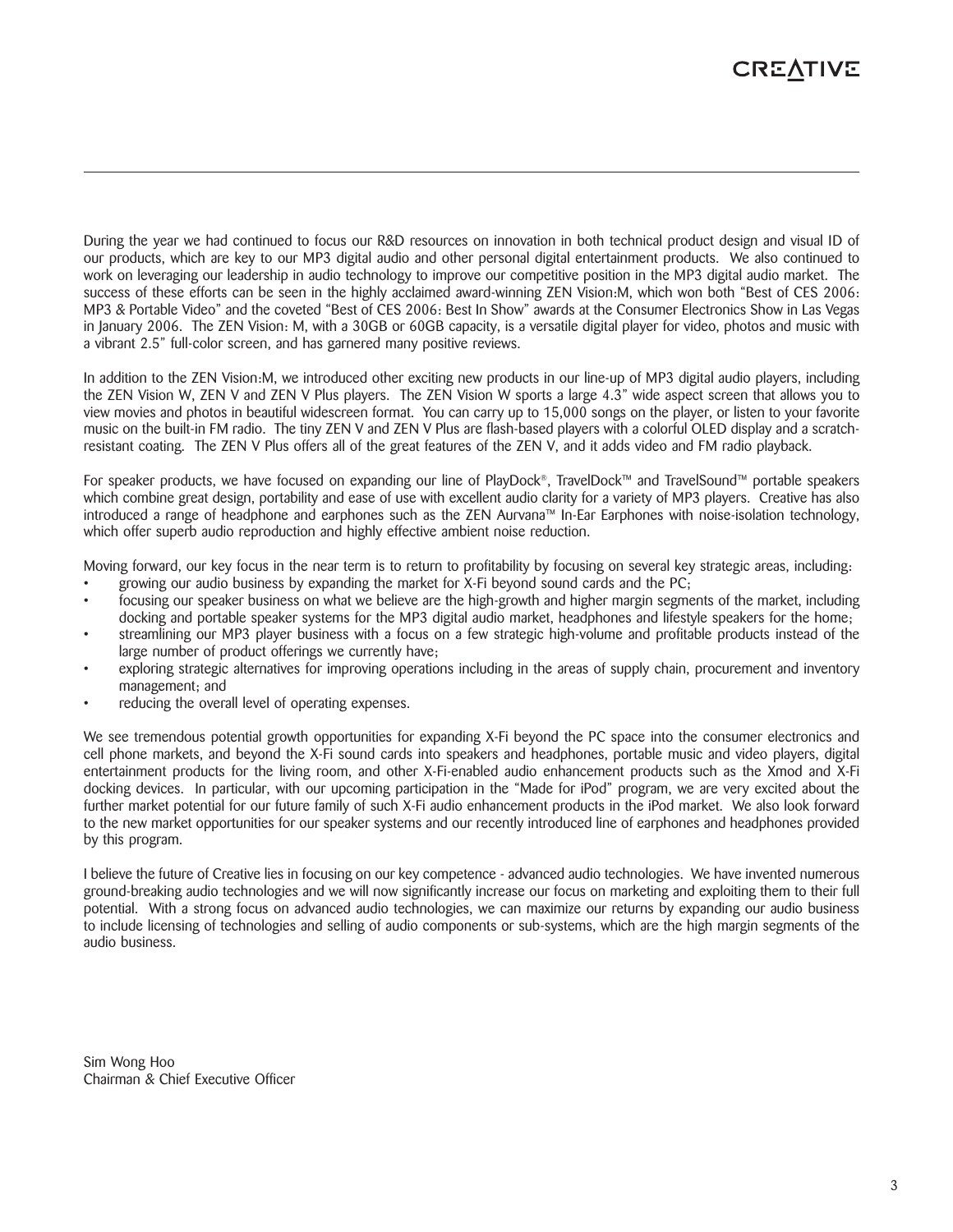# **CREATIVE** SELECTED CONSOLIDATED FINANCIAL DATA

The following table contains selected data from Creative's Consolidated Statements of Operations for the five years ended June 30, 2006. The data for the three years ended June 30, 2006 is derived from and should be read in conjunction with the consolidated financial statements and related notes thereto included elsewhere in this annual report. The data for the two years ended June 30, 2003 and 2002 is derived from the audited financial statements which are not included in this annual report.

### CONSOLIDATED STATEMENTS OF OPERATIONS DATA (US\$'000, EXCEPT PER SHARE DATA):

|                                                                        | For the years ended June 30 |             |               |                        |                 |  |
|------------------------------------------------------------------------|-----------------------------|-------------|---------------|------------------------|-----------------|--|
|                                                                        | 2006                        | 2005        | 2004          | 2003                   | 2002(1)         |  |
| Sales, net (2)                                                         | \$1,127,531                 | \$1,224,411 | \$<br>814,853 | \$<br>701,769          | \$<br>805,905   |  |
| Cost of goods sold                                                     | 963,217                     | 949,151     | 533,513       | 452,952                | 543,382         |  |
| <b>Gross profit</b>                                                    | 164,314                     | 275,260     | 281,340       | 248,817                | 262,523         |  |
| Operating expenses:                                                    |                             |             |               |                        |                 |  |
| Selling, general and administrative (2)                                | 195,197                     | 196,258     | 167,588       | 162,839                | 170,122         |  |
| Research and development                                               | 77,186                      | 82,325      | 69,504        | 58,775                 | 38,248          |  |
| Other charges (3)                                                      | 37,351                      | 65,225      |               |                        | 26,080          |  |
| <b>Operating (loss) income</b>                                         | (145, 420)                  | (68, 548)   | 44,248        | 27,203                 | 28,073          |  |
| Gain (loss) from investments, net                                      | 18,904                      | 74,405      | 72,602        | (6,049)                | (45, 414)       |  |
| Interest income                                                        | 6,241                       | 3,571       | 4,592         | 2,623                  | 3,612           |  |
| Interest expense                                                       | (9, 411)                    | (3,674)     | (1,001)       | (1, 495)               | (648)           |  |
| <b>Others</b>                                                          | 3,572                       | (4,260)     | 5,685         | 3,736                  | 2,191           |  |
| (Loss) income before income<br>taxes and minority interest             | (126, 114)                  | 1,494       | 126,126       | 26,018                 | (12, 186)       |  |
| Provision for income taxes (4)                                         | 7,150                       | (969)       | 8,539         | (2,720)                | (5,698)         |  |
| Minority interest in loss (income)                                     | 805                         | 63          | (418)         | 79                     | (1, 843)        |  |
| Net income (loss)                                                      | (118, 159)<br>S             | 588<br>\$   | 134,247<br>S  | \$<br>23,377           | (19, 727)<br>\$ |  |
| Basic (loss) earnings per share                                        | (1.42)<br>S                 | \$<br>0.01  | \$<br>1.66    | \$<br>0.30             | (0.27)<br>\$    |  |
| Weighted average ordinary shares<br>outstanding ('000)                 | 83,093                      | 82,661      | 80,654        | 79,202                 | 73,182          |  |
| Diluted (loss) earnings per share                                      | (1.42)<br>\$                | \$<br>0.01  | $\$$<br>1.61  | $$\mathbb{S}$$<br>0.29 | (0.27)<br>\$    |  |
| Weighted average ordinary shares<br>and equivalents outstanding ('000) | 83,093                      | 85,333      | 83,630        | 80,851                 | 73,182          |  |
| Dividends declared per share                                           | $\$$<br>0.25                | \$<br>0.50  | \$<br>0.25    | \$<br>0.25             | \$<br>0.25      |  |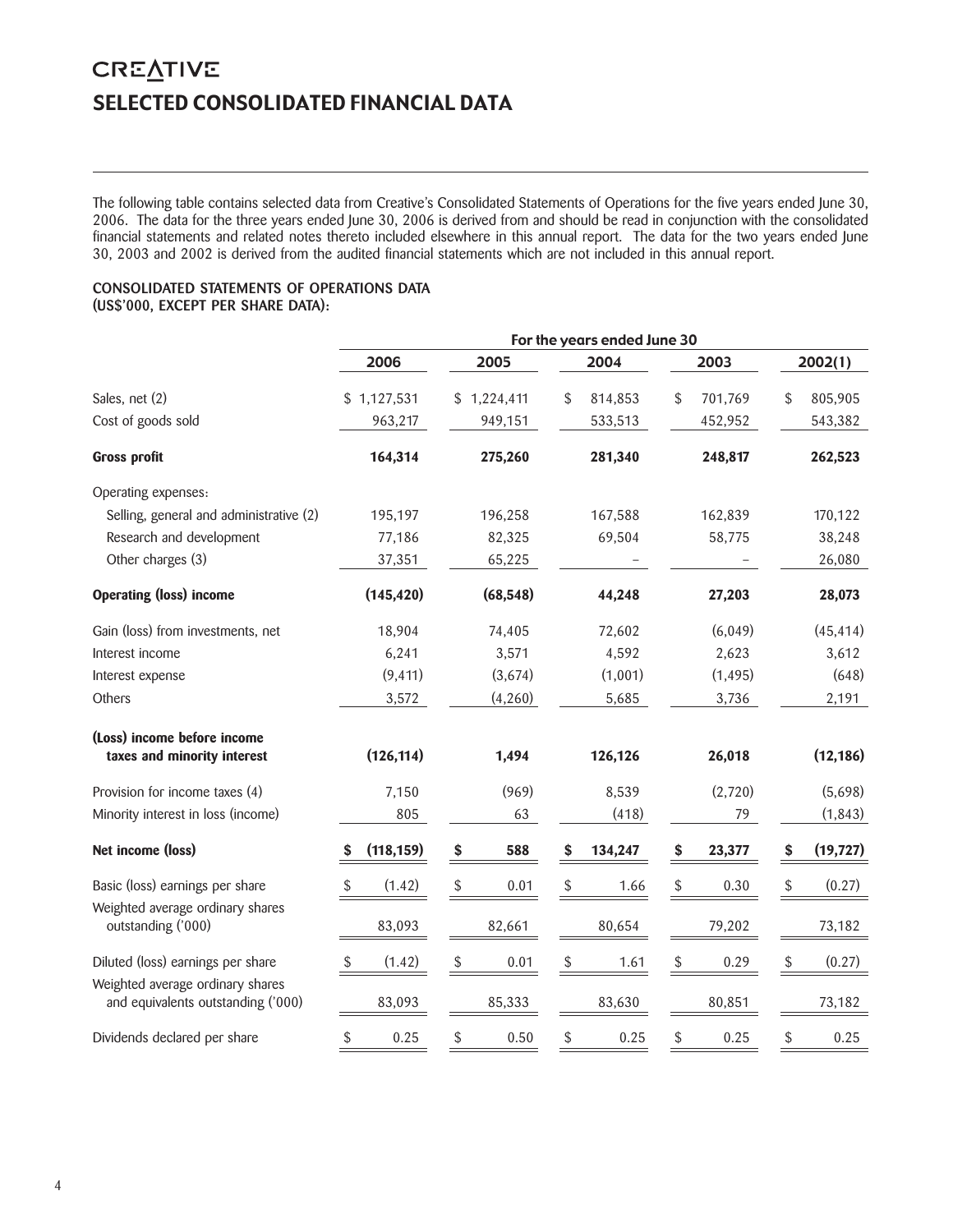### CONSOLIDATED BALANCE SHEET DATA (US\$'000):

|                                              | As of June 30 |         |  |           |    |         |    |         |         |
|----------------------------------------------|---------------|---------|--|-----------|----|---------|----|---------|---------|
|                                              |               | 2006    |  | 2005      |    | 2004    |    | 2003    | 2002(1) |
| Cash and cash equivalents                    | \$            | 213,995 |  | 187,246   | \$ | 211,077 | \$ | 232,053 | 166,917 |
| Working capital                              |               | 405,907 |  | 506,527   |    | 297,502 |    | 209,389 | 165,945 |
| Total assets                                 |               | 830,613 |  | 1,077,474 |    | 940,848 |    | 646,843 | 666,378 |
| Long-term debt, net of<br>current maturities |               | 206,593 |  | 209,455   |    | 35,614  |    | 39,027  | 16,782  |
| Shareholders' equity                         |               | 393,153 |  | 581,132   |    | 691,497 |    | 428,837 | 423,952 |

### **Notes:**

- (1) Financial data for fiscal year 2002 includes the results of 3Dlabs Inc., Ltd ("3Dlabs"), which was acquired during fiscal year 2002, from the date the acquisition was completed.
- (2) In fiscal year 2002, Creative adopted Emerging Issues Task Force ("EITF") Issue No. 01-9, "Accounting for Consideration Given by a Vendor to a Customer (Including a Reseller of the Vendor's Products)." As a result, certain consideration paid to distributors and resellers of its products has been reclassified as a revenue offset rather than as selling, general and administrative expense.
- (3) Included in the results of operations are the following other charges: in fiscal year 2006, a \$37.3 million charge which comprised a \$31.4 million impairment charge relating to the goodwill and other intangible assets of 3Dlabs, a \$4.9 million restructuring charge relating to 3Dlabs, and \$1.0 million in employee separation costs under a worldwide workforce reduction exercise; in fiscal year 2005, a \$65.2 million impairment charge relating to the goodwill and intangible assets of 3Dlabs; and in fiscal year 2002, a \$26.1 million charge for the write-off of in-process technology arising from the acquisition of 3Dlabs.
- (4) As described in Note 10 of "Notes to Consolidated Financial Statements," Creative was granted a new Pioneer Certificate under the International Headquarters Award that will expire in March 2010. Under the new Pioneer Certificate, profits arising from qualifying activities will be exempted from income tax in Singapore, subject to certain conditions. As a result of obtaining the new Pioneer Certificate, provision for income taxes in fiscal year 2006 and 2004 includes a \$10.0 million and \$12.3 million reversal of income taxes. The reversal was related to corporate taxes provided for in full for profits arising from qualifying activities from the commencement date of the new Pioneer Certificate until the second quarter of fiscal year 2004, based on the standard tax rates of 24.5% for fiscal year 2001 and 22% for fiscal years 2002 and 2003 and 20% for fiscal year 2004. These standard corporate income tax rates continue to be applicable to profits arising from activities excluded from the new Pioneer Certificate. See Management's Discussion and Analysis of Financial Condition and Results of Operations ("MD&A") for further discussion.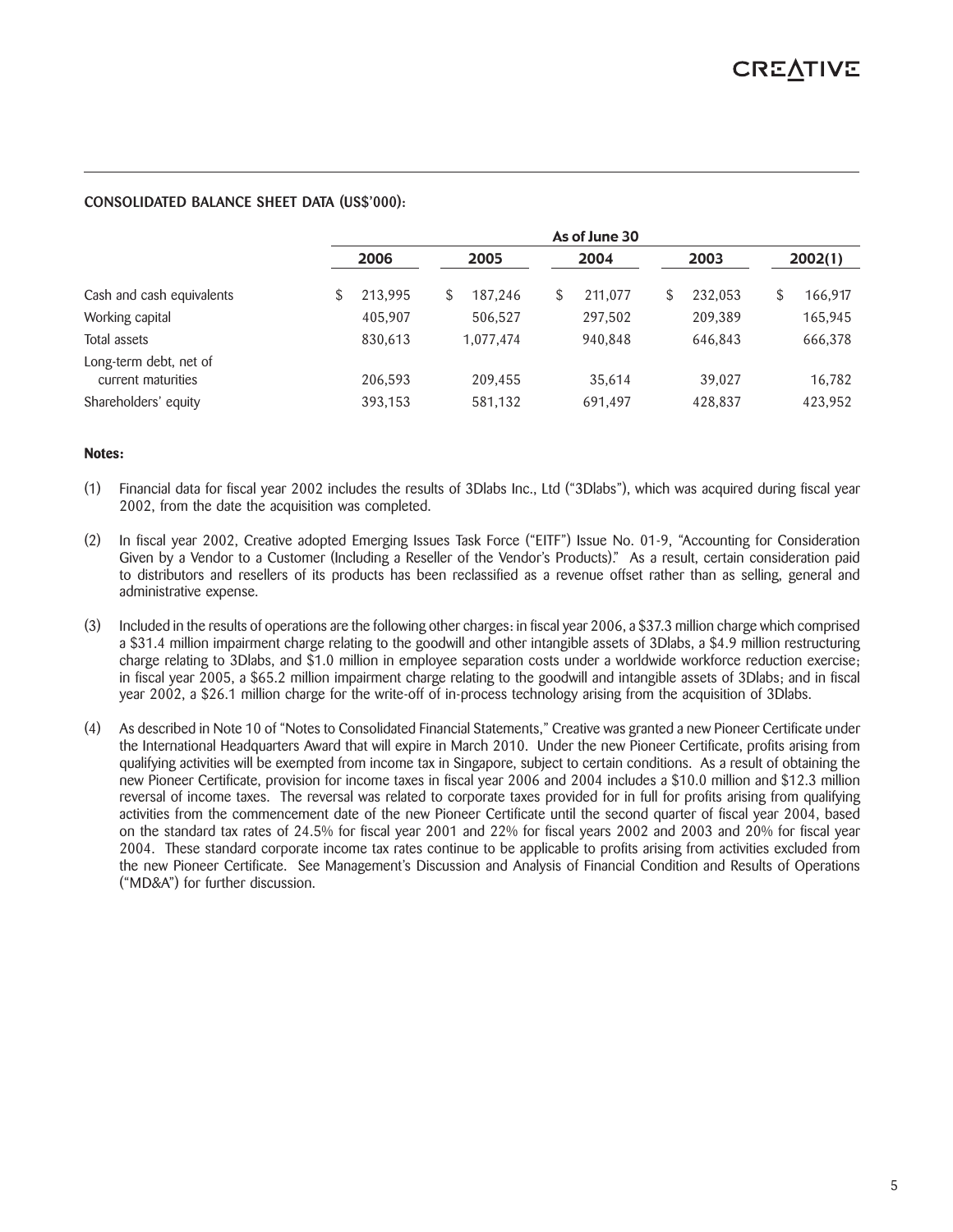# **CREATIVE** MANAGEMENT'S DISCUSSION AND ANALYSIS OF FINANCIAL CONDITION AND RESULTS OF OPERATIONS

# **SAFE HARBOR STATEMENTS UNDER THE PRIVATE SECURITIES LITIGATION REFORM ACT OF 1995**

Except for the historical information contained herein, the matters set forth are forward-looking statements and are subject to certain risks and uncertainties that could cause Creative's actual results to differ materially. Such risks and uncertainties include: Creative's ability to timely develop new products that gain market acceptance and to manage frequent product transitions; competitive pressures in the marketplace; a reduction or cancellation of sales orders for Creative products; accelerated declines in the average selling prices of Creative's products or any prices of components; Creative's ability to successfully integrate acquisitions; potential fluctuations in quarterly results due to the seasonality of Creative's business and the difficulty of projecting such fluctuations; possible disruption in commercial activities caused by factors outside of Creative's control, such as terrorism, armed conflict and labor disputes; a reduction in demand for computer systems, peripherals and related consumer products as a result of poor economic conditions, social and political turmoil; major health concerns; the proliferation of sound functionality in new products from competitors at the application software, chip and operating system levels; the deterioration of global equity markets; exposure to excess and obsolete inventory; Creative's reliance on sole sources for many of its chips and other key components; component shortages which may impact Creative's ability to meet customer demand; Creative's ability to protect its proprietary rights; Creative's ability to successfully manage its expanding operations; the vulnerability of certain markets to current and future currency fluctuations; the effects of restricted fuel availability and rising costs of fuel; fluctuations in the value and liquidity of Creative's investee companies; and the potential decrease in trading volume and value of Creative's Ordinary Shares as a result of the Flow Back Restriction that commenced on June 1, 2003 and Creative's previous plan and any future plans to delist from NASDAQ and to eliminate its U.S. reporting obligations. For further information regarding the risks and uncertainties associated with Creative's business, please refer to its filings with the SEC, including its Form 20-F for fiscal 2005 filed with the SEC. Creative undertakes no obligation to update any forward-looking statement to conform the statement to actual results or changes in Creative's expectations.

# **CRITICAL ACCOUNTING POLICIES AND ESTIMATES**

### **GENERAL**

Management's Discussion and Analysis of Financial Condition and Results of Operations are based upon Creative's Consolidated Financial Statements, which have been prepared in accordance with accounting principles generally accepted in the United States of America. The preparation of these financial statements requires management to make estimates and assumptions that affect the reported amounts of assets, liabilities, revenues and expenses, and related disclosure of contingent assets and liabilities. Management bases its estimates on historical experience and on various other assumptions that are believed to be reasonable under the circumstances, the results of which form the basis for making judgements about the carrying values of assets and liabilities that are not readily apparent from other sources. Actual results may differ from these estimates under different assumptions or conditions.

Management believes the following critical accounting policies affect its more significant estimates and assumptions used in the preparation of its consolidated financial statements:

Revenue recognition; Allowances for doubtful accounts, returns and discounts; Product warranties; Valuation of inventories; Valuation of investments; Valuation of goodwill and other intangible assets; Assessment of the probability of the outcome of current litigation; and Accounting for income taxes.

### **REVENUE RECOGNITION**

Revenue from product sales is recognised when persuasive evidence of an arrangement exists, title and risk of loss have been transferred, delivery has occurred, the price is fixed or determinable, and collection is probable. Allowances are provided for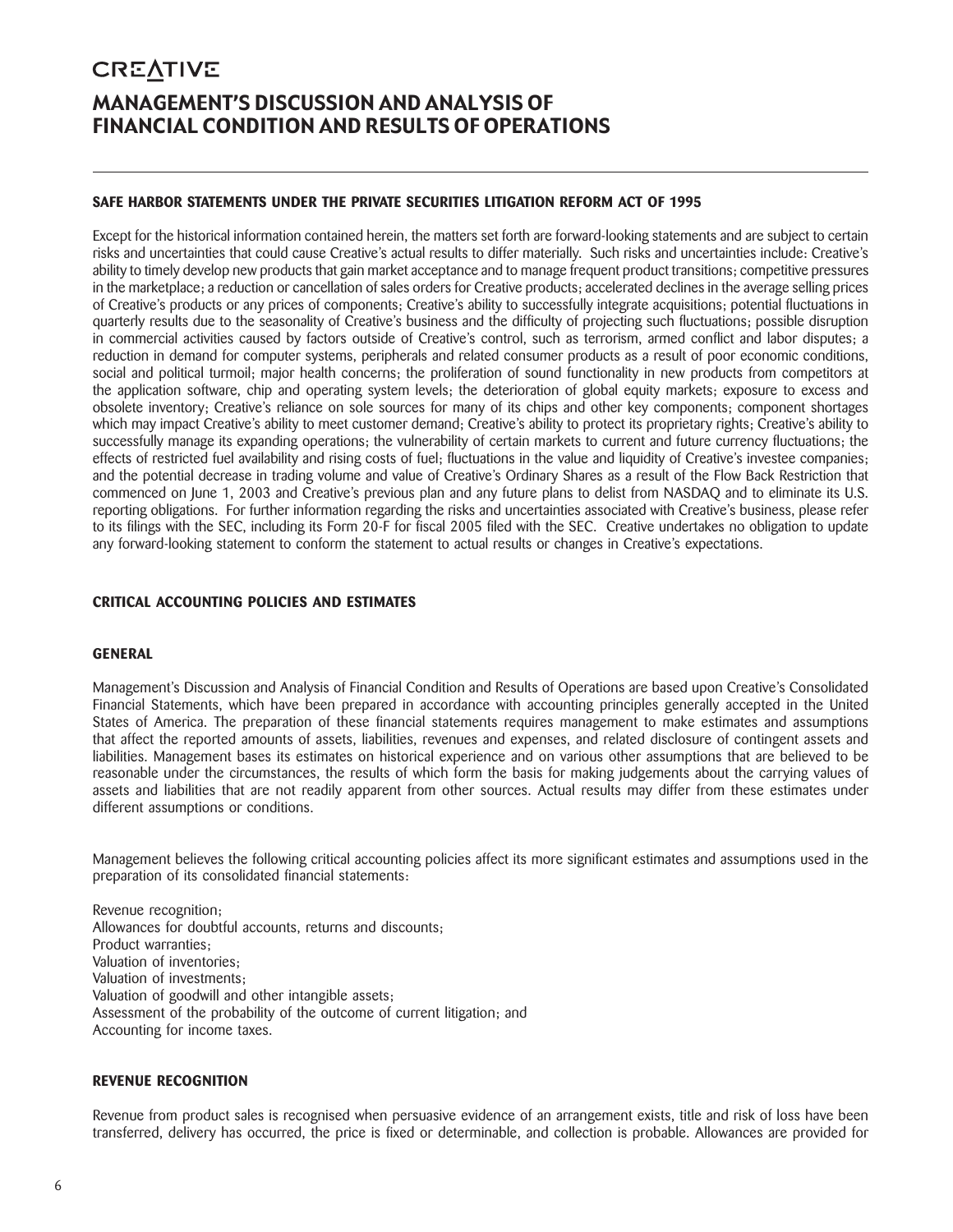

estimated returns, discounts and warranties. Management analyzes historical returns, current economic trends and changes in customer demand and acceptance of its products when evaluating the adequacy of the sales returns allowance. Such allowances are adjusted periodically to reflect actual and anticipated experience. When recognizing revenue, Creative records estimated reductions to revenue for customer and distributor programs and incentive offerings, including price protection, promotions, other volume-based incentives and rebates. Significant management judgement and estimates must be used in connection with establishing these allowances in any accounting period. Creative may take action when necessary in response to market conditions to increase customer incentive offerings, possibly resulting in an incremental reduction of revenue at the time the incentive is offered.

### **ALLOWANCES FOR DOUBTFUL ACCOUNTS, RETURNS AND DISCOUNTS**

Creative distributes its products primarily through third party resellers. Creative establishes allowances for doubtful accounts, returns and discounts for specifically identified doubtful accounts, returns and discounts based on credit profiles of its customers, current economic trends, contractual terms and conditions and historical payment, return and discount experience. Management performs ongoing credit evaluations of customers' financial condition and uses letters of credit in certain circumstances. Credit insurance coverage is obtained when coverage is available and feasible. However, Creative is not able to procure credit insurance coverage for all customers as insurers have excluded certain customers and geographic markets. In the event actual returns, discounts and bad debts differ from the company's estimates, or Creative adjusts these estimates in future periods, its operating results and financial position could be adversely affected.

#### **PRODUCT WARRANTIES**

The warranty period for the bulk of Creative's products typically ranges between 1 to 3 years. The product warranty accrual reflects management's best estimate of probable liability under its product warranties. Management determines the warranty provision based on known product failures (if any), historical experience, and other currently available evidence. If actual experience of product returns or cost of repair differ from the management's estimates, revisions to the estimated warranty liability would be required and could have a material effect on Creative's future results of operations.

#### **VALUATION OF INVENTORIES**

Creative states inventories at the lower of cost or market. The company records a write-down for inventories of components and products which have become obsolete or are in excess of anticipated demand or net realizable value. Management performs a detailed assessment of inventory at each balance sheet date to establish provisions for excess and obsolete inventories. Management's evaluation includes a review of, among other factors, historical sales, current economic trends, forecasted sales, demand requirements, product lifecycle and product development plans, quality issues, and current inventory levels. The markets for PC peripherals and personal digital entertainment products are subject to a rapid and unpredictable pace of product and component obsolescence and demand changes. If future demand or market conditions for the company's products are less favorable than forecasted or if unforeseen technological changes negatively impact the utility of component inventory, Creative may be required to record write-downs which would negatively affect gross margins in the period when the write-downs are recorded and its operating results and financial position could be adversely affected.

#### **VALUATION OF INVESTMENTS**

Creative holds equity investments in various companies from less than 1% to 100% of the issuer's outstanding capital stock. Investments in companies in which Creative acquires more than 50% of the outstanding capital stock and which are under Creative's effective control, are treated as investments in subsidiaries, and the balance sheets and results of operations are fully consolidated after making an allowance for any minority interests. Companies in which Creative's investments total between 20% and 50% of such company's capital stock are treated as associated companies and recorded on an equity basis, whereby the cost of investment is adjusted to recognise Creative's share of all post acquisition results of operations.

As for investments of less than 20%, non-quoted investments are carried at cost, less provisions for permanent impairment where necessary, and quoted investments are reported at fair value with the unrealised gains and losses included as a separate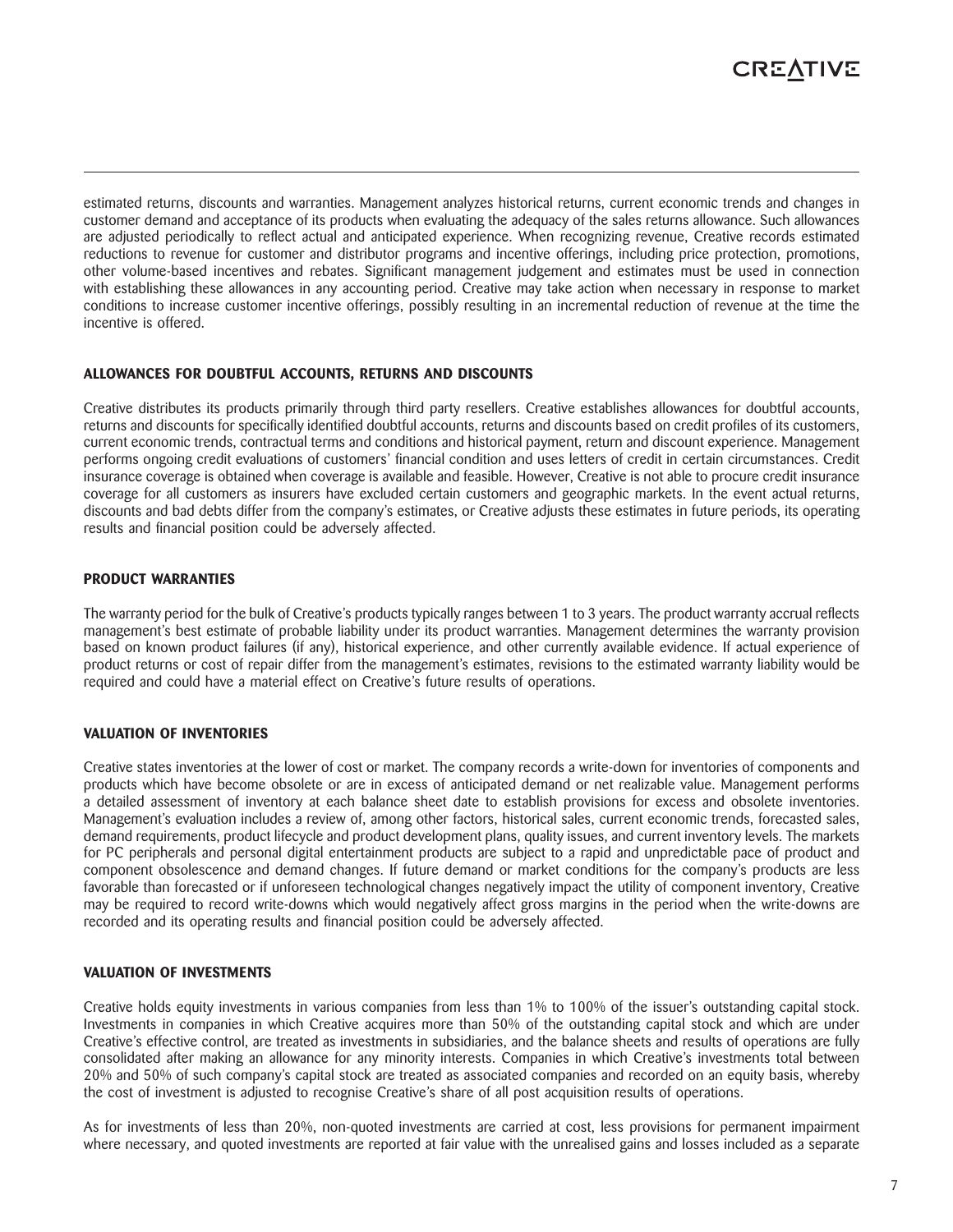# **CREATIVE** MANAGEMENT'S DISCUSSION AND ANALYSIS OF FINANCIAL CONDITION AND RESULTS OF OPERATIONS

# **VALUATION OF INVESTMENTS (Cont'd)**

component of shareholders' equity. The investment portfolio is monitored on a periodic basis for impairment. Creative's investments in these companies are inherently risky because the markets for the technologies or products they have under development are typically in the early stages and may never develop. In the event that the carrying value of an investment exceeds its fair value and the decline in value is determined to be other-than-temporary, an impairment charge is recorded and a new cost basis for the investment is established. Fair values for investments in public companies are determined using quoted market prices. Fair values for investments in privately-held companies are estimated based upon one or more of the following: pricing models using historical and forecasted financial information and current market rates, liquidation values, the values of recent rounds of financing, or quoted market prices of comparable public companies.

In order to determine whether a decline in value is other-than-temporary, Creative evaluates, among other factors: the duration and extent to which the fair value has been less than the carrying value; the financial condition of and business outlook for the company, including key operational and cash flow metrics, current market conditions and future trends in the company's industry, and the company's relative competitive position within the industry; and Creative's intent and ability to retain the investment for a period of time sufficient to allow for any anticipated recovery in fair value.

### **VALUATION OF GOODWILL AND OTHER INTANGIBLE ASSETS**

Creative uses the purchase method of accounting for business combinations, in line with Financial Accounting Standards Board's ("FASB") Statement of Financial Accounting Standard ("SFAS") No. 141 "Business Combinations." The purchase method of accounting for acquisitions requires extensive use of accounting estimates and judgements to allocate the purchase price paid to the fair value of the net tangible and intangible assets acquired, including in-process technology. The allocation of the purchase price is based on independent appraisals. The amounts and useful lives assigned to intangible assets could impact future amortization. The amount assigned to in-process technology is expensed immediately. If the assumptions and estimates used to allocate the purchase price are not correct, purchase price adjustments or future asset impairment charges could be required.

Creative reviews goodwill and purchased intangible assets for impairment annually and whenever events or changes in circumstances indicate the carrying value of an asset may not be recoverable in accordance with SFAS No. 142, "Goodwill and Other Intangible Assets." Factors that Creative may consider important which could trigger an impairment review include the following:

- significant under-performance relative to historical or projected future operating results;
- significant changes in the manner of use of the acquired assets or the strategy for Creative's overall business;
- significant negative industry or economic trends;
- significant decline in Creative's stock price for a sustained period; and
- Creative's market capitalization relative to net book value.

When the existence of one or more of the above factors indicate that the carrying value of goodwill and other intangibles assets may be impaired, Creative measures the amount of impairment based on a combination of market comparable method and projected discounted cash flow method using a discount rate determined by the management to commensurate with the risk inherent in Creative's current business model. Additionally, in response to changes in the PC peripherals and consumer electronics industries and changes in global or regional economic conditions, Creative may strategically realign its resources and consider restructuring, disposing or otherwise exiting businesses, which could result in an impairment of property, plant and equipment, identifiable intangibles or goodwill.

### **ASSESSMENT OF THE PROBABILITY OF THE OUTCOME OF CURRENT LITIGATION**

Creative records accruals for loss contingencies when it is probable that a liability has been incurred and the amount of loss can be reasonably estimated.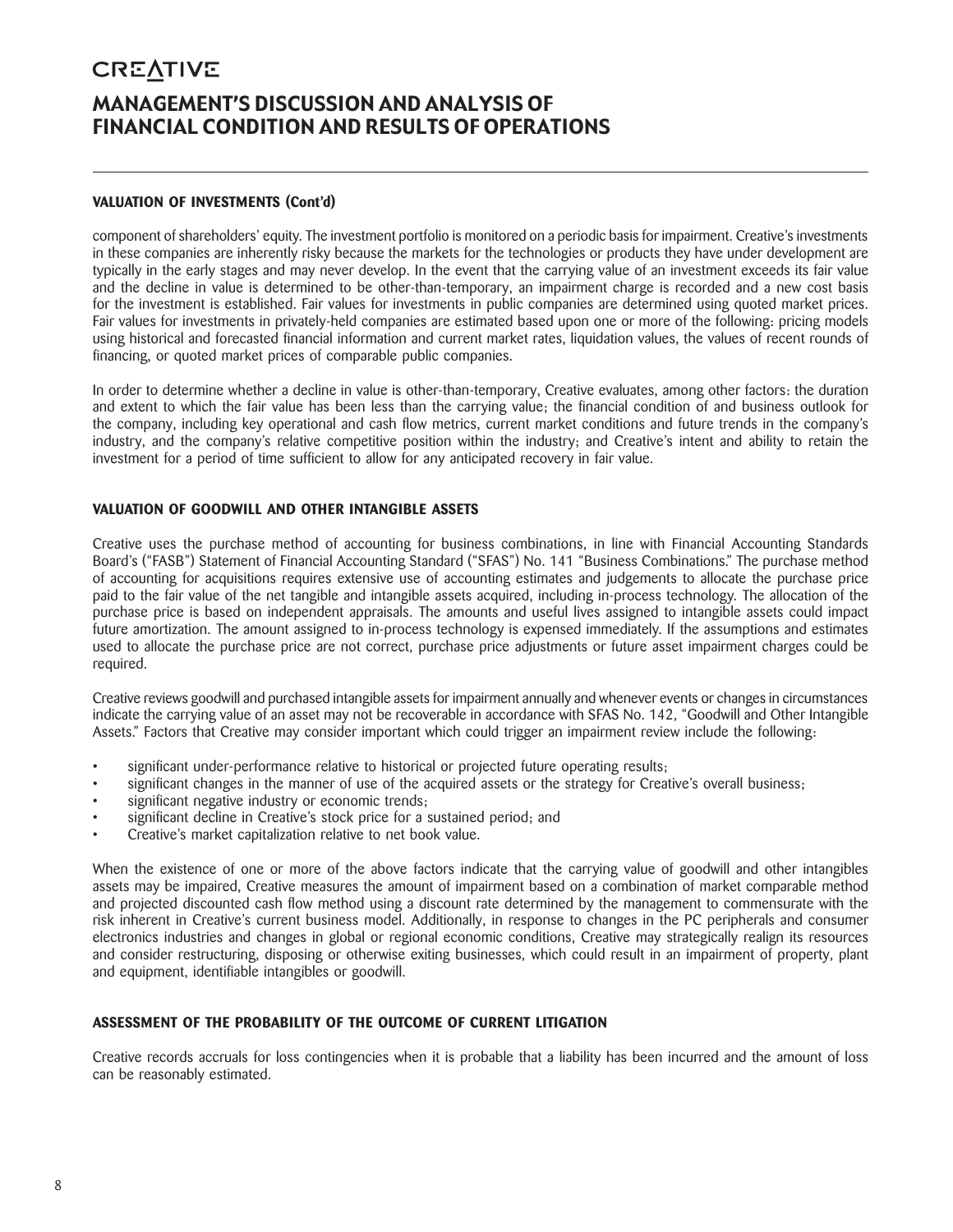### **ACCOUNTING FOR INCOME TAXES**

In preparing its financial statements, Creative estimates its income taxes for each of the jurisdictions in which it operates. This involves estimating the actual current tax exposure and assessing temporary differences resulting from differing treatment of items, such as reserves and accruals for tax and accounting purposes. These differences result in deferred tax assets and liabilities, which are included within Creative's consolidated balance sheet. Significant management judgement is required in determining the provision for income taxes, deferred tax assets and liabilities and future taxable income for purposes of assessing the ability to realize any future benefit from its deferred tax assets. Creative provides for a valuation allowance with regard to its deferred tax assets as management believes that a substantial uncertainty exists regarding the realizability of these assets.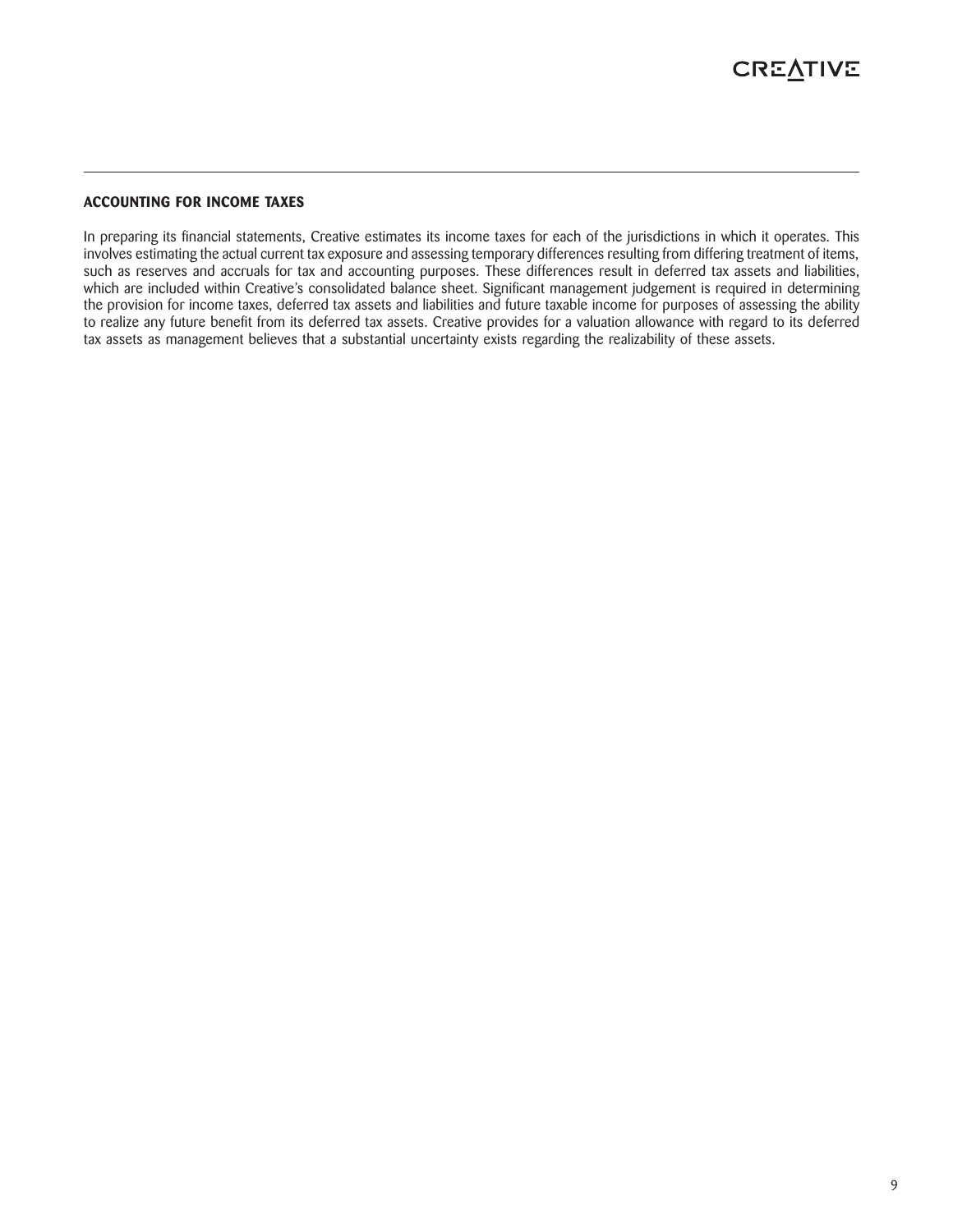# **CREATIVE** MANAGEMENT'S DISCUSSION AND ANALYSIS OF FINANCIAL CONDITION AND RESULTS OF OPERATIONS

# **RESULTS OF OPERATIONS**

The following table sets forth, for the periods indicated, selected statement of operations data as a percentage of sales:

|                                                         |        | <b>Years ended June 30</b> |                  |  |  |  |
|---------------------------------------------------------|--------|----------------------------|------------------|--|--|--|
|                                                         | 2006   | 2005                       | 2004             |  |  |  |
| Sales, net                                              | 100 %  | 100 %                      | 100 %            |  |  |  |
| Cost of goods sold                                      | 85     | 78                         | 65               |  |  |  |
| <b>Gross profit</b>                                     | 15     | 22                         | 35               |  |  |  |
| Operating expenses:                                     |        |                            |                  |  |  |  |
| Selling, general and administrative                     | 18     | 16                         | 21               |  |  |  |
| Research and development                                | 7      | 7                          | 8                |  |  |  |
| Other charges                                           | 3      | 5                          |                  |  |  |  |
| <b>Operating (loss) income</b>                          | (13)   | (6)                        | 6                |  |  |  |
| Gain from investments, net                              | 2      | 6                          | 9                |  |  |  |
| Interest income                                         | 1      |                            |                  |  |  |  |
| Interest expense                                        | (1)    |                            |                  |  |  |  |
| Others                                                  |        |                            | 1                |  |  |  |
| (Loss) income before income taxes and minority interest | (11)   |                            | 16               |  |  |  |
| Provision for income taxes                              | 1      |                            | 1                |  |  |  |
| Minority interest in loss (income)                      |        |                            |                  |  |  |  |
| Net (loss) income                                       | (10) % | $-9/0$                     | $17 \frac{9}{6}$ |  |  |  |

The following table sets forth Creative's net sales by product category expressed as a percentage of sales for the past three fiscal years:

|                                | <b>Percentage of Net Sales</b><br>for fiscal years ended June 30 |        |      |  |  |
|--------------------------------|------------------------------------------------------------------|--------|------|--|--|
|                                | 2006                                                             | 2005   | 2004 |  |  |
| Personal Digital Entertainment | 65 %                                                             | 63 %   | 33 % |  |  |
| Audio                          | $13\%$                                                           | $14\%$ | 25 % |  |  |
| <b>Speakers</b>                | $13\%$                                                           | $14\%$ | 23 % |  |  |
| All Other Products             | 9%                                                               | $9\%$  | 19%  |  |  |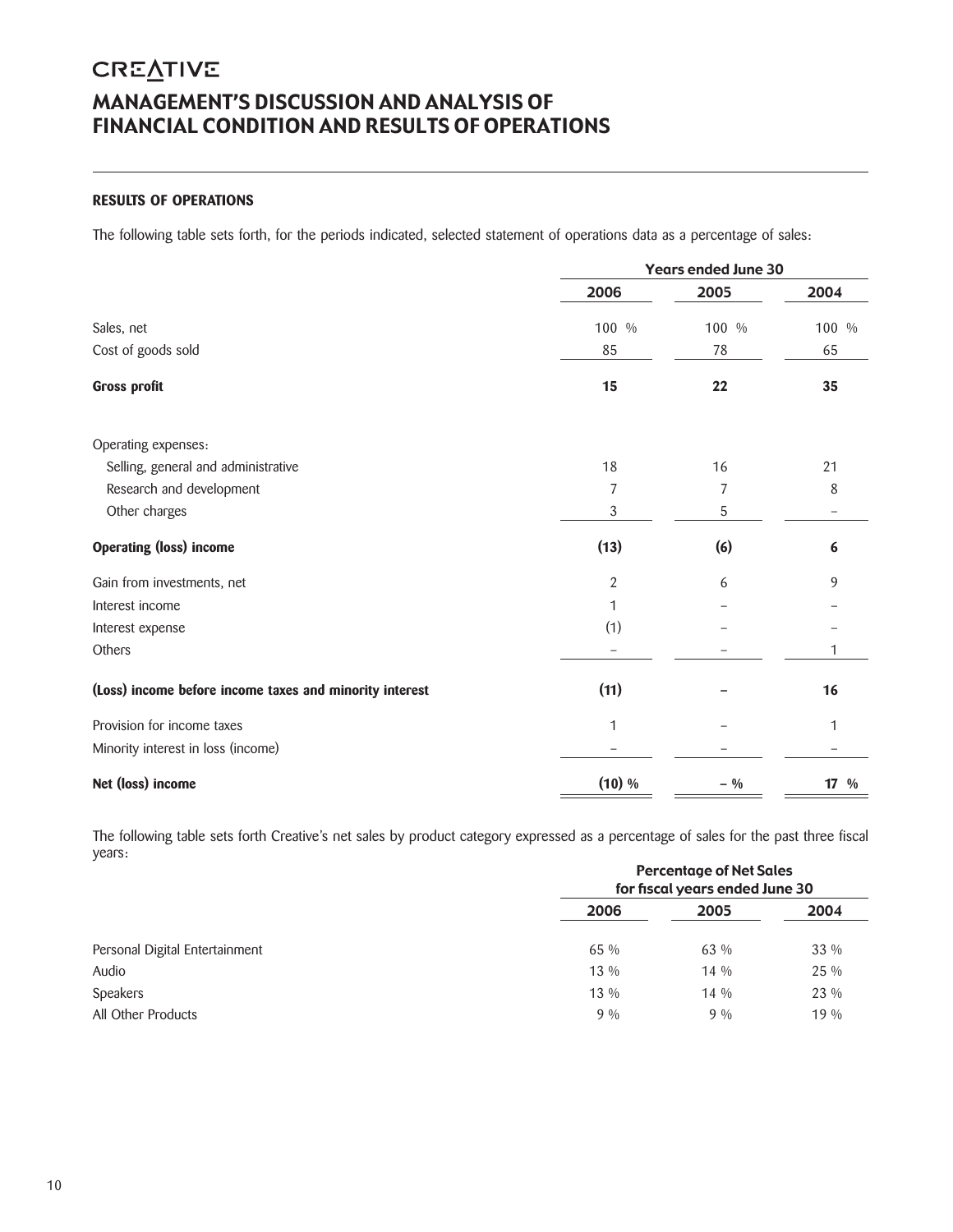### **YEAR ENDED JUNE 30, 2006 COMPARED TO YEAR ENDED JUNE 30, 2005**

#### **Net sales**

Net sales for the year ended June 30, 2006 decreased by 8% compared to the year ended June 30, 2005. Sales of personal digital entertainment ("PDE") products, which include digital audio players and digital cameras, decreased by 5% compared to fiscal year 2005 and represented 65% of sales in fiscal year 2006 compared to 63% of sales in fiscal year 2005. During the first six months of fiscal year 2006, sales of PDE products increased by 34% compared to the same period in the prior fiscal year, but sales of such products slowed significantly in the second half of the fiscal year. The slowdown in sales of PDE products in the second half of fiscal year 2006 was mainly due to a steep drop in flash memory prices during that period, which has created uncertainty and price instability in the retail market for flash-based digital audio players and contributed to a significant slowdown in worldwide sales of digital audio players, and Creative's decision to streamline its lineup of digital audio players to focus on strategic and more profitable products. Sales of audio products, which consist of Sound Blaster audio cards and chipsets, decreased by 12% compared to fiscal year 2005 and represented 13% of sales in fiscal year 2006 compared to 14% in fiscal year 2005. The decrease in audio product sales was mainly due to a decrease in sales of low-end audio sound cards. Sales of speakers decreased by 12% in fiscal year 2006 compared to fiscal year 2005 and represented 13% of sales in fiscal year 2006 compared to 14% in fiscal year 2005. The decrease was primarily attributable to lower sales of non-multimedia speakers. Sales from all other products, which include graphics products, communication products, accessories and other miscellaneous items, decreased by 16% compared to fiscal year 2005 and represented 9% of sales in fiscal years 2006 and 2005. The decrease was primarily attributable to decreases in sales of graphics and communication products.

#### **Gross profit**

Gross profit in fiscal year 2006 was 14.6% of sales compared to 22.5% in fiscal year 2005. The decrease in gross profit was primarily attributable to a substantial write-down of flash memory inventory in the third quarter of fiscal year 2006 due to a steep drop in the flash memory prices. The drop in flash memory prices has caused market uncertainty that resulted in lower sales and reductions in the selling prices of digital audio players, which negatively impacted gross profit.

#### **Operating expenses**

Selling, general and administrative ("SG&A") expenses in fiscal year 2006 decreased marginally by 1% compared to fiscal year 2005. As a percentage of sales, SG&A expenses were 18% of sales compared to 16% of sales in fiscal year 2005.

Research and development ("R&D") expenses decreased by 6% compared to fiscal year 2005. As a percentage of sales, R&D expenses were 7% of sales in fiscal years 2006 and 2005.

Other charges of \$37.3 million for fiscal year 2006 comprised a \$4.9 million of restructuring charge related to 3Dlabs, a \$31.4 million impairment of goodwill and other intangible assets charge related to 3Dlabs, and \$1.0 million in employee separation costs under a worldwide workforce reduction exercise. The restructuring charge related to 3Dlabs was due to a change in business strategy to refocus on the portable handheld device market instead of the professional workstation graphics business. The restructuring charge comprised \$3.0 million in employee severance costs, \$0.3 million in facility exit costs and \$1.6 million in fixed assets impairment write-downs. As a result of the change in business strategy, the fair value of 3Dlabs could no longer support the carrying value of the goodwill and other intangible assets associated with the acquisition of 3Dlabs in May 2002, and accordingly, Creative recorded a \$31.4 million impairment of goodwill and other intangible assets in fiscal year 2006. See Note 3 and 12 of "Notes to Consolidated Financial Statements."

The impairment of goodwill and intangible assets charge of \$65.2 million in fiscal year 2005 resulted from a review of the goodwill and intangible assets of 3Dlabs during the second quarter of fiscal year 2005. During the second quarter of fiscal year 2005, management noted that the revenue of 3Dlabs continued to perform below expectations due to delays in the launch of new products. Therefore, in accordance with SFAS No. 142, an impairment test was performed by an independent assessor on the goodwill and other intangible assets of 3Dlabs. The fair value was determined based on a combination of the projected discounted cash flow method and the market comparable method whereby market multiples of 3Dlabs were compared to the market multiples of other publicly traded companies in similar lines of business. The conclusion of the impairment review was that the fair value of 3Dlabs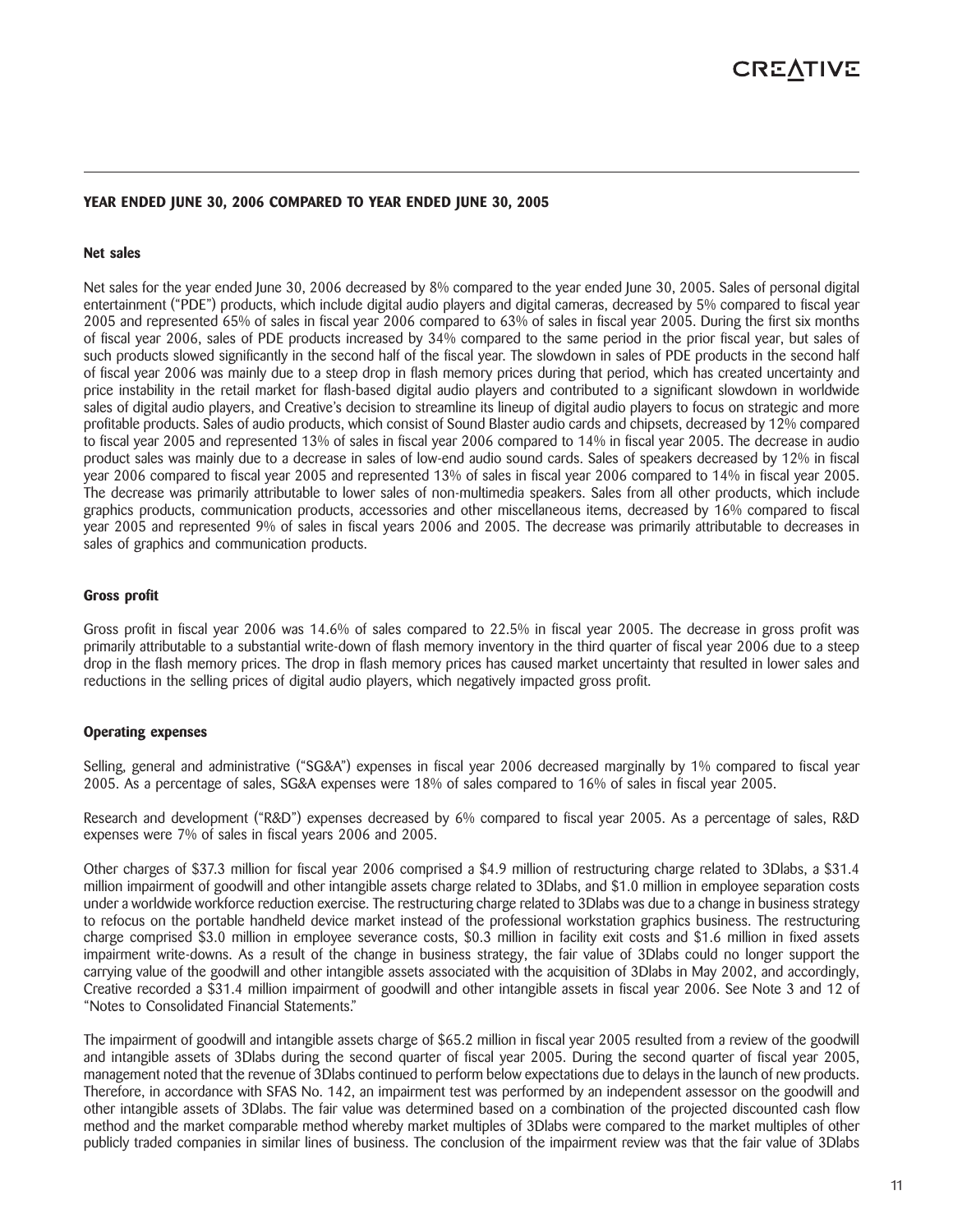# **CREATIVE** MANAGEMENT'S DISCUSSION AND ANALYSIS OF FINANCIAL CONDITION AND RESULTS OF OPERATIONS

### **Operating expenses (Cont'd)**

could no longer support the carrying value of the remaining goodwill and other intangible assets associated with them. As a result, Creative recorded goodwill and other intangible assets impairment charge of \$65.2 million in fiscal year 2005.

#### **Net investment gain**

Net investment gain of \$18.9 million in fiscal year 2006 included a \$20.9 million net gain from sales of investments offset by \$2.0 million in write-downs of investments. Net investment gain of \$74.4 million in fiscal year 2005 comprised a \$86.0 million net gain from sales of investments offset by \$11.6 million in write-downs of investments. The bulk of the net gain from the sales of investments was derived from sales of shares of SigmaTel, Inc. ("SigmaTel").

As part of its long-term business strategy, from time to time, Creative makes strategic equity investments in companies that can provide Creative with technologies or products that management believes will give Creative a competitive advantage in the markets in which Creative competes.

#### **Net interest**

Net interest for fiscal year 2006 was an expense of \$3.2 million compared to an expense of \$0.1 million for fiscal year 2005. The higher net interest expense in fiscal year 2006 was due to the five-year \$175.0 million syndicated term loan, of which \$100.0 million was drawn-down in December 2004 and the remaining \$75.0 million in February 2005.

#### **Others**

Others was an income of \$3.6 million in fiscal year 2006, compared to an expense of \$4.3 million in fiscal year 2005. Other income of \$3.6 million in fiscal year 2006 comprised mainly of \$1.4 million in dividends received from investments and \$2.0 million in sundry income, the bulk of which pertained to a write-back of unclaimed invoices. Other expenses in fiscal year 2005 include an exchange loss of \$4.2 million and share of equity-method investees' losses of \$1.6 million, offset partially by a \$1.2 million in dividends received from investments.

#### **Provision for income taxes**

Provision for income taxes of foreign subsidiaries is based on the corporate income tax rates of the country in which the subsidiary is located. Net operating profits from some of the subsidiaries were not allowed to offset with the net operating losses sustained by subsidiaries from a different tax jurisdiction. In Singapore, Creative was granted a new Pioneer Certificate under the International Headquarters Award that will expire in March 2010. Profits arising from qualifying activities under the new Pioneer Certificate will be exempted from income tax, subject to certain conditions. The Singapore corporate income tax rate of 20% is applicable to the profits excluded from the new Pioneer Certificate.

In fiscal year 2006, tax write-back includes a \$10.0 million reversal of income taxes. The reversal was related to corporate taxes provided for in full for profits arising from qualifying activities from the commencement date of the new Pioneer Certificate until the second quarter of fiscal year 2004, based on the standard tax rates of 24.5% for fiscal year 2001, 22% for fiscal years 2002 and 2003, and 20% for fiscal year 2004.

### **YEAR ENDED JUNE 30, 2005 COMPARED TO YEAR ENDED JUNE 30, 2004**

### **Net sales**

Net sales for the year ended June 30, 2005 increased by 50% compared to the year ended June 30, 2004. The revenue increase was mainly attributable to a substantial increase in sales of digital audio players. Sales of personal digital entertainment ("PDE") products, which include digital audio players and web cameras, increased by 187% compared to fiscal year 2004 and represented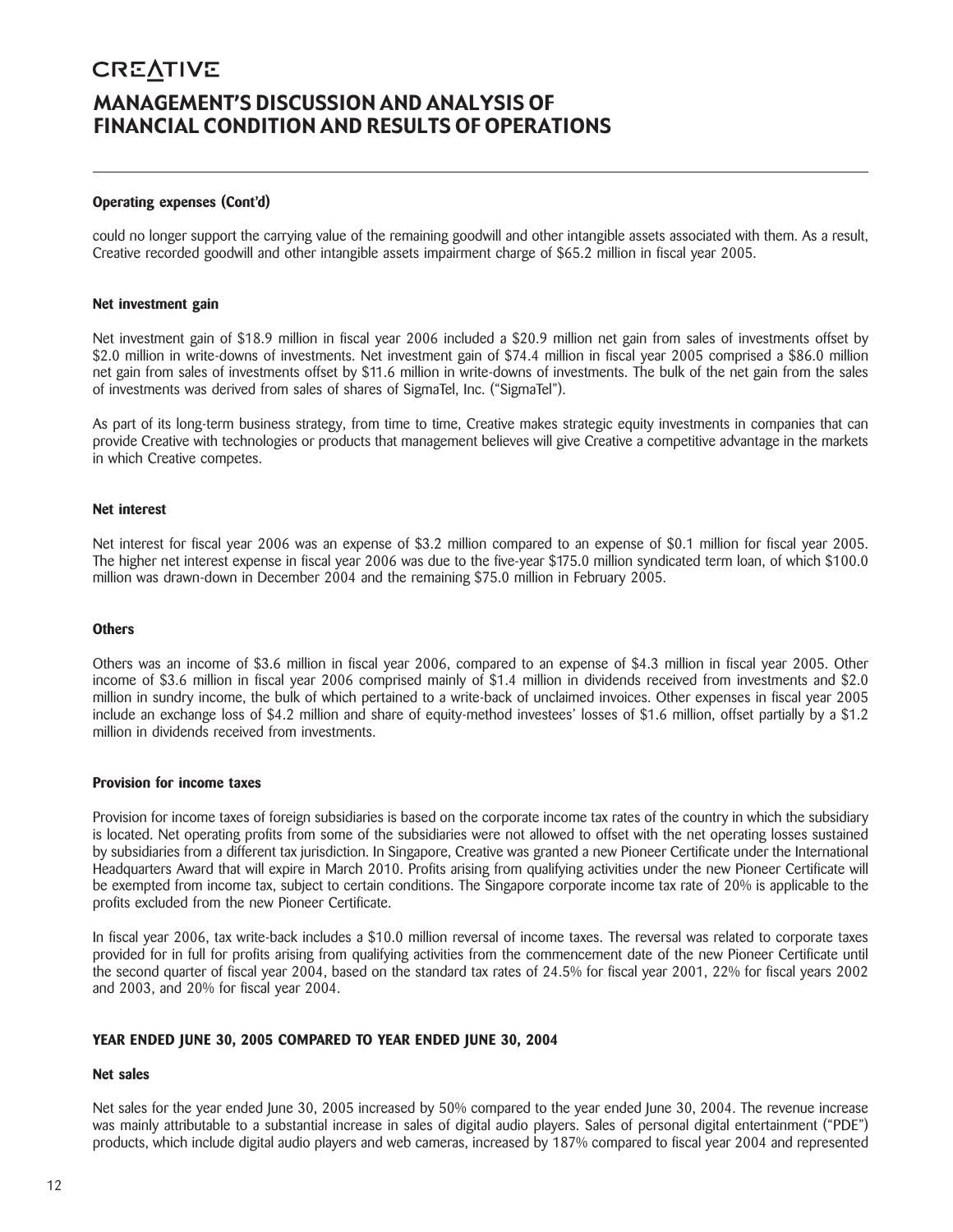# **CREATIVE**

63% of sales in fiscal year 2005 compared to 33% of sales in fiscal year 2004. The strong demand for PDE products was driven by a number of factors, including the global marketing campaign launched in November 2004, competitive pricing of the Zen Micro hard drive player and the MuVo family of flash players and increased retail distribution of PDE products due to increased demand worldwide for digital audio players and web cameras. Sales of audio products, which consist of Sound Blaster audio cards and chipsets, decreased by 18% compared to fiscal year 2004, and as a percentage of sales, represented 14% of sales in fiscal year 2005 compared to 25% in fiscal year 2004. The decrease in audio sales was primarily due to lower sales of low-end audio products, which have been negatively impacted by sales of integrated motherboard audio solutions in value PCs. Sales of speakers decreased marginally by 4% in fiscal year 2005 compared to fiscal year 2004 and represented 14% of sales in fiscal year 2005 compared to 23% of sales in fiscal year 2004. Sales from all other products, which include graphics products, communication products, accessories and other miscellaneous items, decreased by 29% compared to fiscal year 2004 and represented 9% of sales in fiscal year 2005 compared to 19% of sales in fiscal year 2004. The decrease was primarily attributable to decreases in sales of graphics and communication products due to delays in the launch of new products by 3Dlabs and intense competition.

### **Gross profit**

Gross profit in fiscal year 2005 was 22.5% of sales compared to 34.5% in fiscal year 2004. The decrease in gross profit was primarily attributable to the following: the mix of products sold in fiscal year 2005 with a higher percentage of sales coming from digital audio players, which generally have lower gross profit margins, and a lower percentage of sales coming from higher margin audio products; a write down in inventory due to a decline in the value of certain components including flash memory and hard drives; and significant price reductions on various digital audio players during the third and fourth quarters of fiscal year 2005. The markets in which Creative competes, especially the market for digital audio players, are characterized by intense competition and aggressive pricing practices. The price reductions on digital audio players were consistent with Creative's competitive pricing strategy to solidify its position and to become a long-term leader in the market.

### **Operating expenses**

SG&A expenses in fiscal year 2005 increased by 17% compared to fiscal year 2004. The increase in SG&A expenses was mainly attributable to an increase in sales volume and an increase in sales and marketing expenses, including the launch of a global marketing campaign. As a percentage of sales, SG&A expenses were 16% of sales compared to 21% of sales in fiscal year 2004.

R&D expenses increased by 18% compared to fiscal year 2004, primarily due to an increase in spending on product development. As a percentage of sales, R&D expenses were 7% of sales in fiscal year 2005 compared to 8% in fiscal year 2004.

The impairment of goodwill and intangible assets of \$65.2 million in fiscal year 2005 resulted from a review of the goodwill and intangible assets of 3Dlabs during the second quarter of fiscal year 2005. In accordance with SFAS No. 142, Creative reviews goodwill and purchased intangible assets for impairment annually and whenever events or changes in circumstances indicate the carrying value of an asset may not be recoverable. Creative typically performs its annual impairment assessment for goodwill and other intangible assets in the fourth quarter of its fiscal year. However, during the second quarter of fiscal year 2005, management noted that the revenue of 3Dlabs continued to perform below expectations due to delays in the launch of new products. As such, in accordance with SFAS No. 142, an impairment test was performed on the goodwill and other intangible assets that were acquired in connection with the acquisition of 3Dlabs in May 2002. An independent assessor was engaged to perform the impairment review. The fair value was determined based on a combination of the projected discounted cash flow method and the market comparable method whereby market multiples of 3Dlabs were compared to the market multiples of other publicly traded companies in similar lines of business. The conclusion of the impairment review was that the fair value of 3Dlabs could no longer support the carrying value of the remaining goodwill and other intangible assets associated with them. As a result, Creative recorded a goodwill impairment charge of \$62.5 million and other intangible assets impairment charge of \$2.7 million in the second quarter of fiscal year 2005. See Note 3 of "Notes to Consolidated Financial Statements". As at the end of the fiscal year 2005, Creative concluded that there had not been any significant change in the fair value of the intangible assets since the second quarter of fiscal year 2005.

### **Net investment gain**

Net investment gain of \$74.4 million in fiscal year 2005 comprised a \$86.0 million net gain from sales of investments offset by \$11.6 million in write-downs of investments. The bulk of the net gain from the sales of investments was derived from sales of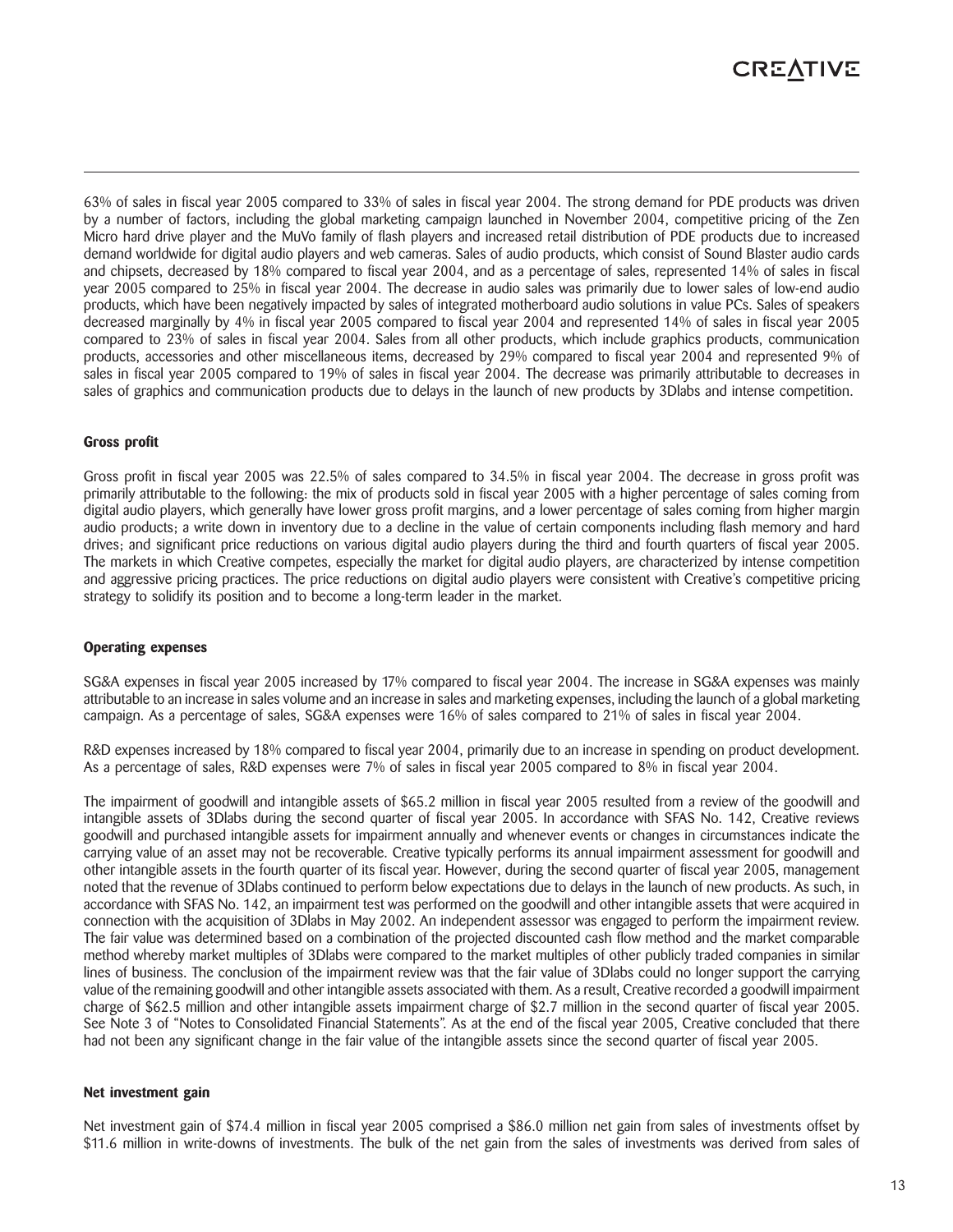# **CREATIVE** MANAGEMENT'S DISCUSSION AND ANALYSIS OF FINANCIAL CONDITION AND RESULTS OF OPERATIONS

### **Net investment gain (Cont'd)**

shares of SigmaTel. Net investment gain of \$72.6 million in fiscal year 2004 comprised a \$52.9 million net gain from sales of investments and a \$23.1 million non-cash gain on a "deemed disposal" of interests in SigmaTel, which was then an associated company, offset by \$3.4 million in write-downs of investments. The "deemed disposal" of interests in SigmaTel resulted from SigmaTel's initial public offering of common stock in the United States. As a result of SigmaTel's initial public offering, Creative's ownership percentage in the company was reduced even though Creative did not dispose any of its shareholdings during the initial public offering. This reduction was treated in accordance with U.S. GAAP as a "deemed disposal," which represents the net increase in Creative's share of the net assets of SigmaTel, as a result of the initial public offering. The net gain of \$52.9 million in fiscal year 2004 from sales of investments includes a \$38.1 million net gain from sales of interests in SigmaTel where it ceased to be an equity-method investee company.

As part of its long-term business strategy, from time to time, Creative makes strategic equity investments in companies that can provide Creative with technologies or products that management believes will give Creative a competitive advantage in the markets in which Creative competes.

### **Net interest**

Net interest for fiscal year 2005 was an expense of \$0.1 million compared to net interest income of \$3.6 million for fiscal year 2004. The decrease in net interest income by \$3.7 million was mainly due to a lower average cash balance and additional interest expense arising from the five-year \$175.0 million syndicated term loan that was drawn-down in fiscal year 2005.

### **Others**

Others was an expense of \$4.3 million in fiscal year 2005 compared to income of \$5.7 million in fiscal year 2004. Net expense in fiscal year 2005 include an exchange loss of \$4.2 million compared to a gain of \$4.5 million in fiscal year 2004, and share of equity-method investees' losses of \$1.6 million in fiscal year 2005 compared to share of equity-method investees' gains of \$0.3 million in fiscal year 2004.

### **Provision for income taxes**

Provision for income taxes of foreign subsidiaries is based on the corporate income tax rates of the country in which the subsidiary is located. Net operating profits from some of the subsidiaries were not allowed to offset with the net operating losses sustained by subsidiaries from a different tax jurisdiction. In Singapore, Creative was granted a new Pioneer Certificate under the International Headquarters Award that will expire in March 2010. Profits arising from qualifying activities under the new Pioneer Certificate will be exempted from income tax, subject to certain conditions. The Singapore corporate income tax rate of 20% is applicable to the profits excluded from the new Pioneer Certificate.

In fiscal year 2004, tax write-back includes a \$12.3 million reversal of income taxes. The reversal was related to corporate taxes provided for in full for profits arising from qualifying activities from the commencement date of the new Pioneer Certificate until the second quarter of fiscal year 2004, based on the standard tax rates of 24.5% for fiscal year 2001, 22% for fiscal years 2002 and 2003, and 20% for fiscal year 2004.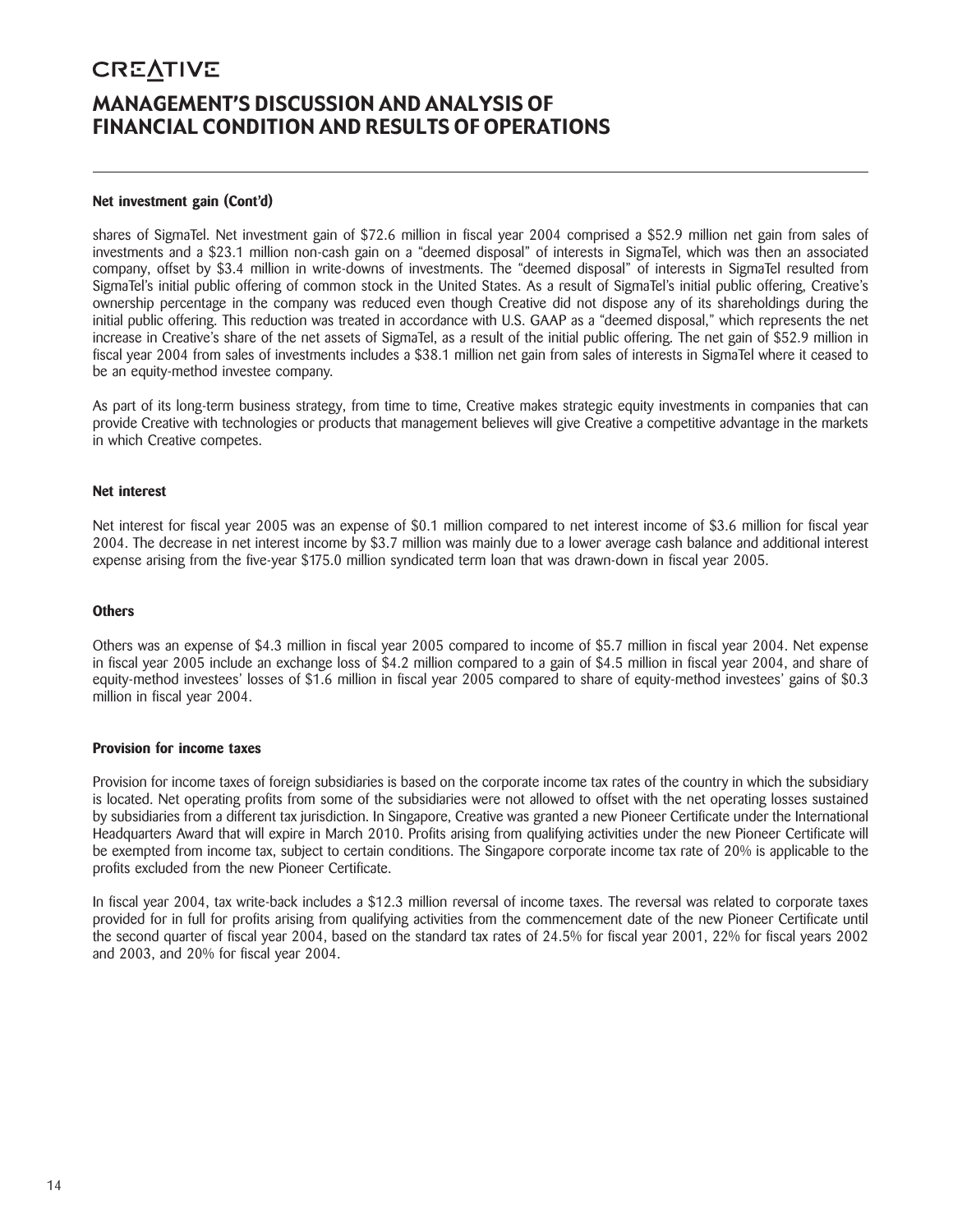### **QUARTERLY RESULTS**

The following is a summary of Creative's unaudited quarterly results for the eight quarters ended June 30, 2006, together with the percentage of sales represented by such results. Consistent with the PC peripherals and digital entertainment markets, demand for Creative's products is generally stronger in the quarter ended December 31, compared to any other quarter of the fiscal year due to consumer buying patterns. In management's opinion, the results detailed below have been prepared on a basis consistent with the audited financial statements and include all adjustments, consisting only of normal recurring adjustments, necessary for a fair presentation of the information for the periods presented when read in conjunction with the financial statements and notes thereto contained elsewhere herein. Creative's business is seasonal in nature and the quarterly results are not necessarily indicative of the results to be achieved in future quarters.

|                                                                           | Unaudited data for quarters ended (in US\$'000 except per share data) |                       |                       |                |                       |                       |                |                |
|---------------------------------------------------------------------------|-----------------------------------------------------------------------|-----------------------|-----------------------|----------------|-----------------------|-----------------------|----------------|----------------|
|                                                                           | <b>Jun 30</b><br>2006                                                 | <b>Mar 31</b><br>2006 | <b>Dec 31</b><br>2005 | Sep 30<br>2005 | <b>Jun 30</b><br>2005 | <b>Mar 31</b><br>2005 | Dec 31<br>2004 | Sep 30<br>2004 |
| Sales, net                                                                | \$230,875                                                             | $$225,657$ \$         | 390,826 \$            | 280,173 \$     | 305,409 \$            | 333,840 \$            | 375,142 \$     | 210,020        |
| Cost of goods sold                                                        | 198,371                                                               | 235,799               | 305,440               | 223,607        | 274,417               | 256,519               | 273,398        | 144,817        |
| <b>Gross profit</b>                                                       | 32,504                                                                | (10, 142)             | 85,386                | 56,566         | 30,992                | 77,321                | 101,744        | 65,203         |
| Operating expenses:                                                       |                                                                       |                       |                       |                |                       |                       |                |                |
| Selling, general and                                                      |                                                                       |                       |                       |                |                       |                       |                |                |
| administrative                                                            | 42,753                                                                | 51,959                | 55,220                | 45,265         | 48,051                | 51,208                | 56,931         | 40,068         |
| Research and development                                                  | 15,682                                                                | 18,843                | 22,734                | 19,927         | 20,300                | 19,687                | 22,620         | 19,718         |
| Other charges                                                             | -                                                                     | 37,351                |                       |                |                       |                       | 65,225         |                |
| <b>Operating (loss) income</b>                                            | (25, 931)                                                             | (118, 295)            | 7,432                 | (8,626)        | (37, 359)             | 6,426                 | (43, 032)      | 5,417          |
| Net (loss) gain from investments                                          | (34)                                                                  | 2,030                 | 6,880                 | 10,028         | 9,304                 | 14,766                | 51,539         | (1, 204)       |
| Interest income                                                           | 2,000                                                                 | 1,847                 | 1,399                 | 995            | 967                   | 1,243                 | 651            | 710            |
| Interest expense                                                          | (2,701)                                                               | (2, 449)              | (2, 244)              | (2,017)        | (1,792)               | (1, 275)              | (456)          | (151)          |
| Others                                                                    | 6,072                                                                 | 2,488                 | (5, 140)              | 152            | (4,796)               | (5,728)               | 5,555          | 709            |
| (Loss) income before income<br>taxes and minority interest                | (20, 594)                                                             | (114, 379)            | 8,327                 | 532            | (33, 676)             | 15,432                | 14,257         | 5,481          |
| Provision for income taxes                                                | 7,632                                                                 | (229)                 | (115)                 | (138)          | 1,855                 | (53)                  | (2, 236)       | (535)          |
| Minority interest in<br>loss (income)                                     | 230                                                                   | 279                   | (1)                   | 297            | (123)                 | 534                   | (178)          | (170)          |
| Net (loss) income                                                         | (12, 732)<br>\$                                                       | $$$ (114,329) \$      | 8,211 \$              | 691 \$         | $(31,944)$ \$         | 15,913 \$             | $11,843$ \$    | 4,776          |
| Basic (loss) earnings per share                                           | \$<br>(0.15)                                                          | $(1.38)$ \$<br>\$     | $0.10$ \$             | $0.01$ \$      | $(0.38)$ \$           | $0.19$ \$             | $0.14$ \$      | 0.06           |
| Weighted average ordinary<br>shares outstanding ('000)                    | 83,179                                                                | 82,895                | 82,740                | 83,556         | 83,576                | 83,307                | 82,320         | 81,443         |
| Diluted (loss) earnings per share                                         | $(0.15)$ \$<br>\$                                                     | $(1.38)$ \$           | $0.10$ \$             | $0.01$ \$      | $(0.38)$ \$           | $0.18$ \$             | $0.14$ \$      | 0.06           |
| Weighted average ordinary<br>shares and equivalents<br>outstanding ('000) | 83,179                                                                | 82,895                | 83,532                | 84,690         | 83,576                | 86,274                | 85,930         | 84,237         |
|                                                                           |                                                                       |                       |                       |                |                       |                       |                |                |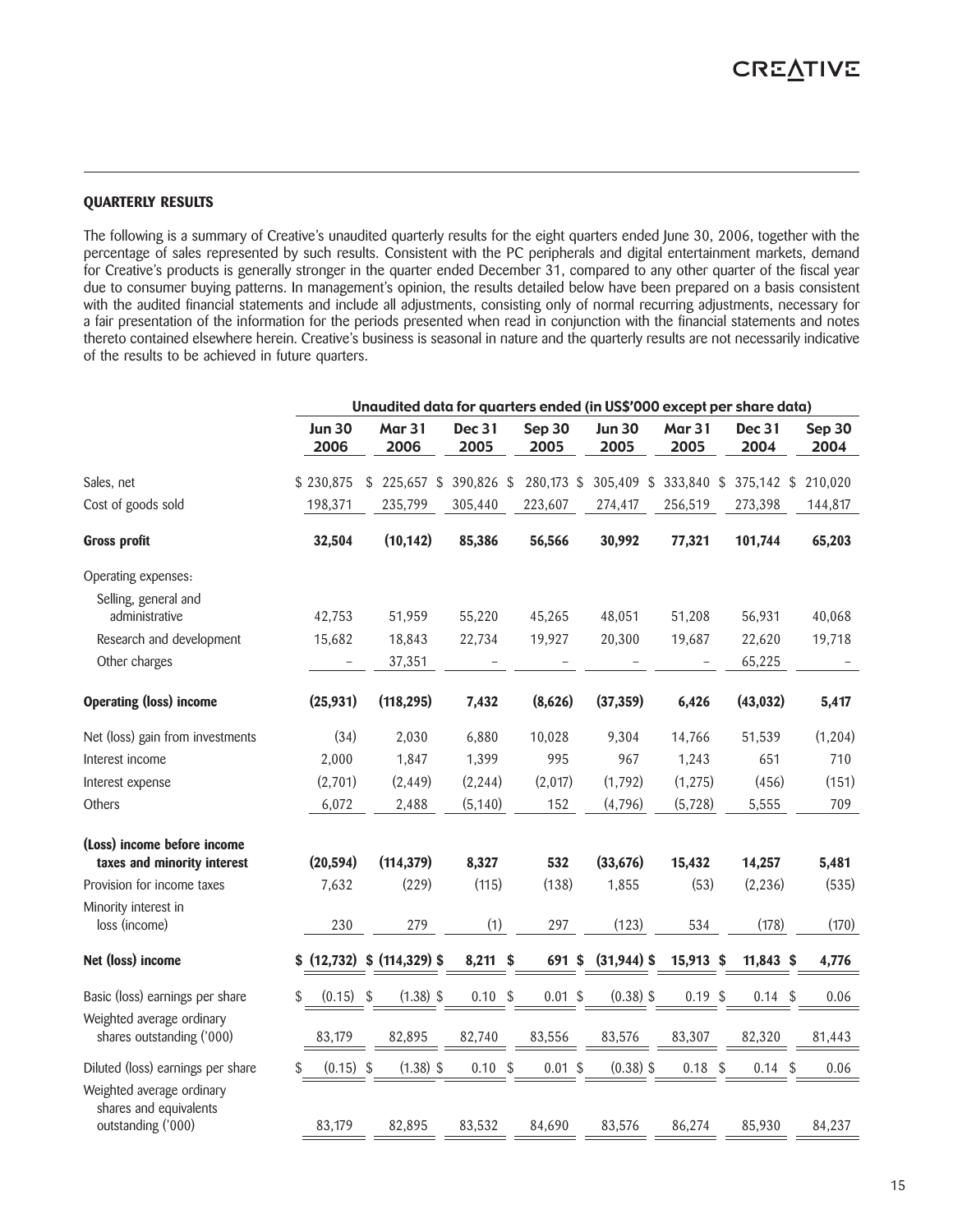# **CREATIVE** MANAGEMENT'S DISCUSSION AND ANALYSIS OF FINANCIAL CONDITION AND RESULTS OF OPERATIONS

|                                                            | Unaudited data for quarters ended (as a percentage of sales) |                       |                         |                |                       |                          |                          |                |
|------------------------------------------------------------|--------------------------------------------------------------|-----------------------|-------------------------|----------------|-----------------------|--------------------------|--------------------------|----------------|
|                                                            | <b>Jun 30</b><br>2006                                        | <b>Mar 31</b><br>2006 | <b>Dec 31</b><br>2005   | Sep 30<br>2005 | <b>Jun 30</b><br>2005 | <b>Mar 31</b><br>2005    | Dec 31<br>2004           | Sep 30<br>2004 |
| Sales, net                                                 | 100 %                                                        | 100 %                 | 100 %                   | 100 %          | 100 %                 | 100 %                    | 100 %                    | 100 %          |
| Cost of goods sold                                         | 86                                                           | 105                   | 78                      | 80             | 90                    | 77                       | 73                       | 69             |
| <b>Gross profit</b>                                        | 14                                                           | (5)                   | 22                      | 20             | 10                    | 23                       | 27                       | 31             |
| Operating Expenses:                                        |                                                              |                       |                         |                |                       |                          |                          |                |
| Selling, general and<br>administrative                     | 18                                                           | 23                    | 14                      | 16             | 16                    | 15                       | 15                       | 19             |
| Research and development                                   | 7                                                            | 8                     | 6                       | 7              | 6                     | 6                        | 6                        | 10             |
| Impairment of goodwill/                                    |                                                              |                       |                         |                |                       |                          |                          |                |
| intangible assets                                          |                                                              | 17                    |                         |                |                       |                          | 17                       |                |
| <b>Operating (loss) income</b>                             | (11)                                                         | (53)                  | $\mathbf 2$             | (3)            | (12)                  | $\boldsymbol{2}$         | (11)                     | $\mathbf{2}$   |
| Net (loss) gain from investments                           | $\overline{\phantom{0}}$                                     | 1                     | $\overline{2}$          | $\overline{4}$ | 3                     | 5                        | 14                       | (1)            |
| Interest income                                            | 1                                                            | 1                     |                         |                |                       |                          |                          |                |
| Interest expense                                           | (1)                                                          | (1)                   | (1)                     | (1)            |                       |                          |                          |                |
| Others                                                     | $\overline{2}$                                               | 1                     | (1)                     |                | (2)                   | (2)                      | 1                        | 1              |
| (Loss) income before income<br>taxes and minority interest | (9)                                                          | (51)                  | $\overline{\mathbf{2}}$ |                | (11)                  | 5                        | 4                        | $\overline{2}$ |
| Provision for income taxes                                 | 3                                                            |                       |                         |                | $\mathbf{1}$          | $\overline{\phantom{0}}$ | (1)                      |                |
| Minority interest in (income) loss                         |                                                              |                       |                         |                |                       |                          | $\overline{\phantom{0}}$ |                |
| Net (loss) income                                          | $(6)$ %                                                      | (51) %                | $2\%$                   | $-9/0$         | $(10)$ %              | 5 %                      | $3\%$                    | $2\%$          |

# **LIQUIDITY AND CAPITAL RESOURCES**

Cash and cash equivalents at June 30, 2006 were \$214.0 million compared to the balance of \$187.2 million at June 30, 2005.

# **Operating Activities**

Net cash provided by operating activities during fiscal year 2006 was \$49.3 million compared with \$208.1 million used in fiscal year 2005. The cash provided by operating activities of \$49.3 million was mainly due to a \$21.6 million net decrease in accounts receivable and other assets and prepaid expenses, a \$161.0 million net decrease in inventory and a \$36.3 million adjustment for non-cash items. The decrease in inventory was in line with management's intention to maintain a lower inventory balance. Cash provided by operating activities was offset partially by a \$49.6 million net decrease in accounts payable and accrued and other liabilities. The \$36.3 million in adjustments to non-cash items comprised mainly \$25.0 million of depreciation and amortization, \$31.5 million in impairment of goodwill and intangible assets, offset partially by a \$20.9 million in net gains from the disposal of investments.

Net cash used in operating activities during fiscal year 2005 was \$208.1 million compared with \$22.8 million in fiscal year 2004. The cash used in operating activities of \$208.1 million was mainly due to a \$96.2 million net increase in accounts receivable and other assets and prepaid expenses and a \$212.0 million net increase in inventory. As of June 30, 2005, Creative had \$395.9 million in inventory compared to \$183.9 million in inventory as of June 30, 2004. Creative built up its inventory to better position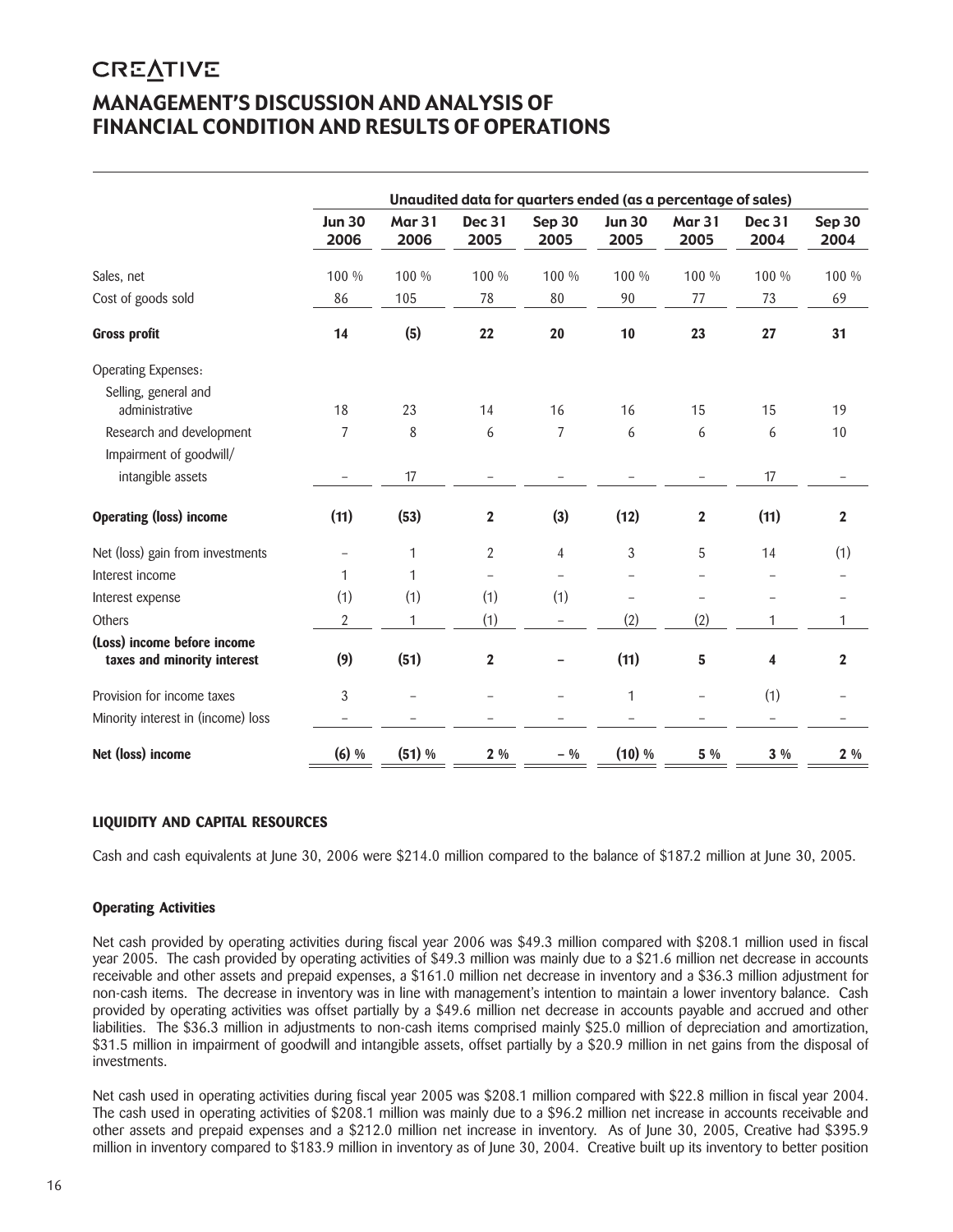

the company to take advantage of the expanding markets for digital audio players and to support the strong revenue growth that the company expected. However, due to softer than expected demand for digital audio players in the second half of fiscal year 2005, Creative's inventory levels were higher than anticipated in the third and fourth quarters. Cash used in operating activities was offset partially by \$20.5 million in adjustments for non-cash items and a net increase in accounts payable and accrued and other liabilities of \$80.0 million. The \$20.5 million in adjustments to non-cash items primarily comprised of \$27.9 million in depreciation and amortization, \$11.6 million in write-offs of investments and other non-current assets, \$85.8 million in net gains from the disposal of investments, and \$65.2 million in impairment of goodwill and intangible assets.

### **Investing Activities**

Net cash provided by investing activities during fiscal year 2006 was \$9.3 million compared with \$42.5 million in fiscal year 2005. The \$9.3 million cash provided in fiscal year 2006 primarily comprised sales proceeds of investments amounting to \$29.2 million, offset partially by net capital expenditures of \$13.3 million and a \$4.0 million increased in other non-current assets pertaining to additional investments in equity-method investee companies.

Net cash provided by investing activities during fiscal year 2005 was \$42.5 million compared with \$24.1 million in fiscal year 2004. The \$42.5 million cash provided in fiscal year 2005 primarily comprised sales proceeds of investments amounting to \$98.1 million, offset partially by net capital expenditures of \$34.2 million and the purchase of investments amounting to \$17.8 million.

### **Financing Activities**

Net cash used in financing activities during fiscal year 2006 was \$35.0 million compared with \$142.2 million provided by financing activities in fiscal year 2005. Cash used in financing activities of \$35.0 million primarily consisted of a \$20.7 million dividend payment (see Note 8 of "Notes to Consolidated Financial Statements"), \$8.1 million in open market repurchases of Creative's ordinary shares, \$3.8 million of repayments of debt obligations and \$3.7 million of repayments of capital leases, offset partially by proceeds from the exercise of ordinary share options amounting to \$2.9 million.

Net cash provided by financing activities during fiscal year 2005 was \$142.2 million compared with cash used of \$25.0 million in fiscal year 2004. Cash provided by financing activities of \$142.2 million primarily consisted of \$175.0 million in proceeds from the draw-down of a five year \$175.0 million syndicated term loan facility with a group of international banks and \$14.8 million in proceeds from the exercise of ordinary share options, offset partially by dividend payment of \$41.4 million to shareholders. See Note 8 of "Notes to Consolidated Financial Statements".

### **Current and Expected Liquidity**

As of June 30, 2006, in addition to its cash reserves and excluding long term loans, Creative has credit facilities totaling \$98.0 million for overdrafts, guarantees, letters of credit and fixed short-term loans, of which approximately \$95.4 million were unutilized.

As part of its long-term business strategy, from time to time, Creative makes strategic equity investments in companies that can provide Creative with technologies or products that management believes will give Creative a competitive advantage in the markets in which Creative competes.

Management believes that Creative has adequate resources to meet its projected working capital and other cash needs for at least the next twelve months. To date, inflation has not had a significant impact on Creative's operating results.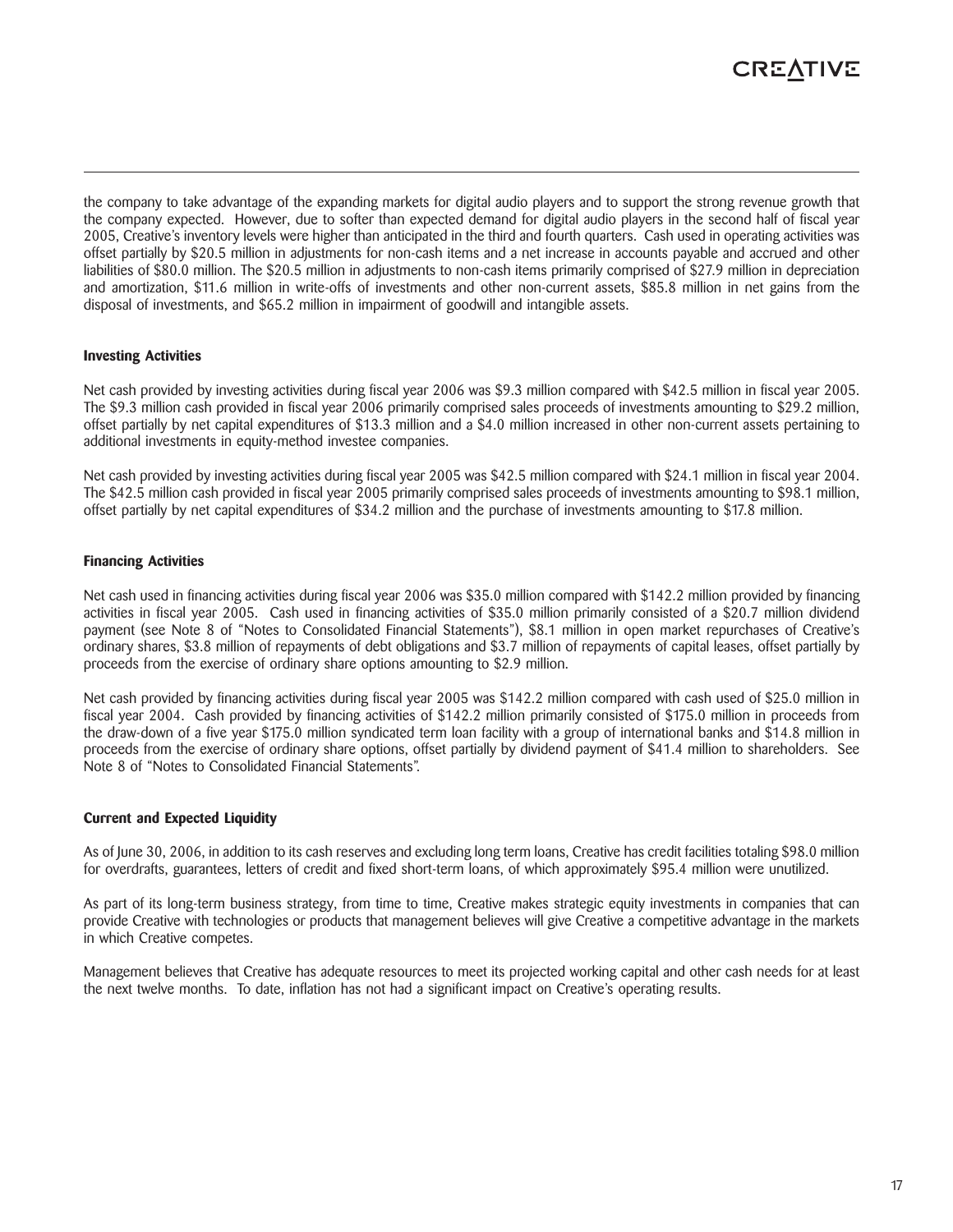# **CREATIVE** MANAGEMENT'S DISCUSSION AND ANALYSIS OF FINANCIAL CONDITION AND RESULTS OF OPERATIONS

# **CONTRACTUAL OBLIGATIONS AND COMMERCIAL COMMITMENTS**

The following table presents the contractual obligations and commercial commitments of Creative as of June 30, 2006:

|                                           | <b>Payments Due by Period (US\$'000)</b> |         |    |                     |    |                   |    |                   |    |                  |
|-------------------------------------------|------------------------------------------|---------|----|---------------------|----|-------------------|----|-------------------|----|------------------|
| <b>Contractual Obligations</b>            |                                          | Total   |    | Less than<br>1 year |    | 1 to $3$<br>years |    | $4$ to 5<br>years |    | After 5<br>years |
| Long Term Debt                            | \$                                       | 195,790 | \$ | 3.780               | \$ | 7,560             | \$ | 182,560           | \$ | 1,890            |
| Capital Lease Obligations                 |                                          | 975     |    | 957                 |    | 10                |    | 8                 |    |                  |
| <b>Operating Leases</b>                   |                                          | 28.911  |    | 7.050               |    | 7.421             |    | 4.453             |    | 9,987            |
| Unconditional Purchase Obligations        |                                          | 71.935  |    | 71,935              |    | -                 |    |                   |    |                  |
| Other Obligations                         |                                          | 331     |    |                     |    | 331               |    |                   |    |                  |
| <b>Total Contractual Cash Obligations</b> |                                          | 297,942 | S  | 83,722              | \$ | 15,322            | \$ | 187,021           | S  | 11,877           |

Unconditional purchase obligations are defined as contractual obligations for the purchase of goods or services, which are enforceable and legally binding on the Company and that specify all significant terms, including fixed or minimum quantities to be purchased, fixed, minimum or variable price provisions and the approximate timing of the transaction. The expected timing of payment of the obligations set forth above is estimated based on current information. Timing of payments and actual amounts paid may be different depending on the time of receipt of goods or services or changes to agreed-upon amounts for some obligations.

As of June 30, 2006, Creative has utilized approximately \$2.6 million under guarantees and letters of credit.

# **RECENTLY ISSUED ACCOUNTING PRONOUNCEMENTS**

Please refer to Note 1 of "Notes to Consolidated Financial Statements" for the discussion of recently issued accounting pronouncements.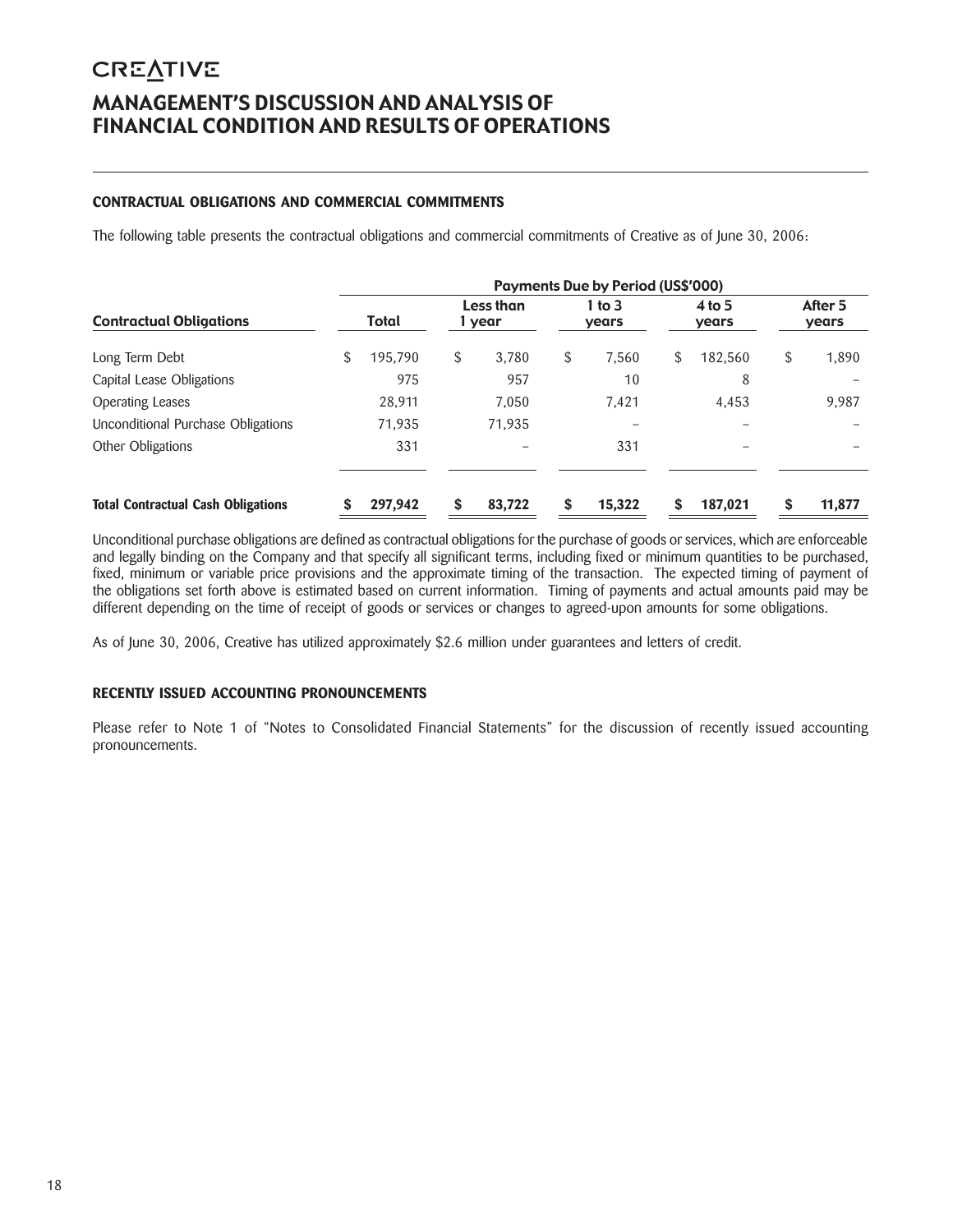# **CREATIVE** REPORT OF INDEPENDENT REGISTERED PUBLIC ACCOUNTING FIRM

### **TO THE BOARD OF DIRECTORS AND SHAREHOLDERS OF CREATIVE TECHNOLOGY LTD.**

In our opinion, the accompanying consolidated balance sheets and the related consolidated statements of operations, of cash flows and of shareholders' equity present fairly, in all material respects, the financial position of Creative Technology Ltd. and its subsidiaries at June 30, 2006 and 2005, and the results of their operations and their cash flows for each of the three years in the period ended June 30, 2006 in conformity with accounting principles generally accepted in the United States of America. These financial statements are the responsibility of Creative's management; our responsibility is to express an opinion on these financial statements based on our audits. We conducted our audits of these statements in accordance with auditing standards of the Public Company Accounting Oversight Board (United States). These standards require that we plan and perform the audit to obtain reasonable assurance about whether the financial statements are free of material misstatement. An audit includes examining, on a test basis, evidence supporting the amounts and disclosures in the financial statements, assessing the accounting principles used and significant estimates made by management, and evaluating the overall financial statement presentation. We believe that our audits provide a reasonable basis for our opinion.

PricewaterhouseCoopers Singapore September 21, 2006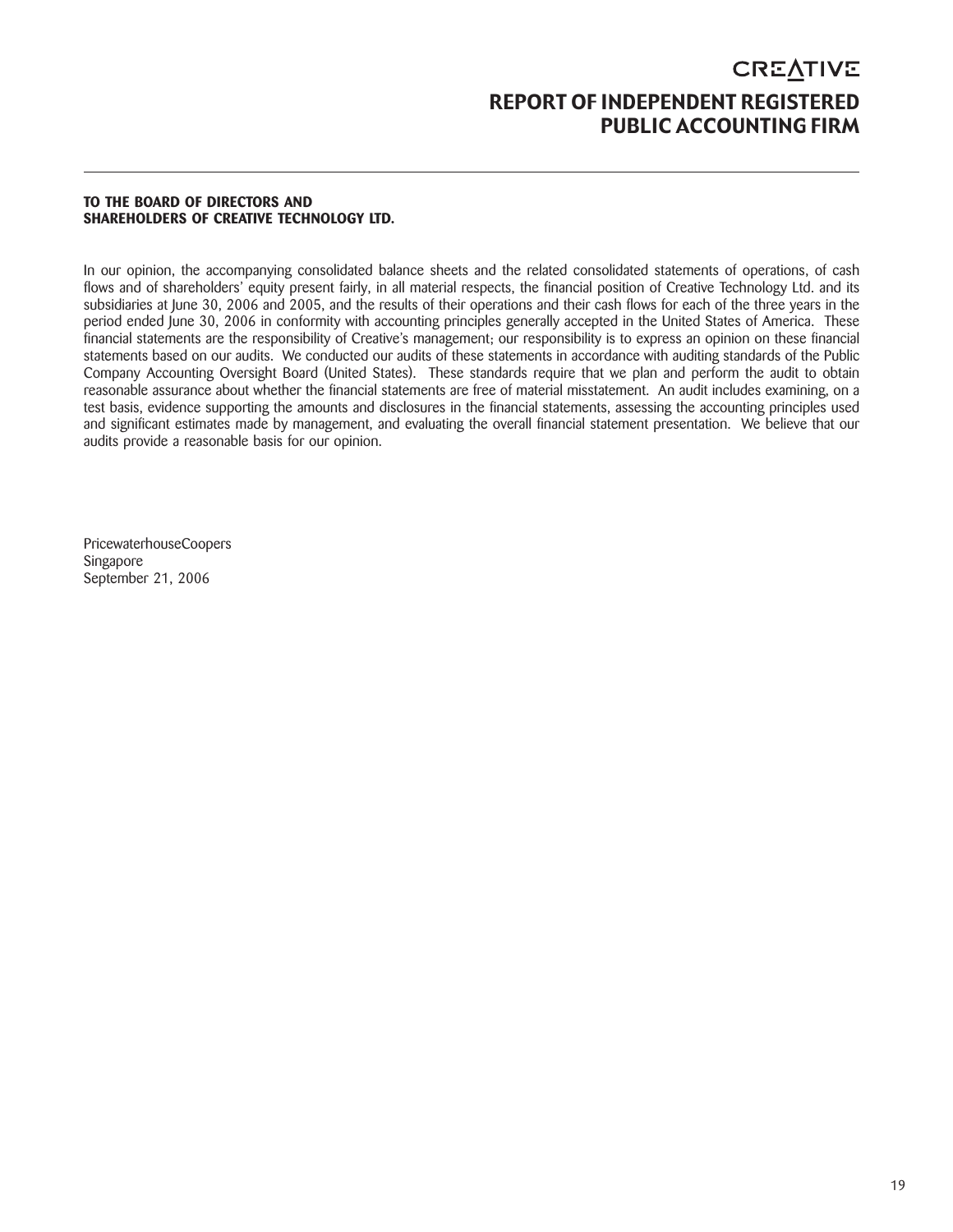# **CREATIVE** CONSOLIDATED BALANCE SHEETS

(In US\$'000, except per share data)

|                                                               | June 30<br>2006 | June 30<br>2005 |
|---------------------------------------------------------------|-----------------|-----------------|
| <b>ASSETS</b>                                                 |                 |                 |
| <b>Current assets:</b>                                        |                 |                 |
| Cash and cash equivalents                                     | \$<br>213,995   | \$<br>187,246   |
| Accounts receivable, less allowances of \$18,806 and \$21,288 | 133,002         | 163,184         |
| Inventory                                                     | 234,942         | 395,886         |
| Other assets and prepaids                                     | 53,248          | 43,144          |
| <b>Total current assets</b>                                   | 635,187         | 789,460         |
| Property and equipment, net                                   | 109,174         | 117,187         |
| Investments                                                   | 74,581          | 125,914         |
| Other non-current assets                                      | 11,671          | 44,913          |
| <b>Total Assets</b>                                           | 830,613<br>S    | 1,077,474<br>S  |
| <b>LIABILITIES AND SHAREHOLDERS' EQUITY</b>                   |                 |                 |
| <b>Current liabilities:</b>                                   |                 |                 |
| Accounts payable                                              | \$<br>104,923   | \$<br>151,070   |
| <b>Accrued liabilities</b>                                    | 100,690         | 103,768         |
| Income taxes payable                                          | 18,930          | 20,712          |
| Current portion of long term obligations and others           | 4,737           | 7,383           |
| <b>Total current liabilities</b>                              | 229,280         | 282,933         |
| Long term obligations                                         | 206,593         | 209,455         |
| Minority interest in subsidiaries                             | 1,587           | 3,954           |
| Shareholders' equity:<br>Share capital ('000)                 |                 |                 |
| Outstanding: 83,271 and 83,593 shares                         | 298,474         | 8,286           |
| Additional paid-in capital                                    |                 | 337,990         |
| Other reserves                                                | 52,265          |                 |
| Unrealized holding gains on investments                       | 19,453          | 65,280          |
| Deferred share compensation                                   |                 | (378)           |
| Retained earnings                                             | 22,961          | 169,954         |
| Total shareholders' equity                                    | 393,153         | 581,132         |
| <b>Total Liabilities and Shareholders' Equity</b>             | \$<br>830,613   | 1,077,474<br>\$ |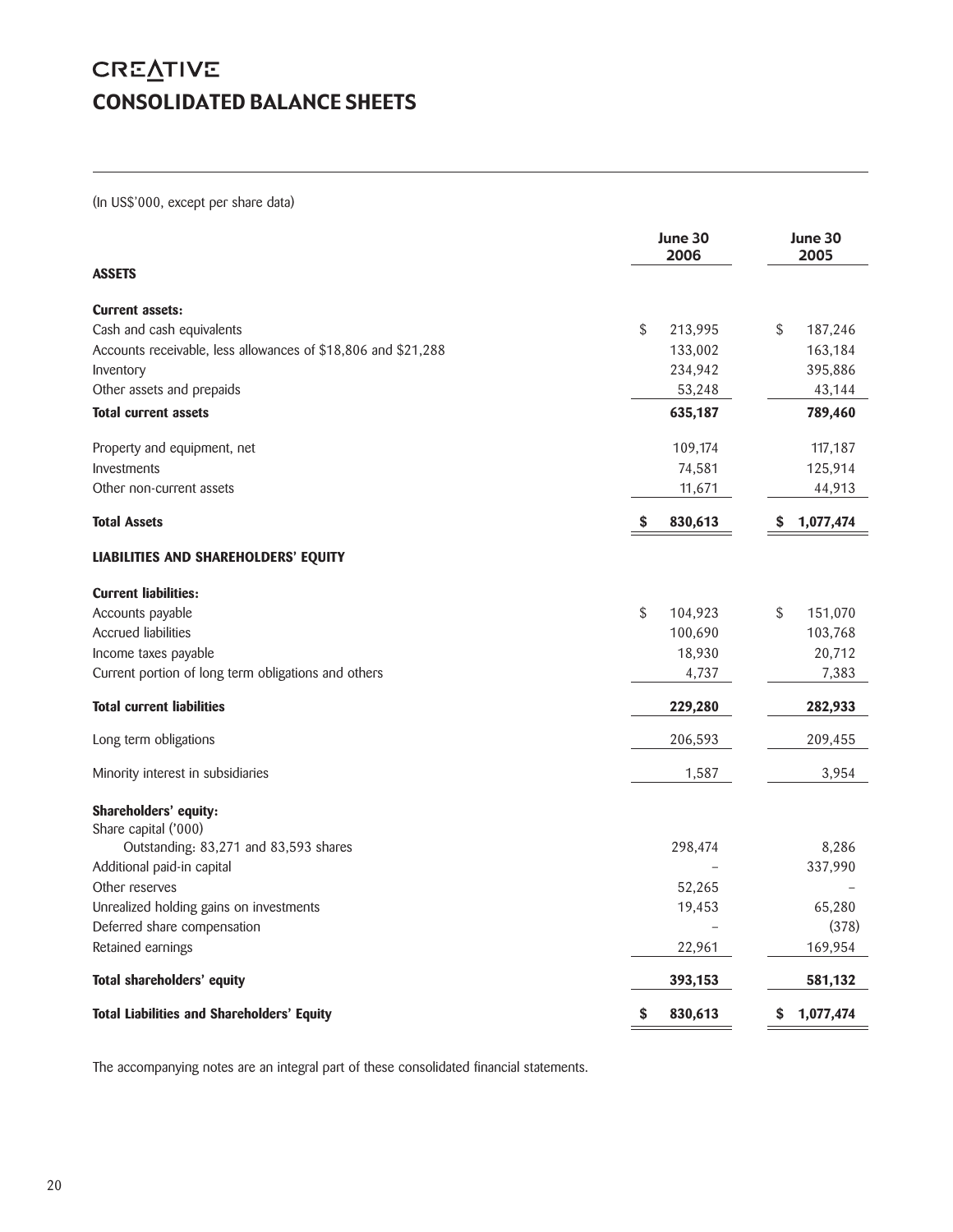# **CREATIVE** CONSOLIDATED STATEMENTS OF OPERATIONS

(In US\$'000, except per share data)

|                                                         | <b>Years ended June 30</b> |             |               |  |  |  |
|---------------------------------------------------------|----------------------------|-------------|---------------|--|--|--|
|                                                         | 2006                       | 2005        | 2004          |  |  |  |
| Sales, net                                              | \$1,127,531                | \$1,224,411 | \$<br>814,853 |  |  |  |
| Cost of goods sold                                      | 963,217                    | 949,151     | 533,513       |  |  |  |
| <b>Gross profit</b>                                     | 164,314                    | 275,260     | 281,340       |  |  |  |
| Operating expenses:                                     |                            |             |               |  |  |  |
| Selling, general and administrative                     | 195,197                    | 196,258     | 167,588       |  |  |  |
| Research and development                                | 77,186                     | 82,325      | 69,504        |  |  |  |
| Other charges                                           | 37,351                     | 65,225      |               |  |  |  |
| <b>Operating (loss) income</b>                          | (145, 420)                 | (68, 548)   | 44,248        |  |  |  |
| Gain from investments, net                              | 18,904                     | 74,405      | 72,602        |  |  |  |
| Interest income                                         | 6,241                      | 3,571       | 4,592         |  |  |  |
| Interest expense                                        | (9, 411)                   | (3,674)     | (1,001)       |  |  |  |
| Others                                                  | 3,572                      | (4,260)     | 5,685         |  |  |  |
| (Loss) income before income taxes and minority interest | (126, 114)                 | 1,494       | 126,126       |  |  |  |
| Provision for income taxes                              | 7,150                      | (969)       | 8,539         |  |  |  |
| Minority interest in loss (income)                      | 805                        | 63          | (418)         |  |  |  |
| Net (loss) income                                       | (118, 159)<br>\$           | 588<br>\$   | 134,247<br>S  |  |  |  |
| Basic earnings per share                                | \$<br>(1.42)               | \$<br>0.01  | \$<br>1.66    |  |  |  |
| Weighted average ordinary shares outstanding ('000)     | 83,093                     | 82,661      | 80,654        |  |  |  |
| Diluted earnings per share                              | \$<br>(1.42)               | \$<br>0.01  | \$<br>1.61    |  |  |  |
| Weighted average ordinary shares and                    |                            |             |               |  |  |  |
| equivalents outstanding ('000)                          | 83,093                     | 85,333      | 83,630        |  |  |  |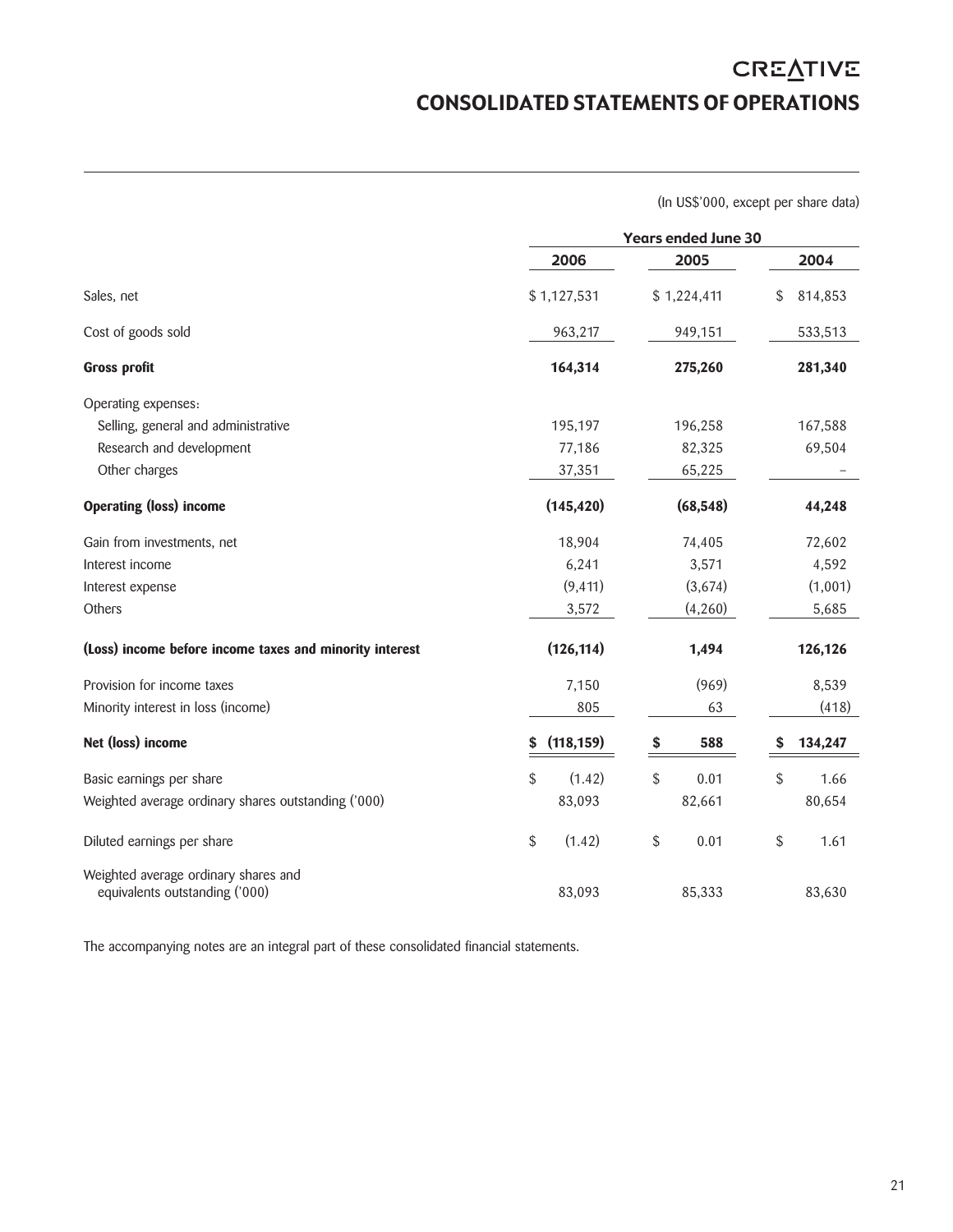# **CREATIVE**

# CONSOLIDATED STATEMENTS OF CASH FLOWS

Increase (decrease) in cash and cash equivalents (in US\$'000)

| <u>INDICASE (UCCICASE) IN CASH AND CASH CUURAICHIS (IN OST OVO)</u> | <b>Years ended June 30</b> |                          |               |  |  |  |
|---------------------------------------------------------------------|----------------------------|--------------------------|---------------|--|--|--|
|                                                                     | 2006                       | 2005                     | 2004          |  |  |  |
| Cash flows from operating activities:                               |                            |                          |               |  |  |  |
| Net (loss) income                                                   | (118, 159)<br>\$           | \$<br>588                | 134,247<br>\$ |  |  |  |
| Adjustments to reconcile net income to net cash                     |                            |                          |               |  |  |  |
| provided by operating activities:                                   |                            |                          |               |  |  |  |
| Depreciation of fixed assets                                        | 20,967                     | 22,994                   | 20,317        |  |  |  |
| Amortisation of intangible assets                                   | 2,184                      | 3,383                    | 3,299         |  |  |  |
| Deferred share compensation amortization                            | 1,892                      | 1,504                    | 2,256         |  |  |  |
| Minority interest in (loss) income                                  | (805)                      | (63)                     | 418           |  |  |  |
| Equity share in loss (gain) of unconsolidated investments           | 260                        | 1,640                    | (287)         |  |  |  |
| Loss (gain) on disposal of fixed assets                             | 281                        | (139)                    | 395           |  |  |  |
| Write downs of investments and other non-current assets             | 2,034                      | 11,571                   | 3,374         |  |  |  |
| Gain from investments, net                                          | (20, 938)                  | (85, 755)                | (14, 812)     |  |  |  |
| Profits arising from deemed disposal of other non-current assets    |                            | $\overline{\phantom{0}}$ | (23, 053)     |  |  |  |
| Impairment of goodwill/ intangible assets                           | 31,478                     | 65,225                   |               |  |  |  |
| Deferred income taxes, net                                          | 554                        | (393)                    | 4,707         |  |  |  |
| Gain on disposal of interests in associated company                 |                            | (264)                    | (38, 110)     |  |  |  |
| Foreign currency exchange (gain) loss                               | (1,656)                    | 819                      | (2,047)       |  |  |  |
| Changes in assets and liabilities, net:                             |                            |                          |               |  |  |  |
| Accounts receivable                                                 | 30,281                     | (77, 728)                | (24, 181)     |  |  |  |
| Inventory                                                           | 160,979                    | (211, 987)               | (103, 532)    |  |  |  |
| Other assets and prepaids                                           | (8,641)                    | (18, 490)                | (18, 011)     |  |  |  |
| Accounts payable                                                    | (46, 199)                  | 64,891                   | 33,194        |  |  |  |
| Accrued and other liabilities                                       | (3, 410)                   | 15,130                   | 8,468         |  |  |  |
| Income taxes                                                        | (1,782)                    | (1,008)                  | (9,404)       |  |  |  |
| Net cash provided by (used in) operating activities                 | 49,320                     | (208, 082)               | (22, 762)     |  |  |  |
| Cash flows from investing activities:                               |                            |                          |               |  |  |  |
| Capital expenditures, net                                           | (13, 348)                  | (34, 191)                | (15,646)      |  |  |  |
| Proceeds from sale of fixed assets                                  | 146                        | 347                      | 161           |  |  |  |
| Proceeds from disposal of interests in associated company           |                            | 234                      | 45,372        |  |  |  |
| Proceeds from sale of quoted investments                            | 29,152                     | 98,129                   | 23,777        |  |  |  |
| Purchase of new subsidiaries (net of cash acquired)                 | (131)                      |                          | (270)         |  |  |  |
| Purchase of investments                                             | (2, 491)                   | (17, 766)                | (11,700)      |  |  |  |
| Increase in other non current assets, net                           | (4,049)                    | (4, 281)                 | (17, 625)     |  |  |  |
| Net cash provided by investing activities                           | 9,279                      | 42,472                   | 24,069        |  |  |  |
| Cash flows from financing activities:                               |                            |                          |               |  |  |  |
| (Decrease) increase in minority shareholders' loan                  |                            |                          |               |  |  |  |
| and equity balance                                                  | (958)                      | 366                      |               |  |  |  |
| Buyout of subsidiary's minority interest                            | (604)                      |                          | (84)          |  |  |  |
| Proceeds from exercise of ordinary share options                    | 2,949                      | 14,773                   | 9,385         |  |  |  |
| Repurchase of ordinary shares                                       | (8, 134)                   |                          |               |  |  |  |
| Proceeds from debt obligations                                      |                            | 175,000                  | 823           |  |  |  |
| Repayments of dept obligations                                      | (3,780)                    | (3,542)                  | (12,300)      |  |  |  |
| Repayments of capital leases                                        | (3,747)                    | (3,079)                  | (2,669)       |  |  |  |
| Dividends paid to ordinary shareholders                             | (20, 700)                  | (41, 357)                | (20, 192)     |  |  |  |
| Net cash (used in) provided by financing activities                 | (34, 974)                  | 142,161                  | (25, 037)     |  |  |  |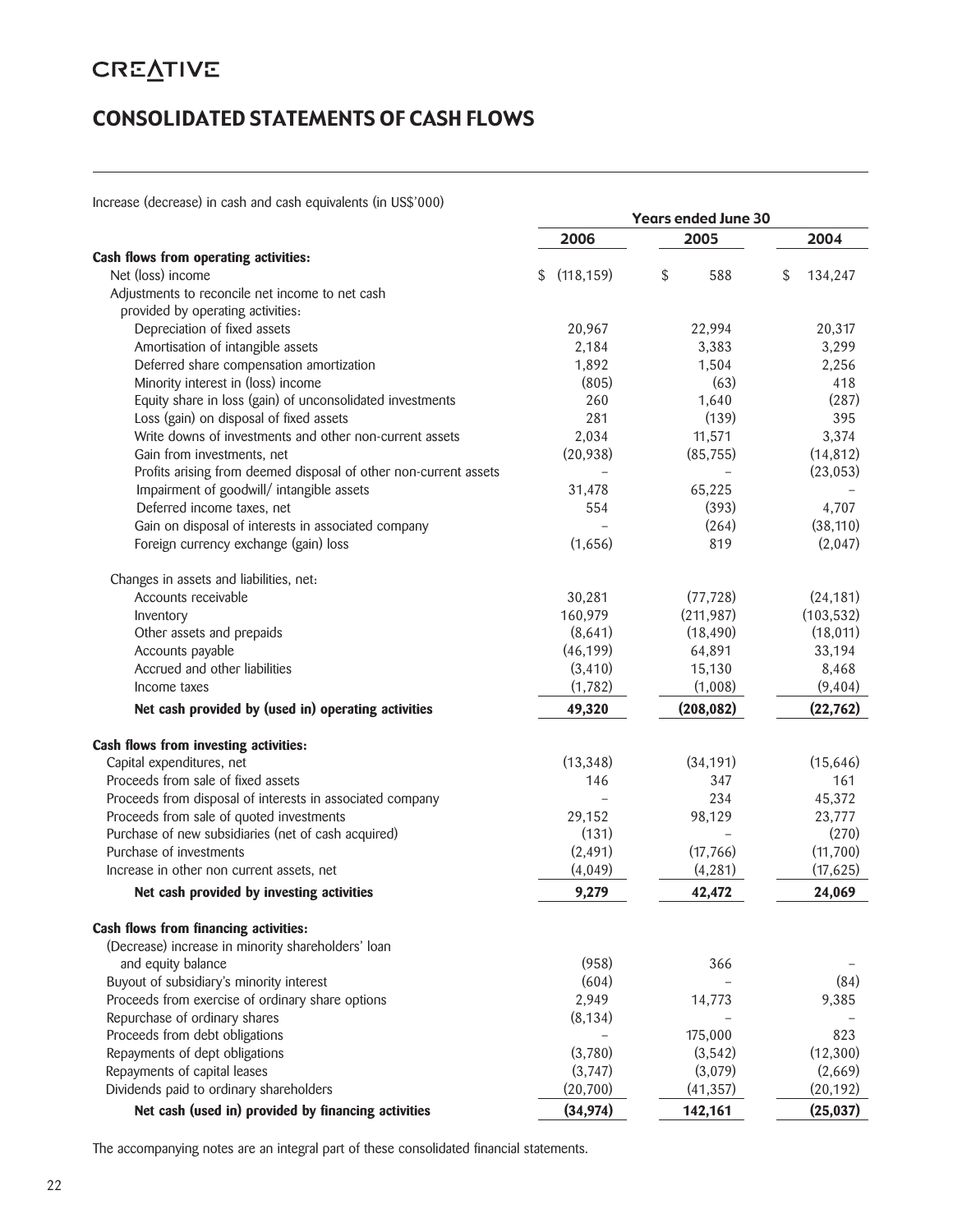|                                                              | <b>Years ended June 30</b> |              |              |  |
|--------------------------------------------------------------|----------------------------|--------------|--------------|--|
|                                                              | 2006                       | 2005         | 2004         |  |
| Net increase (decrease) in cash and cash equivalents         | 23,625                     | (23, 449)    | (23, 730)    |  |
| Effects of change rate: changes on cash and cash equivalents | 3.124                      | (382)        | 2.754        |  |
| Cash and cash equivalents at beginning of year               | 187,246                    | 211,077      | 232,053      |  |
| Cash and cash equivalents at end of year                     | 213,995                    | 187,246<br>S | 211,077<br>S |  |
| Supplemental disclosure of cash flow information:            |                            |              |              |  |
| Interest paid                                                | 9,433                      | 3,517        | 433          |  |
| Income taxes paid, net                                       | 3,772                      | 4,471        | 8,841        |  |
| Non cash transaction:                                        |                            |              |              |  |
| Fixed assets acquired under capital lease                    |                            |              | 6,689        |  |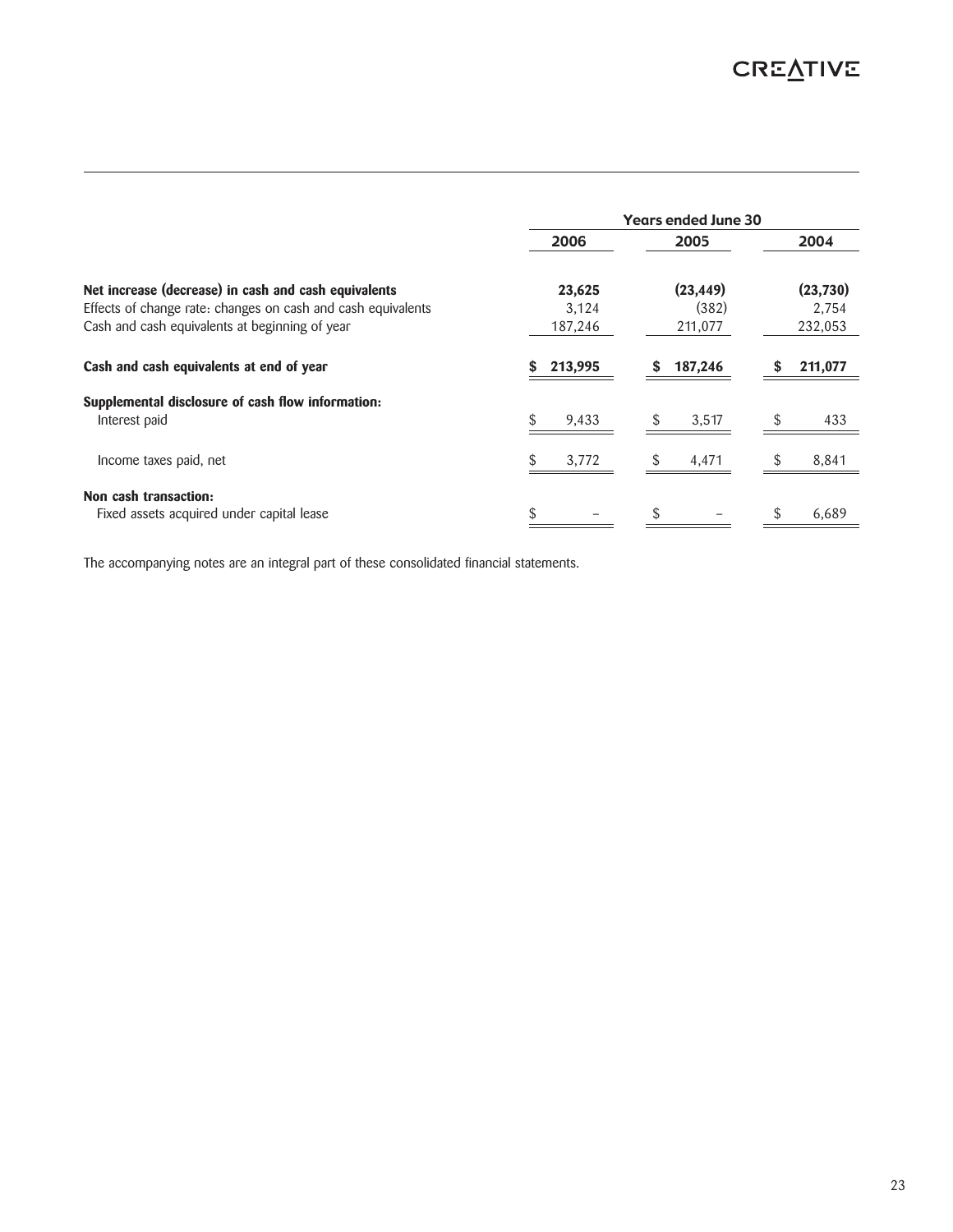# **CREATIVE** CONSOLIDATED STATEMENTS OF SHAREHOLDERS' EQUITY

(In US\$'000, except share data)

|                                                                     | <b>Ordinary</b><br><b>Shares</b><br>(900) | <b>Share</b><br>Capital | <b>Additional</b><br>Paid In<br>Capital | <b>Other</b><br><b>Reserves</b> | <b>Unrealised</b><br><b>Holding</b><br>Gains<br>(Losses) on | <b>Deferred</b><br><b>Shares</b><br><b>Investments Compensation</b> | <b>Retained</b><br><b>Earnings</b> | <b>Total</b> |
|---------------------------------------------------------------------|-------------------------------------------|-------------------------|-----------------------------------------|---------------------------------|-------------------------------------------------------------|---------------------------------------------------------------------|------------------------------------|--------------|
| Balance at June 30, 2003<br>Shares issued under                     | 79,714                                    | 7,713<br>\$             | $$314,572$ \$                           |                                 | 14,189                                                      | $(4,305)$ \$<br>\$                                                  | 96,668                             | \$428,837    |
| employee options and<br>share purchase plans                        | 1,655                                     | 239                     | 9,146                                   |                                 |                                                             |                                                                     |                                    | 9,385        |
| Dividends paid                                                      |                                           |                         |                                         |                                 |                                                             |                                                                     | (20, 192)                          | (20, 192)    |
| Reversal of unvested deferred<br>share compensation, net            |                                           |                         | (58)                                    |                                 |                                                             | 58                                                                  |                                    |              |
| Amortization of deferred<br>share compensation                      |                                           |                         |                                         |                                 |                                                             | 2,256                                                               |                                    | 2,256        |
| Comprehensive income                                                |                                           |                         |                                         |                                 | 136,964                                                     |                                                                     | 134,247                            | 271,211      |
| Balance at June 30, 2004                                            | 81,369                                    | 7,952                   | 323,660                                 |                                 | 151,153                                                     | (1,991)                                                             | 210,723                            | 691,497      |
| Shares issued under employee<br>options and share                   |                                           |                         |                                         |                                 |                                                             |                                                                     |                                    |              |
| purchase plans                                                      | 2,224                                     | 334                     | 14,439                                  |                                 |                                                             |                                                                     |                                    | 14,773       |
| Dividends paid                                                      |                                           |                         |                                         |                                 |                                                             |                                                                     | (41, 357)                          | (41, 357)    |
| Reversal of unvested deferred<br>share compensation, net            |                                           |                         | (109)                                   |                                 |                                                             | 109                                                                 |                                    |              |
| Amortization of deferred share<br>compensation                      |                                           |                         |                                         |                                 | -                                                           | 1,504                                                               |                                    | 1,504        |
| Comprehensive (loss) income                                         |                                           |                         |                                         | $\overline{\phantom{a}}$        | (85, 873)                                                   |                                                                     | 588                                | (85, 285)    |
| Balance at June 30, 2005                                            | 83,593                                    | 8,286                   | 337,990                                 |                                 | 65,280                                                      | (378)                                                               | 169,954                            | 581,132      |
| Shares issued under<br>employee options and<br>share purchase plans | 678                                       | 103                     | 2,846                                   |                                 |                                                             |                                                                     |                                    | 2,949        |
| Repurchase of ordinary shares                                       | (1,000)                                   | (150)                   | 150                                     |                                 |                                                             |                                                                     | (8, 134)                           | (8, 134)     |
| Dividends paid                                                      |                                           |                         |                                         |                                 |                                                             |                                                                     | (20, 700)                          | (20,700)     |
| Reversal of unvested deferred<br>share compensation, net            |                                           |                         | (378)                                   |                                 |                                                             | 378                                                                 |                                    |              |
| Amortization of deferred<br>share compensation                      |                                           |                         | 1,892                                   |                                 |                                                             |                                                                     |                                    | 1,892        |
| <b>Effect of Companies</b><br>(Amendment)<br>Act 2005 (see Note 17) |                                           | 290,235                 | (290, 235)                              |                                 |                                                             |                                                                     |                                    |              |
| Transfer to other reserves                                          |                                           |                         | (52, 265)                               | 52,265                          |                                                             |                                                                     |                                    |              |
| Comprehensive loss                                                  |                                           |                         |                                         |                                 | (45, 827)                                                   |                                                                     | (118, 159)                         | (163,986)    |
| Balance at June 30, 2006                                            | 83,271                                    | $$298,474$ \$           |                                         | 52,265<br>\$                    | 19,453 \$<br>-S                                             |                                                                     | \$22,961                           | \$393,153    |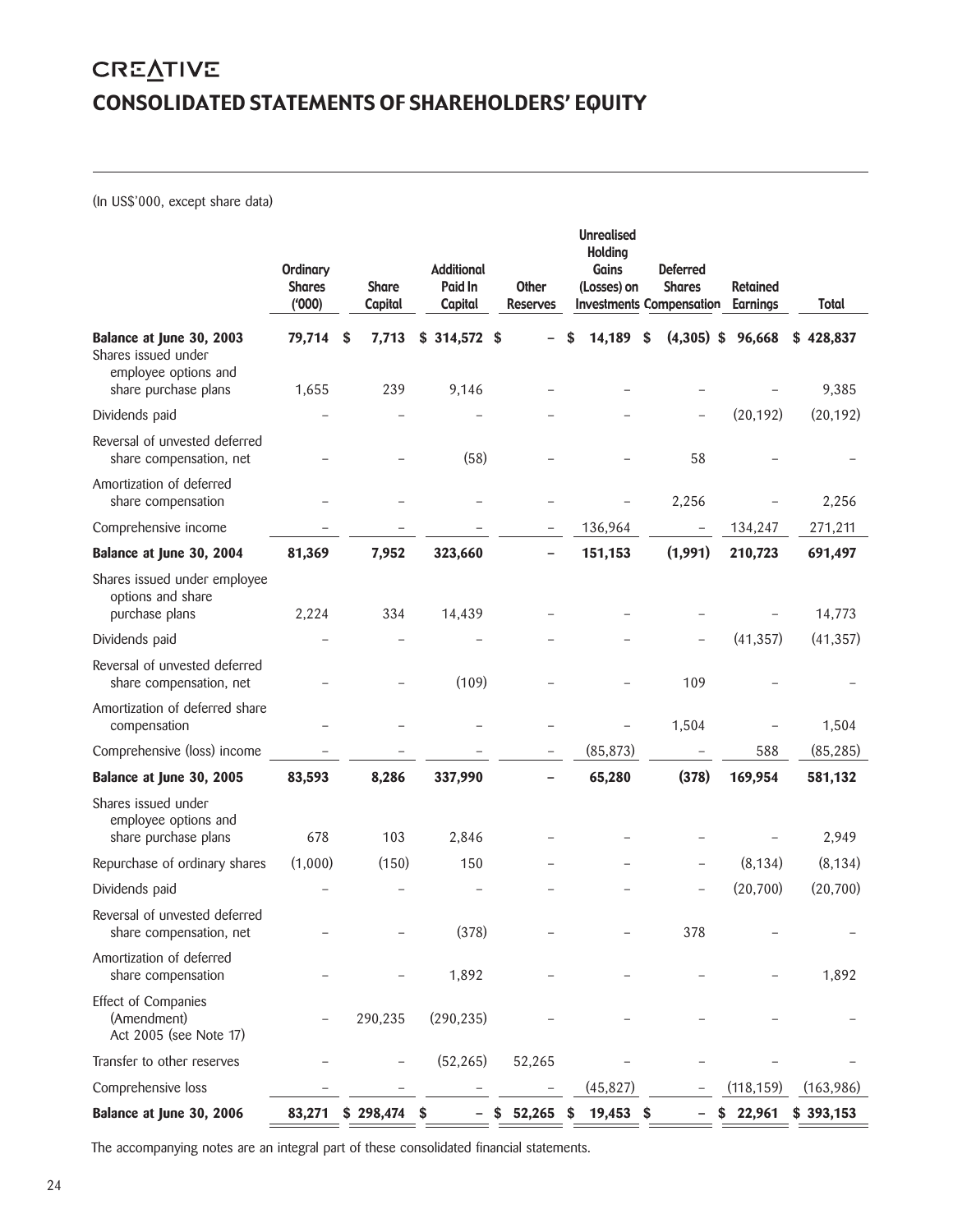### **NOTE 1 – SUMMARY OF SIGNIFICANT ACCOUNTING POLICIES**

### **Basis of presentation**

The consolidated financial statements include the financial statements of Creative Technology Ltd and Creative's subsidiaries under its effective control from their respective dates of acquisition, after elimination of inter-company transactions and balances. The consolidated financial statements are presented in accordance with accounting principles generally accepted in the United States of America ("US GAAP"). The preparation of consolidated financial statements in conformity with US GAAP requires management to make estimates and assumptions that affect the amounts of assets and liabilities and disclosure of contingent assets and liabilities as of the date of the financial statements and reported amounts of revenues and expenses during the reporting periods. Actual results may differ from those estimates and such differences could be material. Creative conducts a substantial portion of its business in United States dollars ("US\$" or "\$"). All dollar amounts included in the financial statements and in the notes herein are United States dollars unless designated as Singapore dollars ("S\$"). Creative operates on a thirteen week calendar closing on the Friday closest to the natural calendar quarter. Our financial year 2006 ended on June 30, 2006, the Friday nearest to June 30, 2006, while our prior financial years ended on July 1, 2005 and July 2, 2004. All quarters and fiscal years are described by their natural calendar dates.

### **Foreign exchange**

The functional currency of Creative and its subsidiaries is predominantly the US dollar and accordingly, gains and losses resulting from the translation of monetary assets and liabilities denominated in currencies other than the US dollar are reflected in the determination of net income (loss). From time to time, Creative enters into forward exchange contracts to reduce its exposure to foreign exchange translation gains and losses. Forward exchange contracts are marked to market each period and the resulting gains and losses are included in the determination of net income or loss. No forward exchange contracts were outstanding at June 30, 2006. Included in other expenses are exchange gains of \$0.7 million and \$4.5 million in fiscal years 2006 and 2004, and exchange losses of \$4.2 million in fiscal year 2005.

At June 30, 2006, the monetary assets and liabilities of Creative are denominated in the following currencies:

|                                      | Approximate Percentage of \$ Balance Denominated in: |        |             |                         |
|--------------------------------------|------------------------------------------------------|--------|-------------|-------------------------|
|                                      | US\$                                                 | SS     | <b>EURO</b> | <b>Other Currencies</b> |
| Cash and cash equivalents            | 47 %                                                 | $2\%$  | $29\%$      | $22\%$                  |
| Accounts receivable, less allowances | 66 %                                                 |        | $19\%$      | $15\%$                  |
| Total current liabilities            | 73 %                                                 | $18\%$ | $1\%$       | $8\%$                   |
| Long-term obligations                | $91\%$                                               | $9\%$  | -           | -                       |

The exchange rates for the S\$ and Euro utilized in translating the balance sheet at June 30, 2006, expressed in US\$ per one S\$ and Euro was 0.6300 and 1.2713, respectively.

# **Cash equivalents**

Cash equivalents consist of highly liquid investment instruments with original or remaining maturities of three months or less at the time of purchase. All deposits are in short-term deposit and money market accounts with various banks. This diversification of risk is consistent with Creative's policy to maintain liquidity and ensure the safety of principal. Included in cash equivalents as of June 30, 2006 and 2005 are fixed rate deposits of \$170.0 million and \$128.9 million, respectively.

In fisal year 2006, Creative has presented the effects of exchange rate changes on cash and cash equivalents, and has revised amounts in prior periods for comparative purposes.

### **Fair value of financial instruments**

For certain of Creative's financial instruments, including cash equivalents, accounts receivable, accounts payable and accrued expenses, the carrying amounts approximate fair value due to their short maturities. The amounts shown for long-term obligations also approximate fair value because current interest rates charged to Creative for debts of similar maturities are substantially the same.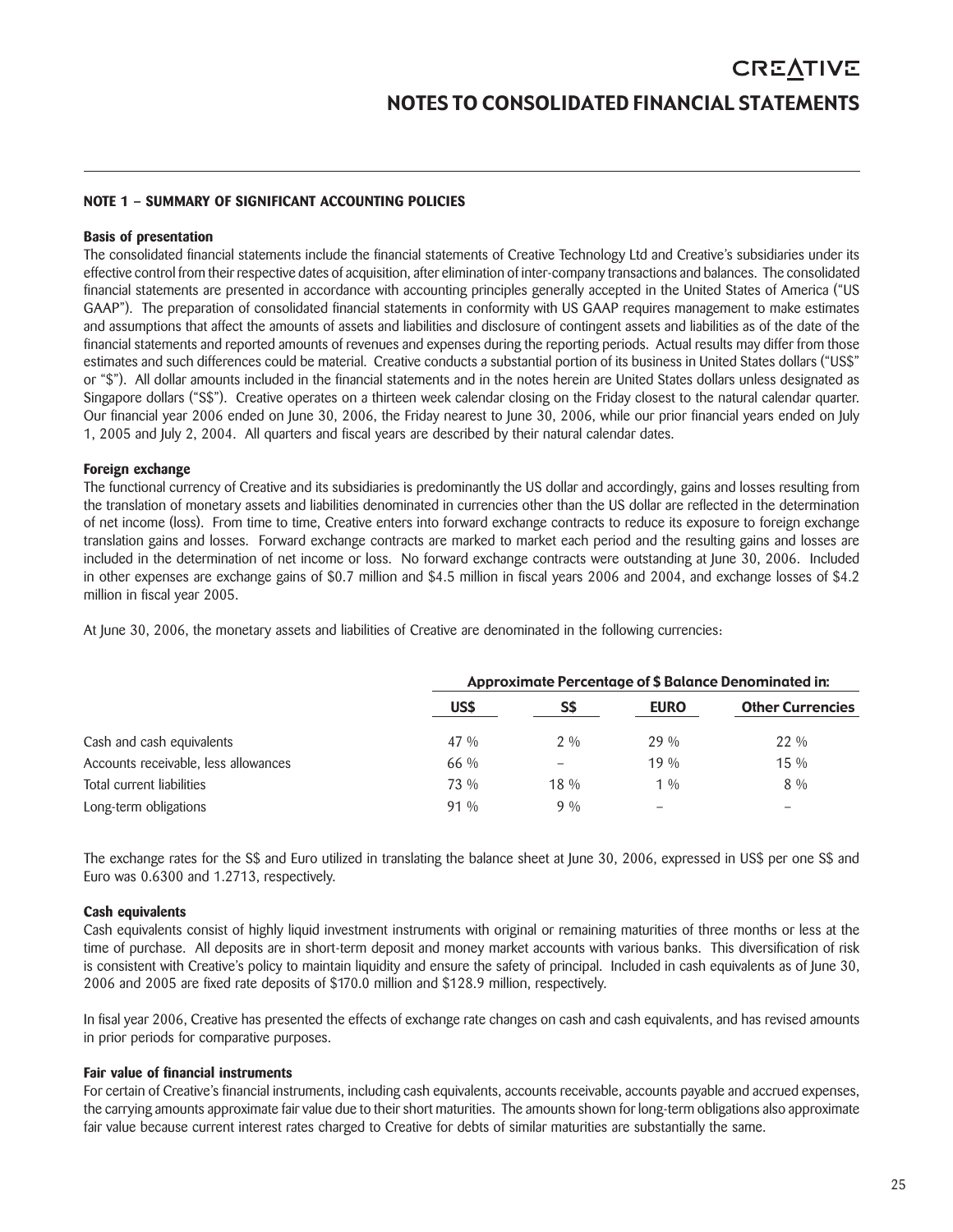# **CREATIVE** NOTES TO CONSOLIDATED FINANCIAL STATEMENTS

# **NOTE 1 – SUMMARY OF SIGNIFICANT ACCOUNTING POLICIES (Cont'd)**

### **Inventory**

Inventory is stated at the lower of cost or market. Cost is determined using standard cost, appropriately adjusted at the balance sheet date to approximate actual cost on a weighted average basis. In the case of finished products and work-in-progress, cost includes materials, direct labor and an appropriate proportion of production overheads.

Management performs a detailed assessment of inventory at each balance sheet date to establish provisions for excess and obsolete inventories. The evaluation includes a review of, among other factors, historical sales, current economic trends, forecasted sales, demand requirements, product lifecycle and product development plans, quality issues, and current inventory levels.

### **Property and equipment**

Property and equipment are stated at cost less accumulated depreciation. Depreciation is computed using the straight-line method over the estimated useful lives of the assets. Leasehold improvements are amortized over the shorter of the remaining facility lease term or the estimated useful lives of the improvements. No depreciation is provided on freehold land and construction in progress.

### **Investments**

Creative holds equity investments in various companies pursuant to which it has acquired anywhere from less than 1% to 100% of the issuer's outstanding capital stock. Investments in which Creative acquires more than 50% of the outstanding capital stock of an entity and which are under the effective control of Creative, are treated as investments in subsidiaries, and the balance sheets and results of operations of these subsidiaries are fully consolidated after making allowance for any minority interests. Companies in which Creative's investment totals between 20% and 50% of such company's capital stock are treated as associated companies and recorded on an equity basis, whereby Creative adjusts its cost of investments to recognise its share of all post acquisition results of operations. In the event where a subsidiary or associated company issues shares to a third party at a price different from Creative's carrying value of such shares, the difference is taken to the income statement.

Non-quoted investments of less than 20% in an entity are carried at cost, less provisions for permanent impairment where necessary.

In accordance with SFAS No. 115, "Accounting for Certain Investments in Debt and Equity Securities," quoted investments of less than 20% in an entity are classified as available-for-sale. Such investments are reported at fair value with the unrealized gains and losses included as a separate component of shareholders' equity. Unrealized losses are charged against income when a decline in fair value is determined to be other than temporary. Realized gains and losses upon the sale or disposition of such investments are based on the average cost of the specific investments sold.

The investment portfolio is monitored on a periodic basis for impairment. Creative's investments in these companies are inherently risky because the markets for the technologies or products they have under development are typically in the early stages and may never develop. In the event that the carrying value of an investment exceeds its fair value and the decline in value is determined to be other-than-temporary, an impairment charge is recorded and a new cost basis for the investment is established. Fair values for investments in public companies are determined using quoted market prices. Fair values for investments in privately-held companies are estimated based upon one or more of the following: pricing models using historical and forecasted financial information and current market rates, liquidation values, the values of recent rounds of financing, or quoted market prices of comparable public companies.

In order to determine whether a decline in value is other-than-temporary, Creative evaluates, among other factors: the duration and extent to which the fair value has been less than the carrying value; the financial condition of and business outlook for the company, including key operational and cash flow metrics, current market conditions and future trends in the company's industry, and the company's relative competitive position within the industry; and Creative's intent and ability to retain the investment for a period of time sufficient to allow for any anticipated recovery in fair value.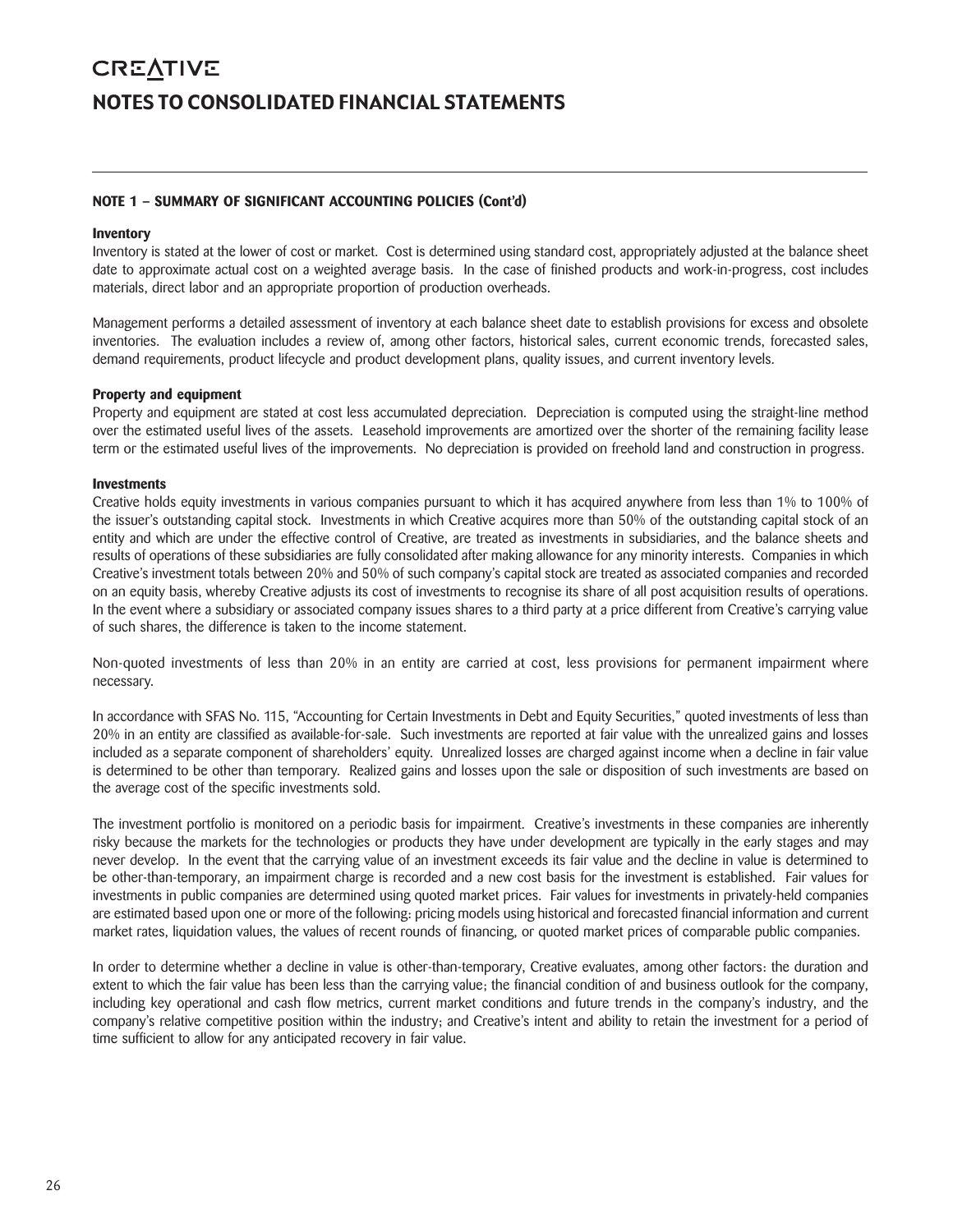The following is a summary of investments as of June 30 (in US\$'000):

|                                                            | As of June 30 |                  |  |                  |
|------------------------------------------------------------|---------------|------------------|--|------------------|
|                                                            |               | 2006             |  | 2005             |
| Non-quoted equity investments<br>Quoted equity investments |               | 11,056<br>63,525 |  | 9,553<br>116,361 |
| <b>Total investments</b>                                   |               | 74,581           |  | 125,914          |

### **Goodwill and other intangible assets**

Goodwill and other intangible assets are stated at cost and relate principally to the acquisition of new subsidiaries accounted for under the purchase method. Under this method, the purchase price has been allocated to the assets acquired, liabilities assumed and inprocess technology based on their estimated fair market values at the dates of acquisition. Amounts allocated to acquired in-process technology are expensed in the period in which the acquisition is consummated. Intangible assets are amortized on a straight line basis over the estimated useful lives of the assets, ranging from one to seven years. Goodwill is not subject to amortization, but evaluated at least annually for impairment.

Reviews for impairment of goodwill and other intangible assets are also conducted whenever events indicate that the carrying amount might not be recoverable. Factors that Creative may consider important which could trigger an impairment review include the following:

- significant under performance relative to historical or projected future operating results;
- significant changes in the manner of use of the acquired assets or the strategy for Creative's overall business;
- significant negative industry or economic trends;
- significant decline in Creative's stock price for a sustained period; and
- Creative market capitalization relative to net book value.

When the existence of one or more of the above factors indicates that the carrying value of the goodwill or intangible assets may be impaired, Creative measures any impairment based on a combination of market comparable method, and projected discounted cash flow method using a discount rate determined by the management to commensurate with the risk inherent in Creative's current business model.

### **Product warranties**

The warranty period for the bulk of Creative's products typically ranges between 1 to 3 years. The product warranty accrual reflects management's best estimate of probable liability under its product warranties. Management determines the warranty provision based on known product failures (if any), historical experience, and other currently available evidence.

### **Revenue recognition**

Creative generally recognizes revenue when persuasive evidence of an arrangement exists, title and risk of loss have been transferred, delivery has occurred, the price is fixed or determinable, and collection is probable. Allowances are provided for estimated returns, discounts and warranties, based on historical experience, current economic trends and changes in customer demand and acceptance of its products. Such allowances are adjusted periodically to reflect actual and anticipated experience. When recognizing revenue, Creative records estimated reductions to revenue for customer and distributor programs and incentive offerings, including price protection, promotions, other volume-based incentives and rebates.

### **Research and development**

Research and development costs are charged to operations as incurred.

### **Assessment of the probability of the outcome of current litigation**

Creative records accruals for loss contingencies when it is probable that a liability has been incurred and the amount of loss can be reasonably estimated.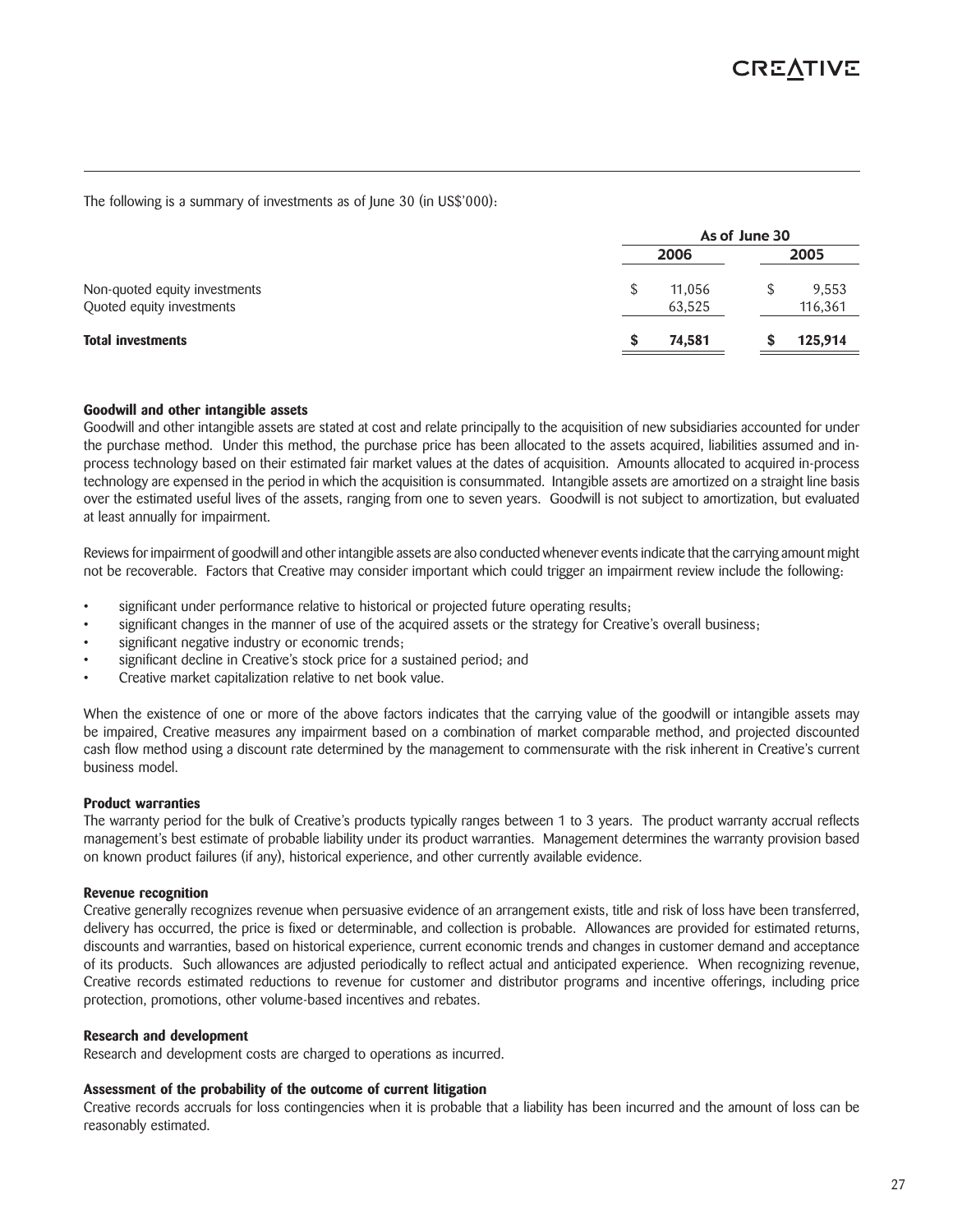# **CREATIVE** NOTES TO CONSOLIDATED FINANCIAL STATEMENTS

# **NOTE 1 – SUMMARY OF SIGNIFICANT ACCOUNTING POLICIES (Cont'd)**

### **Income taxes**

Deferred tax assets and liabilities, net of valuation allowances, are established for the expected future tax consequences of events resulting from the differences between the financial reporting and income tax bases of Creative's assets and liabilities and from tax credit carry forwards. No provision has been made for the undistributed earnings of certain subsidiaries outside of Singapore since it is Creative's intention to reinvest these earnings in those subsidiaries. Reinvested earnings of such subsidiaries have been immaterial to date.

### **Concentrations of credit risk**

Financial instruments that potentially subject Creative to significant concentrations of credit risk consist principally of cash and cash equivalents and trade accounts receivable. Creative limits the amount of credit exposure to any one financial institution. Creative sells its products to original equipment manufacturers, distributors and key retailers. Creative believes that the concentration of credit risk in its trade receivables is substantially mitigated due to performance of ongoing credit evaluations of its customers' financial condition, use of short collection terms, use of letters of credit in certain circumstances, procurement of credit insurance coverage and the geographical dispersion of sales. Creative establishes allowances for doubtful accounts, returns and discounts for specifically identified doubtful accounts, returns and discounts based on credit profiles of its customers, current economic trends, contractual terms and conditions and historical payment, return and discount experience.

### **Stock-based compensation**

Effective July 1, 2005, Creative accounts for stock-based employee compensation in accordance with Statement of Financial Accounting Standards ("SFAS") No. 123(R), "Share-Based Payment." Accordingly, stock-based compensation cost is measured on the date of grant, based on the fair value of the award, and is recognized as expense over the employee requisite service period. Creative previously applied Accounting Principles Board Opinion ("APB") No. 25, "Accounting for Stock Issued to Employees," and related Interpretations, and provided the required pro forma disclosures of SFAS No. 123, "Accounting for Stock-Based Compensation," and SFAS No. 148, "Accounting for Stock-Based Compensation, Transition and Disclosures." See Note 9.

# **Employees pension scheme**

Creative participates in a number of defined contribution retirement plans in certain countries of operations. Contributions are based on a percentage of each eligible employee's salary and are expensed as the related salaries are incurred. Creative incurred expenses of approximately \$8.1 million, \$7.5 million and \$6.4 million with respect to these retirement plans for the fiscal years 2006, 2005 and 2004, respectively.

# **Recently issued accounting pronouncements**

In June 2006, the Financial Accounting Standards Board ("FASB") issued FASB Interpretation Number 48 ("FIN 48"), "Accounting for Uncertainty in Income Taxes – an interpretation of FASB Statement No. 109." The interpretation contains a two step approach to recognizing and measuring uncertain tax positions accounted for in accordance with SFAS No. 109. The first step is to evaluate the tax position for recognition by determining if the weight of available evidence indicates it is more likely than not that the position will be sustained on audit, including resolution of related appeals or litigation processes, if any. The second step is to measure the tax benefit as the largest amount which is more than 50% likely of being realized upon ultimate settlement. The provisions are effective beginning in the first quarter of fiscal year 2007. Creative is evaluating the impact this statement will have on its consolidated financial statements.

In September 2005, the Financial Accounting Standards Board ("FASB") ratified Emerging Issues Task Force Issue No. 04-13, "Accounting for Purchases and Sales of Inventory with the Same Counterparty" ("EITF 04-13"). EITF 04-13 discusses whether inventory purchase and sales transactions with the same counterparty that are entered into in contemplation of one another should be combined and treated as a nonmonetary exchange and addresses (a) under what circumstances should two or more transactions with the same counterparty (counterparties) be viewed as a single nonmonetary transaction within the scope of APB Opinion No. 29, "Accounting for Nonmonetary Transactions" ("APB 29") and Financial Accounting Standard No. 153, "Exchanges of Nonmonetary Assets, an Amendment of APB 29" ("FAS 153") and (b) if nonmonetary transactions within the scope of APB 29 and FAS 153 involve inventory, are there any circumstances under which the transactions should be recognized at fair value. The pronouncement is effective for new inventory arrangements entered into, or modifications or renewals of existing inventory arrangements occurring in interim or annual reporting periods beginning after March 15, 2006. Adoption of this pronouncement has no material effect on Creative's financial statements.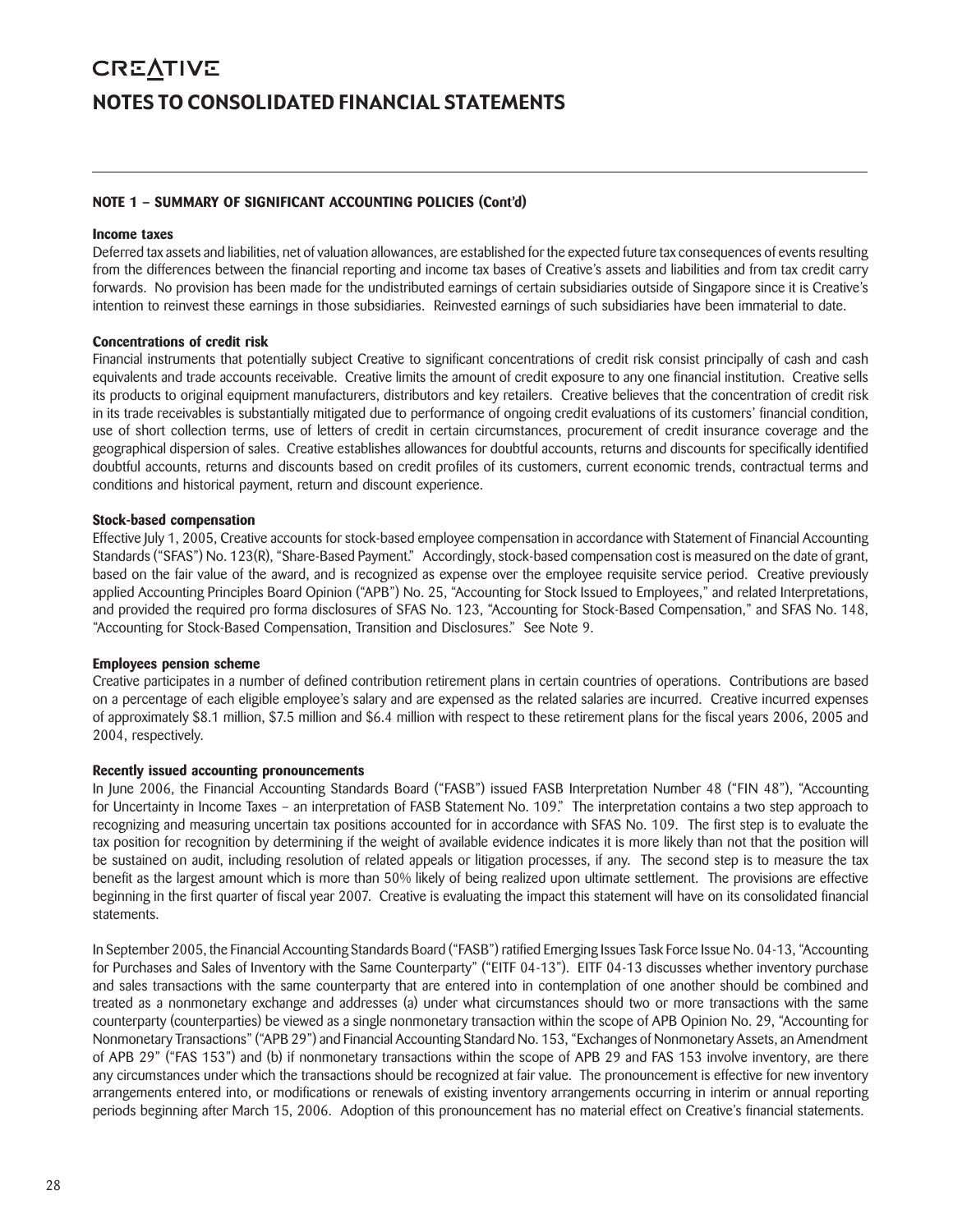#### **NOTE 2 – NET INCOME (LOSS) PER SHARE**

In accordance with SFAS No. 128, "Earnings per Share," Creative reports both basic earnings per share and diluted earnings per share. Basic earnings per share is computed using the weighted average number of ordinary shares outstanding during the period. Diluted earnings per share is computed using the weighted average number of ordinary and potentially dilutive ordinary equivalent shares outstanding during the period. Ordinary equivalent shares are excluded from the computation if their effect is anti-dilutive. In computing the diluted earnings per share, the treasury stock method is used to determine, based on average stock prices for the respective periods, the ordinary equivalent shares to be purchased using proceeds received from the exercise of such equivalent shares. Other than the dilutive effect of stock options, there are no other financial instruments that would impact the weighted average number of ordinary shares outstanding used for computing diluted earnings per share. The potentially dilutive ordinary equivalent shares outstanding under the employee share purchase plan were not material.

The following is a reconciliation between the average number of ordinary shares outstanding and equivalent shares outstanding (in '000):

|                                                                 |        | As of June 30 |        |
|-----------------------------------------------------------------|--------|---------------|--------|
|                                                                 | 2006   | 2005          | 2004   |
| Weighted average ordinary shares outstanding                    | 83,093 | 82,661        | 80,654 |
| Weighted average dilutive stock options outstanding             |        | 2.672         | 2,976  |
| Weighted average ordinary shares and<br>equivalents outstanding | 83,093 | 85,333        | 83,630 |

For fiscal year 2006, approximately 0.8 million shares were excluded from the computation of dilutive earnings per share, as the effect of including such shares would be anti-dilutive.

# **NOTE 3 – BALANCE SHEET DETAIL (in US\$'000)**

|                        |               | As of June 30 |
|------------------------|---------------|---------------|
|                        | 2006          | 2005          |
| <b>Inventory:</b>      |               |               |
| Raw materials          | 110,469<br>\$ | 166,318<br>\$ |
| Work in progress       | 1.198         | 18,711        |
| Finished products      | 123,275       | 210,857       |
| <b>Total inventory</b> | 234,942<br>S. | 395,886       |

|                                           | Estimated          |             | As of June 30 |
|-------------------------------------------|--------------------|-------------|---------------|
|                                           | <b>Useful Life</b> | 2006        | 2005          |
| Property and equipment:                   |                    |             |               |
| Freehold Land                             |                    | \$<br>3.524 | 3,524<br>\$   |
| Leasehold land and buildings              | 25 to 96 years     | 105,817     | 98,504        |
| Construction in progress                  |                    |             | 2,737         |
| Machinery and equipment                   | $3 - 6$ years      | 63,012      | 65,163        |
| Furniture, fixtures and office equipments | $2 - 8$ years      | 83,307      | 91,152        |
| Leasehold improvements                    | Term of lease      | 12,164      | 11,605        |
|                                           |                    | 267,824     | 272,685       |
| Accumulated depreciation                  |                    | (158, 650)  | (155, 498)    |
| Net property and equipment                |                    | 109,174     | 117,187       |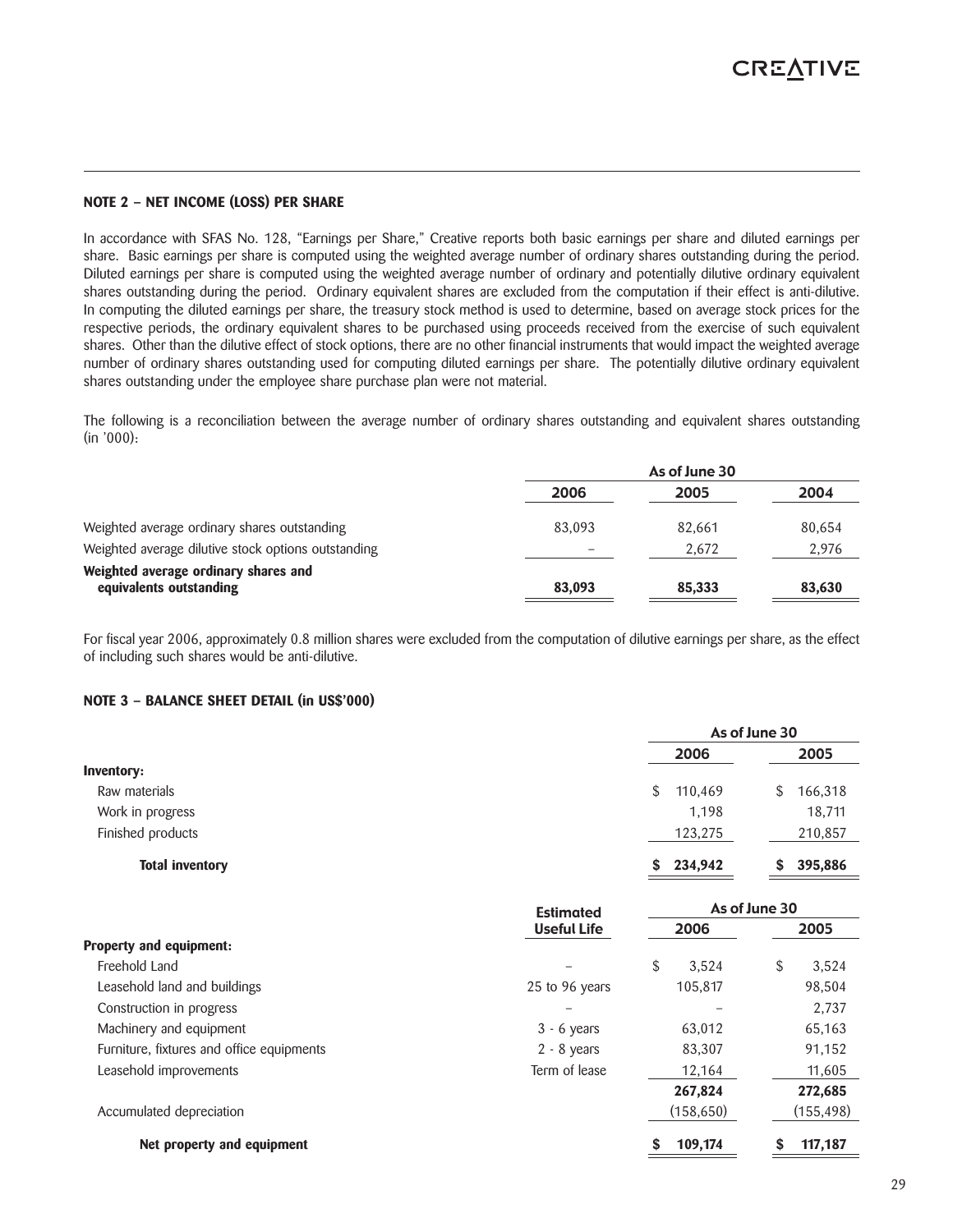# **CREATIVE** NOTES TO CONSOLIDATED FINANCIAL STATEMENTS

# **NOTE 3 – BALANCE SHEET DETAIL (in US\$'000) (Cont'd)**

Included in property and equipment are assets purchased under capital lease obligations with a cost and accumulated depreciation of approximately \$16.5 million and \$16.0 million for fiscal year 2006, and \$15.8 million and \$12.8 million for fiscal year 2005, respectively.

Depreciation charged to results of operations, including depreciation related to assets under capital leases, amounted to \$21.0 million, \$23.0 million and \$20.3 million for fiscal years 2006, 2005 and 2004, respectively.

Creative routinely reviews the remaining estimated useful lives of their machinery and equipment to determine if such lives should be adjusted due to the likelihood of technological obsolescence arising from changes in production techniques or in market demand for the use of its machinery and equipment.

|                                | As of June 30 |              |  |
|--------------------------------|---------------|--------------|--|
|                                | 2006          | 2005         |  |
| Other non-current assets:      |               |              |  |
| Other intangible assets        | \$<br>37,568  | \$<br>37,668 |  |
| Accumulated impairment charges | (4,727)       | (2,696)      |  |
| Accumulated amortization       | (31,087)      | (28, 903)    |  |
| Other intangible assets, net   | 1,754         | 6,069        |  |
| Goodwill                       | 91,976        | 91,976       |  |
| Accumulated impairment charges | (91, 976)     | (62, 529)    |  |
| Goodwill, net                  |               | 29,447       |  |
| Other non-current assets       | 9,917         | 9,397        |  |
| Total other non-current assets | 11,671<br>S   | 44,913<br>S  |  |

Other intangible assets consist of mainly patents and trademarks.

Creative reviews goodwill and purchased intangible assets for impairment annually and whenever events or changes in circumstances indicate the carrying value of an asset may not be recoverable in accordance with the Statement of Financial Accounting Standards ("SFAS") No. 142, "Goodwill and Other Intangible Assets." Creative typically performs its annual impairment assessment for goodwill and other intangible assets in the fourth quarter of its fiscal year. However, during the third quarter of fiscal 2006, Creative's subsidiary, 3Dlabs, restructured its graphics business to focus its business on the portable handheld device market instead of the professional workstation graphics market. As a result, the fair value of 3Dlabs could no longer support the carrying value of the goodwill and other intangible assets associated with the acquisition of 3Dlabs in May 2002, and accordingly, Creative recorded a goodwill impairment charge of \$29.4 million and other intangible assets impairment charge of \$2.0 million in fiscal 2006.

In fiscal year 2005, an impairment test was performed on the goodwill and other intangible assets of 3Dlabs and the conclusion of the impairment review was that the fair value of 3Dlabs could no longer support the carrying value of the goodwill and other intangible assets associated with them. As a result, Creative recorded a goodwill impairment charge of \$62.5 million and other intangible assets impairment charge of \$2.7 million in fiscal year 2005.

Goodwill and other intangible assets fully amortized were excluded from the table above. Other intangible assets amortization expense was \$2.2 million, \$3.4 million and \$3.3 million for fiscal years 2006, 2005 and 2004, and is estimated to be \$1.2 million and \$0.3 million in fiscal years 2007 and 2008, respectively, and \$28,000 for fiscal years 2009 to 2011.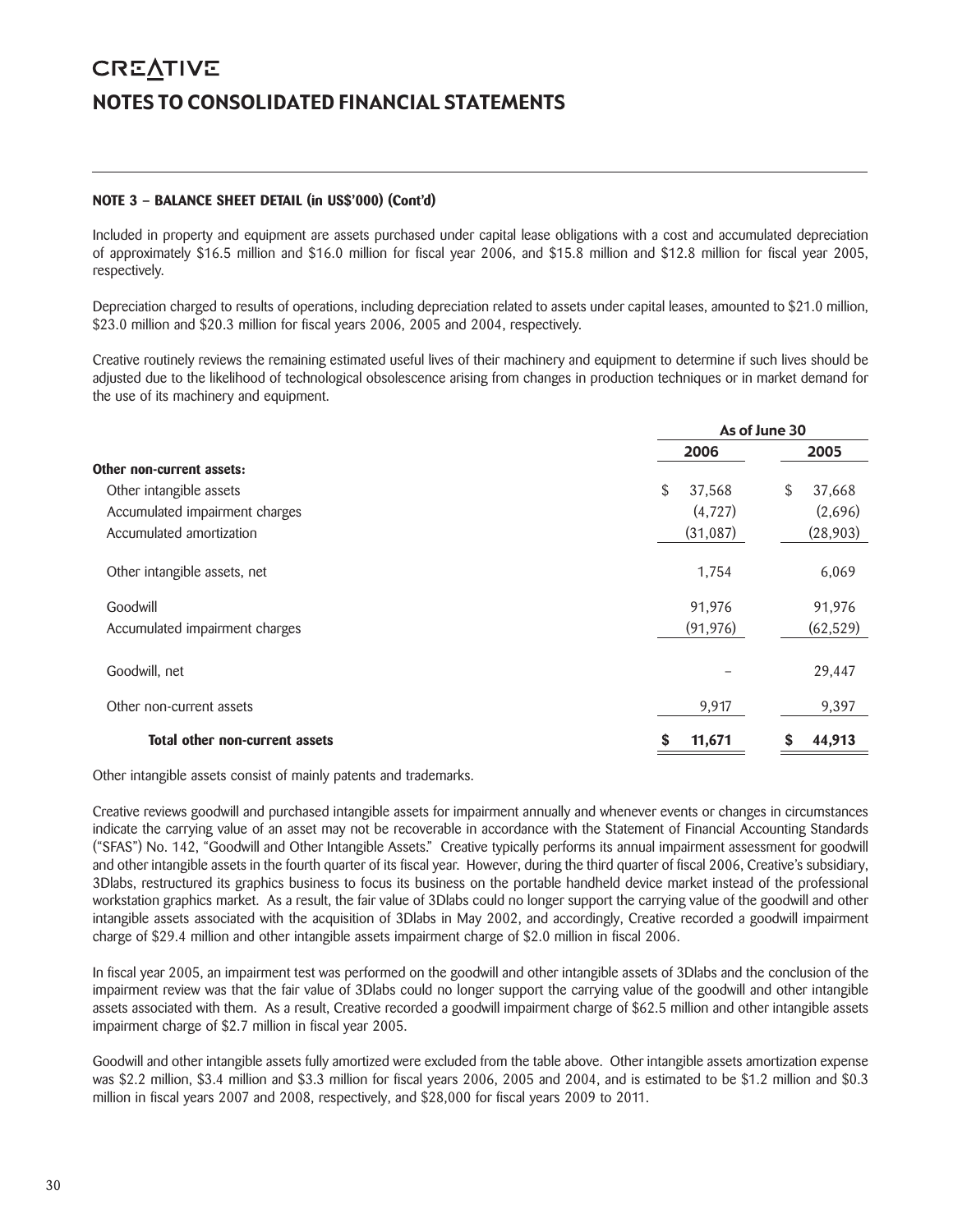|                                        |              | As of June 30 |  |  |  |
|----------------------------------------|--------------|---------------|--|--|--|
|                                        | 2006         | 2005          |  |  |  |
| <b>Other accrued liabilities:</b>      |              |               |  |  |  |
| Marketing accruals                     | \$<br>28,992 | 23,384<br>\$  |  |  |  |
| Payroll accruals                       | 20,346       | 21,362        |  |  |  |
| Royalty accruals                       | 5,299        | 5,808         |  |  |  |
| Warranty accruals                      | 9,536        | 12,418        |  |  |  |
| Other accruals                         | 36,517       | 40,796        |  |  |  |
| <b>Total other accrued liabilities</b> | 100,690<br>S | 103,768       |  |  |  |

Other accruals of \$36.5 million and \$40.8 million as of June 30, 2006 and 2005 includes accruals for various operating expense items that individually account for less than 5% of the total current liabilities.

|                                    | As of June 30 |               |
|------------------------------------|---------------|---------------|
|                                    | 2006          | 2005          |
| Long term obligations:             |               |               |
| Long term debt                     | 192,010<br>\$ | 194,555<br>S. |
| Capital lease obligations          | 18            | 888           |
| Deferred tax liability             | 14,565        | 14,012        |
| <b>Total long term obligations</b> | 206,593       | 209,455       |

# **NOTE 4 – PRODUCT WARRANTIES**

The warranty period for the bulk of Creative's products typically ranges between 1 to 3 years. The product warranty accrual reflects management's best estimate of probable liability under its product warranties. Management determines the warranty provision based on known product failures (if any), historical experience, and other currently available evidence.

Changes in the product warranty accrual for the fiscal year 2006 were as follows (in US\$'000):

|                                                                               | As of June 30 |          |  |           |
|-------------------------------------------------------------------------------|---------------|----------|--|-----------|
|                                                                               |               | 2006     |  | 2005      |
| Balance at the beginning of the year                                          |               | 12,418   |  | 6.232     |
| Accruals for warranties issued during the period                              |               | 50,352   |  | 27,603    |
| Adjustments related to pre-existing warranties (include changes in estimates) |               | (206)    |  | (176)     |
| Settlements made during the period                                            |               | (53,028) |  | (21, 241) |
| Balance at the end of the year                                                |               | 9,536    |  | 12,418    |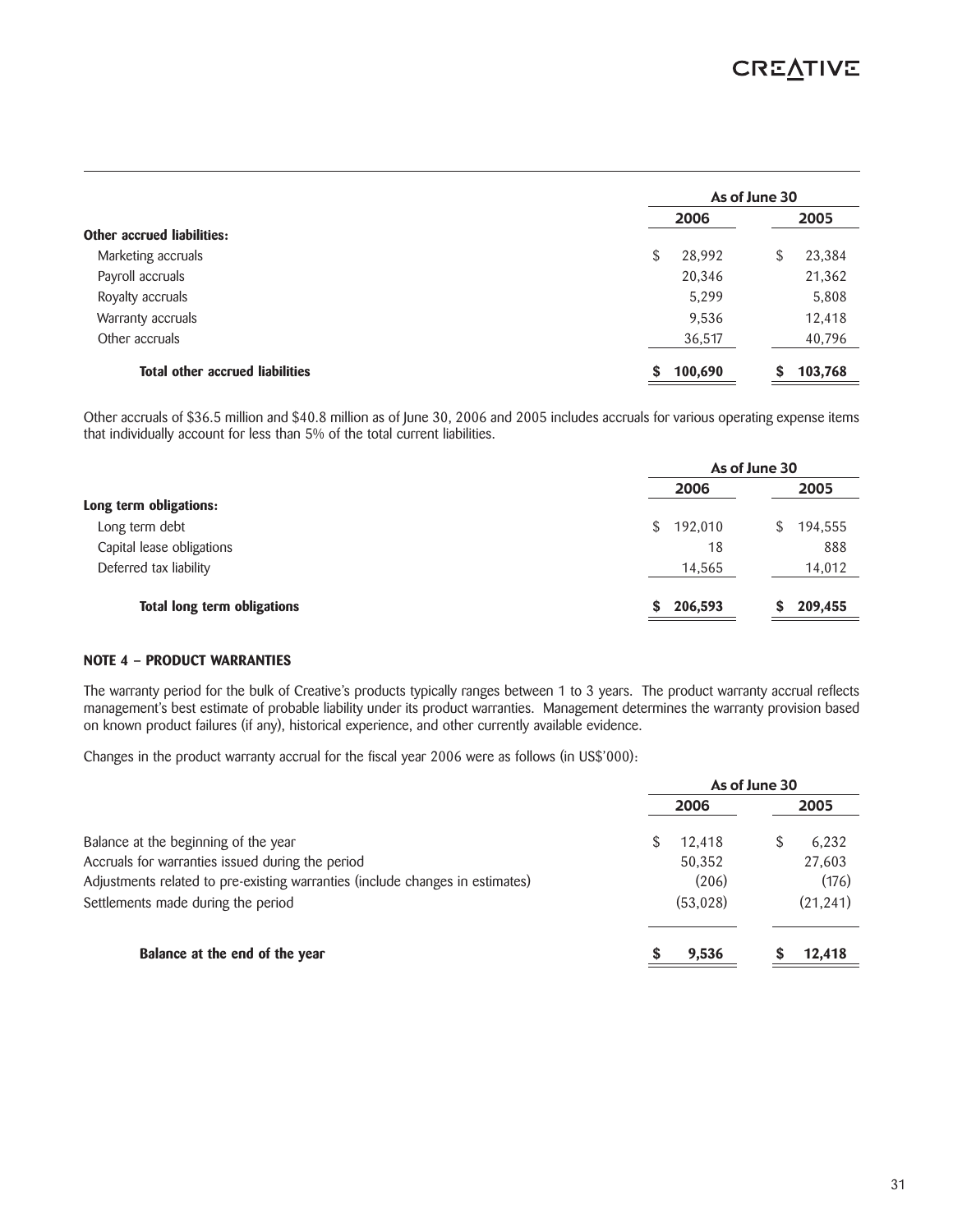# **CREATIVE** NOTES TO CONSOLIDATED FINANCIAL STATEMENTS

# **NOTE 5 – LEASES AND COMMITMENTS**

Creative leases the use of land and certain of its facilities and equipment under non-cancelable operating lease arrangements.

Minimum future lease commitments for non-cancelable leases as of June 30, 2006, are as follows (in US\$'000):

|                                        |   | <b>Operating Leases</b> |
|----------------------------------------|---|-------------------------|
| Fiscal years ending June 30,           |   |                         |
| 2007                                   |   | 7,050                   |
| 2008                                   |   | 4,176                   |
| 2009                                   |   | 3,245                   |
| 2010                                   |   | 2,450                   |
| 2011                                   |   | 2,003                   |
| Thereafter                             |   | 9,987                   |
| <b>Total minimum lease commitments</b> | S | 28,911                  |

Rental expense under all operating leases was \$14.0 million, \$13.4 million and \$14.1 million for fiscal years 2006, 2005 and 2004, respectively.

Future minimum lease commitments, which are secured by the underlying assets, as of June 30, 2006, under capital leases are as follows (in US\$'000):

|                                 |    | <b>Capital Leases</b> |
|---------------------------------|----|-----------------------|
| Fiscal years ending June 30,    |    |                       |
| 2007                            | \$ | 1,001                 |
| 2008                            |    | 11                    |
| 2009                            |    | 6                     |
| 2010                            |    | 8                     |
| 2011                            |    |                       |
| Thereafter                      |    |                       |
| Total minimum lease commitments | \$ | 1,026                 |
| Less: Interest                  |    | (51)                  |
| Total capital lease commitments | S  | 975                   |
|                                 |    |                       |

# **NOTE 6 – COMPREHENSIVE (LOSS) INCOME**

The components of total comprehensive (loss) income are as follows (in US\$'000):

|                                                                        | <b>Years ended June 30</b> |           |              |  |  |  |
|------------------------------------------------------------------------|----------------------------|-----------|--------------|--|--|--|
|                                                                        | 2006                       | 2005      | 2004         |  |  |  |
| Net (loss) income                                                      | (118, 519)<br>\$           | 588<br>\$ | 134,247<br>S |  |  |  |
| Movement in unrealized holding (losses) gains                          | (28,074)                   | (12, 937) | 139,410      |  |  |  |
| Reclassification adjustments:<br>- Gains included in net (loss) income | (17, 753)                  | (72, 936) | (2, 446)     |  |  |  |
|                                                                        | (45, 827)                  | (85, 873) | 136,964      |  |  |  |
| Total comprehensive (loss) income                                      | (163,986)                  | (85, 285) | 271,211      |  |  |  |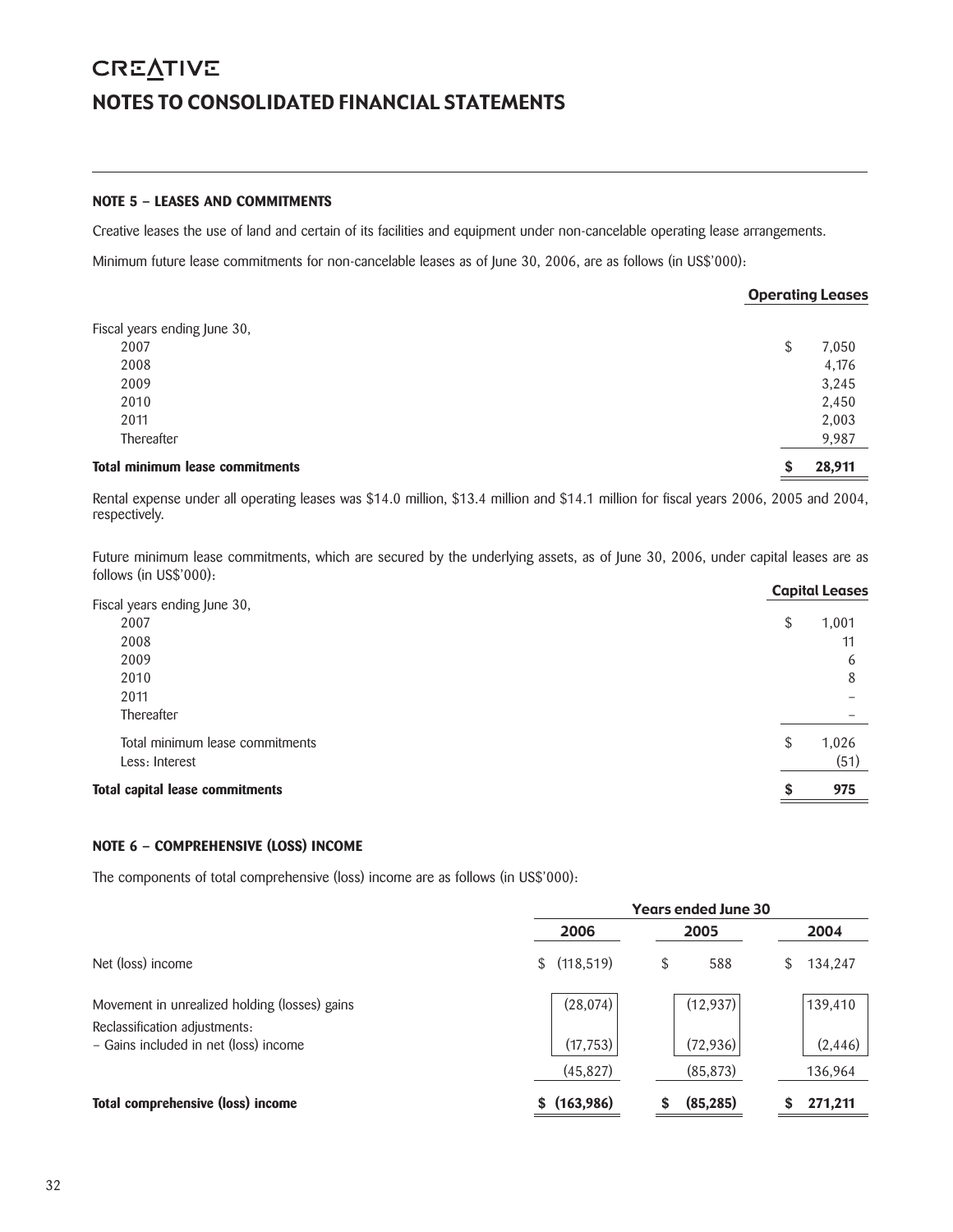# **NOTE 7 – SHARE REPURCHASES**

Details of share repurchases by Creative since the commencement date of the program on November 6, 1998 are set out below:

|                                      | <b>Number of Shares Repurchased</b><br>(in millions) | <b>Average Price</b><br>(USS) |
|--------------------------------------|------------------------------------------------------|-------------------------------|
| Fiscal year 1999 to fiscal year 2004 | 26.3                                                 | \$13                          |
| Fiscal year 2005                     | $\overline{\phantom{m}}$                             | $\overline{\phantom{0}}$      |
| Fiscal year 2006                     | 1.0                                                  | \$.<br>8                      |
| <b>Total</b>                         | 27.3                                                 | 13<br>S.                      |

At the Annual General Meeting ("AGM") held on October 28, 2005, the shareholders approved the share repurchase mandate allowing Creative to buy up to 10% of the issued share capital of Creative outstanding as of the date of the AGM. This amounts to approximately 8.3 million shares. This authority to repurchase these shares shall continue in force unless revoked or revised by the shareholders in a general meeting, or until the date that the next AGM of Creative is held or is required to be held, whichever is the earlier.

The Companies (Amendment) Act 2005 of Singapore (Companies Amendment Act), which became effective on January 30, 2006, introduced key amendments to the Companies Act, Chapter 50 of Singapore (Companies Act). As a result of these amendments, a Singapore company can now repurchase shares out of share capital, as well as from distributable profits and ordinary shares repurchased by a company can be held by that company as treasury shares instead of being cancelled.

# **NOTE 8 – DIVIDENDS**

At the Annual General Meeting held on October 28, 2005, Creative's shareholders approved an ordinary dividend of \$0.25 for each outstanding ordinary share of Creative for the fiscal year ended June 30, 2006. Dividends of \$20.7 million were paid on December 2, 2005 to all shareholders of record as of November 16, 2005. In fiscal year 2005, Creative paid an ordinary and special dividend of \$0.25 each, amounting to \$41.4 million, and an ordinary dividend of \$0.25 in fiscal year 2004, amounting to \$20.2 million.

# **NOTE 9 – EMPLOYEE SHARE PURCHASE AND STOCK OPTION PLANS**

In December 1998, Creative adopted the Creative Technology (1999) Share Option Scheme ("1999 Scheme") which allows options to be granted to full-time employees as well as consultants and non-executive directors. The total number of shares that may be granted under the 1999 Scheme is 7.5 million, provided that such amount shall be automatically increased on the first day (July 1) of each of the five fiscal years ending June 30, 2001, 2002, 2003, 2004 and 2005 by four percent of the issued share capital of Creative as at the last day of the immediate preceding fiscal year. The Option Committee has the discretion to decide the vesting schedule in the letter of offer. If it is not specifically stated in the letter of offer, 1/4 of the total amount of the grant vests on the first anniversary of the grant date and  $1/48$  of the total amount of the grant vests on the last day of each calendar month thereafter. The exercise price of options granted under the 1999 Scheme may be less than the fair market value of the shares as of the date of grant and the options expire after the tenth anniversary of the date of grant, except in the case of options granted to participants other than employees, options expire not later than the fifth anniversary of the date of grant. Creative issues new shares to satisfy its share based exercises.

Effective July 1, 2005, Creative adopted the provisions of SFAS No. 123(R), "Share-Based Payment." SFAS No. 123(R) establishes accounting for share-based awards exchanged for employee services. Accordingly, stock-based compensation cost is measured on the date of grant, based on the fair value of the award, and is recognized as expense over the employee requisite service period. Creative previously applied Accounting Principles Board ("APB") Opinion No. 25, "Accounting for Stock Issued to Employees," and related Interpretations, and provided the required pro forma disclosures of SFAS No. 123, "Accounting for Stock-Based Compensation."

Prior to the adoption of SFAS No. 123(R), Creative provided the disclosures required under SFAS No. 123, "Accounting for Stock-Based Compensation," as amended by SFAS No. 148, "Accounting for Stock-Based Compensation, Transition and Disclosures." The following table illustrates the effect on net income and earnings per share for the corresponding period if Creative had applied the fair value recognition provisions of SFAS No. 123 to stock-based employee compensation (in US\$'000, except per share data):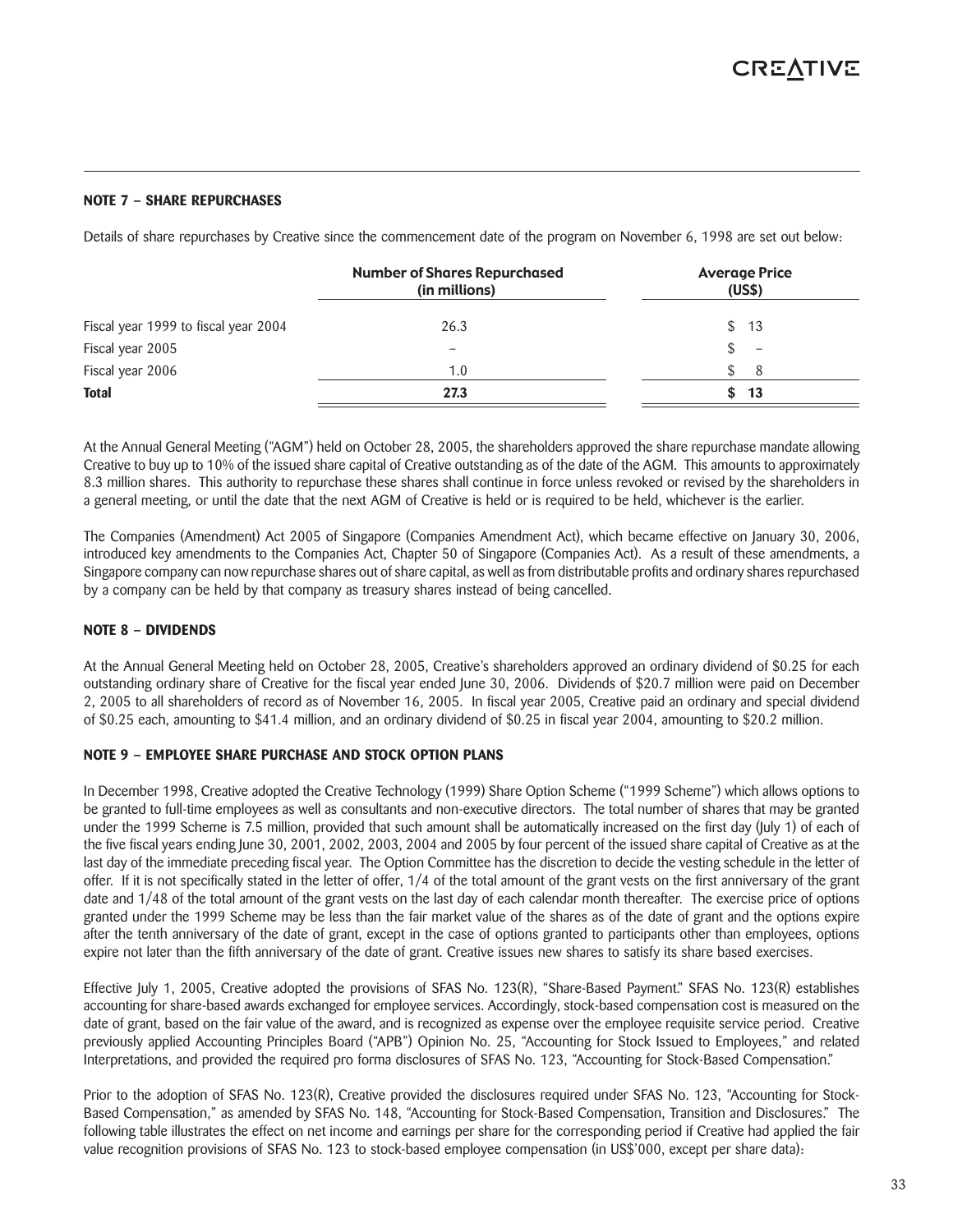# **NOTE 9 – EMPLOYEE SHARE PURCHASE AND STOCK OPTION PLANS (Cont'd)**

|                                                                                 |            | As of June 30 |         |
|---------------------------------------------------------------------------------|------------|---------------|---------|
|                                                                                 | 2005       |               | 2004    |
| Net income as reported                                                          | \$<br>588  | \$            | 134,247 |
| Less: Total stock-based employee                                                |            |               |         |
| compensation expense determine under<br>fair value based method for all awards, |            |               |         |
| net of related tax effects                                                      | (1,087)    |               | (2,949) |
| Add: Stock-based employee compensation                                          |            |               |         |
| expense included in reported net income,                                        |            |               |         |
| net of related tax effects                                                      | 1,504      |               | 2,256   |
| Pro forma net income                                                            | 1,005      |               | 133,554 |
| Earnings (loss) per share:                                                      |            |               |         |
| Basic - as reported                                                             | \$<br>0.01 | \$            | 1.66    |
| Basic – pro forma                                                               | \$<br>0.01 | \$            | 1.66    |
| Diluted – as reported                                                           | \$<br>0.01 | \$            | 1.61    |
| Diluted - pro forma                                                             | \$<br>0.01 | \$            | 1.60    |

Creative elected to adopt the modified-prospective application method as provided by SFAS No. 123(R). Accordingly, during the fiscal year ended June 30, 2006, Creative recorded stock-based compensation cost of \$1,893,000 in the financial statements, totaling the amount that would have been recognized had the fair value method been applied since the effective date of SFAS No. 123. Previously disclosed amounts have not been restated in the financial statements.

In connection with the adoption of SFAS No. 123(R), Creative also made a one-time adjustment in the quarter ended September 30, 2005 to reverse the unamortised share compensation balance of \$378,000 against the additional paid-in capital account.

There were no options granted under the 1999 Scheme in fiscal 2005. During the fiscal year ended June 30, 2006, Creative granted 3,120,000 stock options under the 1999 Scheme with a total grant date fair value of \$5,087,000. The weighted average grant date fair value of options granted was \$1.63 per share.

The fair value of each share option granted is estimated on the date of grant using the Black Scholes option-pricing model. The optionpricing model requires the input of highly subjective assumptions, including the option's expected life, risk-free interest rates, dividend yield and the price volatility of the underlying share. The expected life of the options represents the period of time the options are expected to be outstanding and is based on historical trends. The expected share price volatility assumption was determined using the historical volatility of Creative's shares. The following table presents the weighted-average assumptions used in the Black Scholes option-pricing model for the share option grants.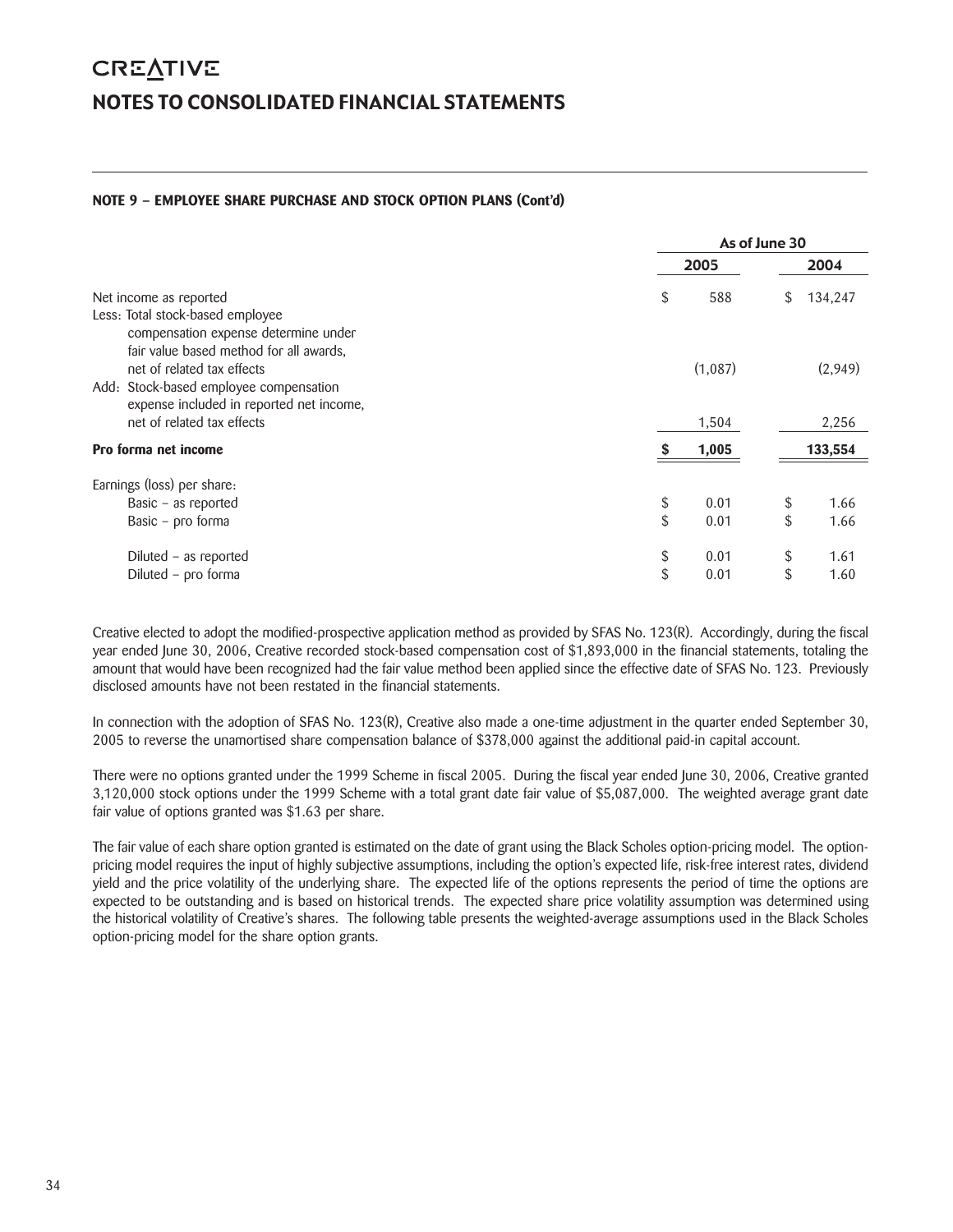# **CREATIVE**

|                                                       | Fiscal year 2006           |    | Fiscal year 2005 |    |                            | Fiscal year 2004           |      |  |  |
|-------------------------------------------------------|----------------------------|----|------------------|----|----------------------------|----------------------------|------|--|--|
| Expected volatility                                   | 36%                        |    |                  |    |                            | 35%                        |      |  |  |
| Risk-free interest rates                              | 2.31% to 4.40%             |    |                  |    |                            | 1.24% to 2.27%             |      |  |  |
| Dividend yield                                        | $3.0\%$                    |    |                  |    |                            | 2.0%                       |      |  |  |
| Expected life of options (in years)                   | 0.60 years after vest date |    |                  |    |                            | 0.01 years after vest date |      |  |  |
|                                                       |                            |    |                  |    | <b>Years ended June 30</b> |                            |      |  |  |
|                                                       |                            |    | 2006             |    | 2005                       |                            | 2004 |  |  |
| Weighted average fair value of stock options granted: |                            |    |                  |    |                            |                            |      |  |  |
| Stock options:                                        |                            |    |                  |    |                            |                            |      |  |  |
| At market                                             |                            | \$ | 1.63             | \$ |                            | \$                         | 2.06 |  |  |
| Below market                                          |                            | \$ |                  | \$ |                            | \$                         |      |  |  |

# **Summary of outstanding options under Creative's employee share option plans**

The following table summarizes the option information under the Creative's employee share option plans as at June 30, 2006.

|                              | Number of<br>Options ('000) | Weighted-Average<br>Exercise Price (\$) |
|------------------------------|-----------------------------|-----------------------------------------|
| Outstanding at June 30, 2003 | 10,592                      | 6.59                                    |
| Granted                      | 150                         | 10.14                                   |
| Exercised                    | (1, 517)                    | 5.64                                    |
| Cancelled/Forfeited/Expired  | (304)                       | 6.48                                    |
| Outstanding at June 30, 2004 | 8,921                       | 6.82                                    |
| Granted                      | $\theta$                    | 0.00                                    |
| Exercised                    | (2, 224)                    | 6.48                                    |
| Cancelled/Forfeited/Expired  | (116)                       | 6.83                                    |
| Outstanding at June 30, 2005 | 6,581                       | 6.93                                    |
| Granted                      | 3,120                       | 7.50                                    |
| Exercised                    | (677)                       | 4.29                                    |
| Cancelled/Forfeited/Expired  | (355)                       | 8.92                                    |
| Outstanding at June 30, 2006 | 8,669                       | 7.26                                    |
| Exercisable at June 30, 2006 | 5,516                       | 7.12                                    |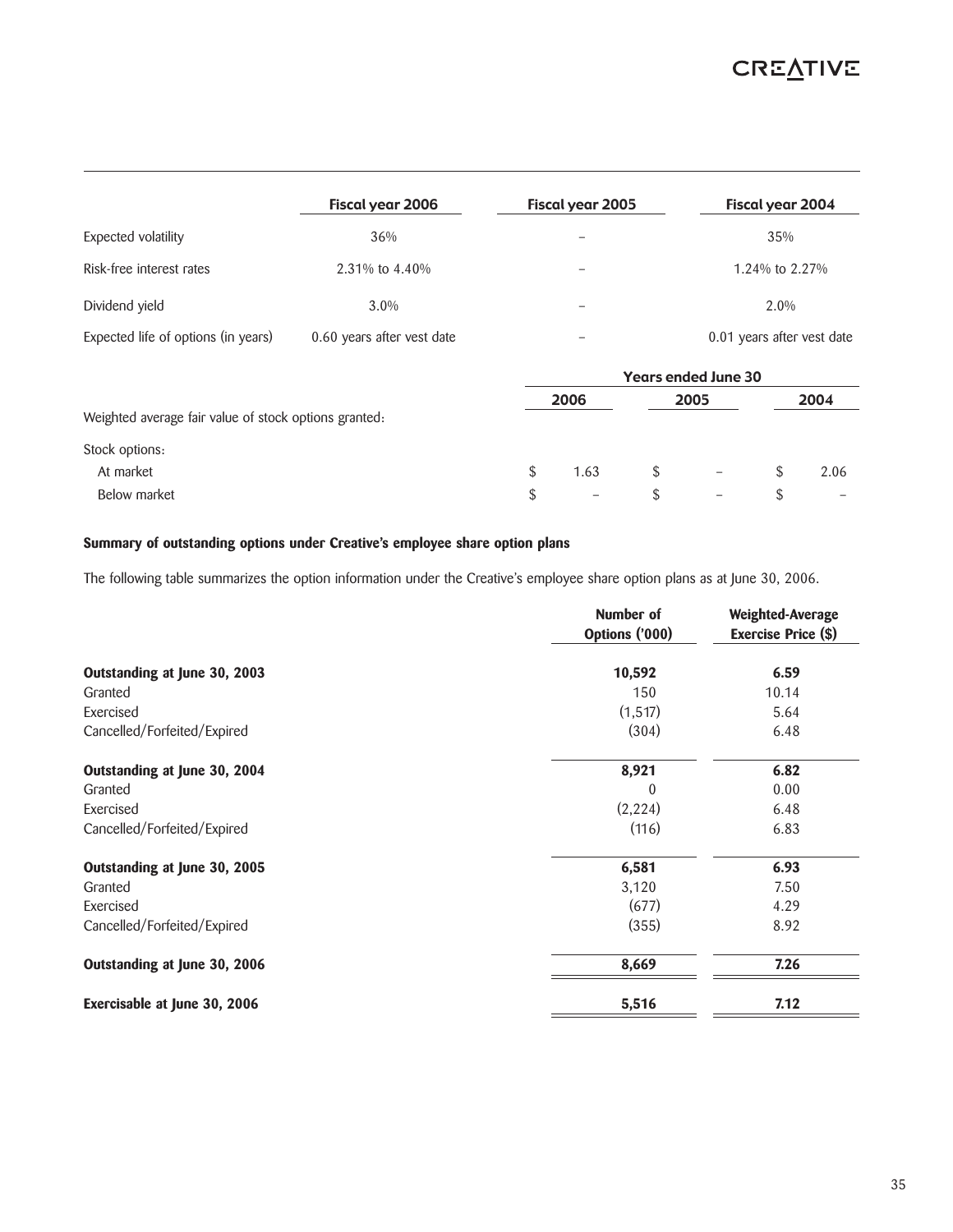# **NOTE 9 – EMPLOYEE SHARE PURCHASE AND STOCK OPTION PLANS (Cont'd)**

The options outstanding and exercisable as at June 30, 2006 were in the following exercise price ranges:

|                                    |                                                            | <b>Options Outstanding</b>                             |                                                   |                                                          | <b>Options Exercisable</b>                                           |                                                        |     |                                                   |                                                                                     |
|------------------------------------|------------------------------------------------------------|--------------------------------------------------------|---------------------------------------------------|----------------------------------------------------------|----------------------------------------------------------------------|--------------------------------------------------------|-----|---------------------------------------------------|-------------------------------------------------------------------------------------|
| Range of<br><b>Exercise Prices</b> | Number of<br><b>Shares</b><br><b>Outstanding</b><br>(1000) | Weighted<br>Average<br><b>Exercise</b><br><b>Price</b> | Aggregate<br><b>Intrinsic</b><br>Value<br>(S'000) | Weighted<br>Average<br>Contractual<br>Term<br>(in years) | <b>Remaining Number of</b><br><b>Shares</b><br>Exercisable<br>(1000) | Weighted<br>Average<br><b>Exercise</b><br><b>Price</b> |     | Aggregate<br><b>Intrinsic</b><br>Value<br>(S'000) | Weighted<br>Average<br><b>Remaining</b><br>Contractual<br><b>Term</b><br>(in years) |
| \$1.00 to \$2.99                   | 126                                                        | \$<br>2.78                                             | \$<br>356                                         | 4.70                                                     | 126                                                                  | \$2.78                                                 | \$. | 356                                               | 4.70                                                                                |
| \$3.00 to \$4.99                   | 1.892                                                      | \$<br>4.47                                             | \$2.138                                           | 5.30                                                     | 1.892                                                                | \$4.47                                                 | \$  | 2.138                                             | 5.30                                                                                |
| \$5.00 to \$6.99                   | 218                                                        | \$<br>5.67                                             | \$<br>51                                          | 4.85                                                     | 201                                                                  | \$5.62                                                 | \$  | 51                                                | 4.70                                                                                |
| \$7.00 to \$10.99                  | 6.427                                                      | \$<br>8.22                                             | \$<br>$\qquad \qquad$                             | 5.98                                                     | 3.291                                                                | \$8.88                                                 | \$  | -                                                 | 3.29                                                                                |
| \$11,00 to \$18.99                 | 6                                                          | \$<br>18.40                                            | \$<br>-                                           | 3.67                                                     | 6                                                                    | \$18.40                                                | \$  | $\equiv$                                          | 3.67                                                                                |
|                                    | 8,669                                                      | \$<br>7.26                                             | \$2,545                                           | 5.78                                                     | 5,516                                                                | \$7.12                                                 |     | \$2,545                                           | 4.06                                                                                |

The intrinsic value is determined by the difference between Creative's closing share price of \$5.60 as of June 30, 2006 and the grant price. The aggregate intrinsic value in the table above represents the amount that would have been received by the option holders had all option holders exercised their options as of that date. The total intrinsic value of options exercised during the fiscal year ended June 30, 2006 was \$1,964,000. As at June 30, 2006, Creative expects to recognize the total unrecognized compensation cost relating to non-vested stock-based compensation of \$3,590,000 over a weighted average period of 3.29 years.

# **NOTE 10 – INCOME TAXES**

Creative was granted a Pioneer Certificate in 1990 under the Singapore Economic Expansion Incentives (Relief from Income Tax) Act, Cap. 86 for the design and manufacture of digital computer video, audio and multimedia products, including personal computers and related components, chipsets and software but not including interest income. The Pioneer Certificate exempted income derived from such activities ("Pioneer Income") from tax in Singapore, subject to certain conditions. The Pioneer Certificate expired in March 2000.

Creative was granted a new Pioneer Certificate under the International Headquarters Award that will expire in March 2010. Under the new Pioneer Certificate, profits arising from qualifying activities will be exempted from income tax in Singapore, subject to certain conditions. As a result of obtaining the new Pioneer Certificate, there were tax write-backs of \$10.0 million and \$12.3 million in fiscal years 2006 and 2004. The reversal was related to corporate taxes provided for in full for profits arising from qualifying activities from the commencement date of the new Pioneer Certificate until the second quarter of fiscal year 2004, based on the standard tax rates of 24.5% for fiscal year 2001 and 22% for fiscal years 2002 and 2003 and 20% for fiscal year 2004. These standard corporate income tax rates continue to be applicable to profits arising from activities excluded from the new Pioneer Certificate.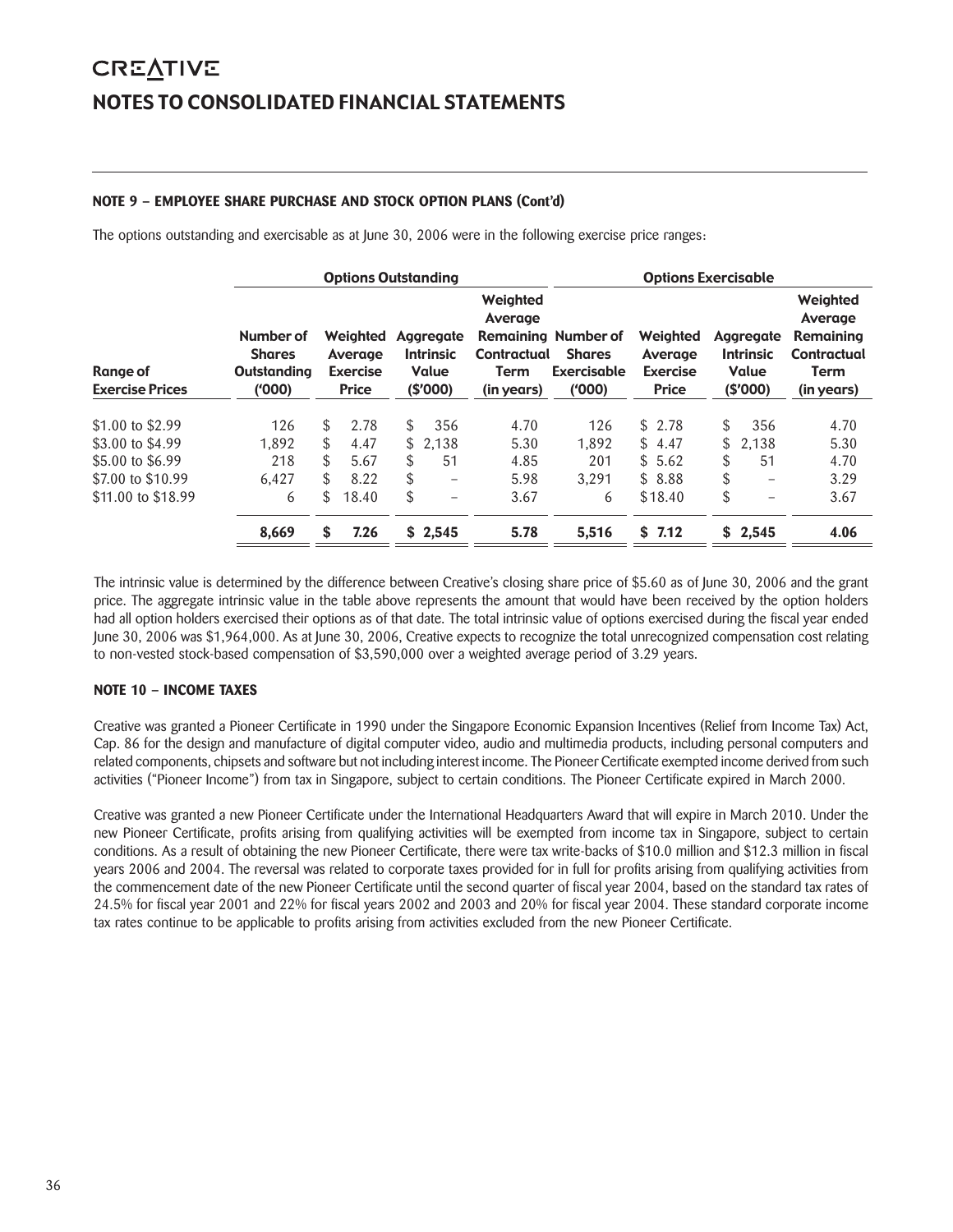The Singapore and other components of (loss) income before income taxes are as follows (in US\$'000):

|                                                  | <b>Years ended June 30</b><br>2006<br>2005 |  |          |  |         |  |
|--------------------------------------------------|--------------------------------------------|--|----------|--|---------|--|
|                                                  |                                            |  |          |  | 2004    |  |
| Singapore                                        | (74, 910)<br>S.                            |  | 18.211   |  | 47,990  |  |
| Other countries                                  | (51,204)                                   |  | (16.717) |  | 78,136  |  |
| Income before income taxes and minority interest | \$(126, 114)                               |  | 1.494    |  | 126,126 |  |

The provision for income taxes consists of (in US\$'000):

|                             | <b>Years ended June 30</b> |  |         |    |           |  |  |
|-----------------------------|----------------------------|--|---------|----|-----------|--|--|
|                             | 2006                       |  | 2005    |    | 2004      |  |  |
| Singapore                   | (9.313)                    |  | (1.896) | \$ | (10, 346) |  |  |
| Other countries             | 2,163                      |  | 2,865   |    | 1,807     |  |  |
| Provisions for income taxes | (7, 150)                   |  | 969     |    | (8,539)   |  |  |

Creative's effective tax provision for fiscal years 2006, 2005 and 2004 reconciles to the amount computed by applying the Singapore statutory rate of 20.0% for 2006, 2005 and 2004 to income before income taxes and minority interest, as follows (in US\$'000):

|                                                  | <b>Years ended June 30</b> |          |           |   |           |
|--------------------------------------------------|----------------------------|----------|-----------|---|-----------|
|                                                  | 2006                       |          | 2005      |   | 2004      |
| Income (benefit) tax at Singapore statutory rate | (25, 223)<br>\$            | \$       | 299       | S | 25,225    |
| Tax excempt loss (income)                        |                            |          |           |   |           |
| Singapore                                        | 13,633                     |          | (2,971)   |   | (9,050)   |
| <b>Others</b>                                    |                            | (4, 547) | (14, 316) |   | (12,809)  |
| Non-deductible expenses and write-offs           |                            | 679      | 406       |   | 1,159     |
| Change in valuation allowances                   | 5,692                      |          | (81)      |   | (1,697)   |
| Rate differences and others                      | 12,808                     |          | 19,447    |   | 896       |
| Tax refund receivable                            | (10, 192)                  |          | (1, 815)  |   | (12, 263) |
| <b>Provisions for income taxes</b>               | (7, 150)                   | S        | 969       |   | (8,539)   |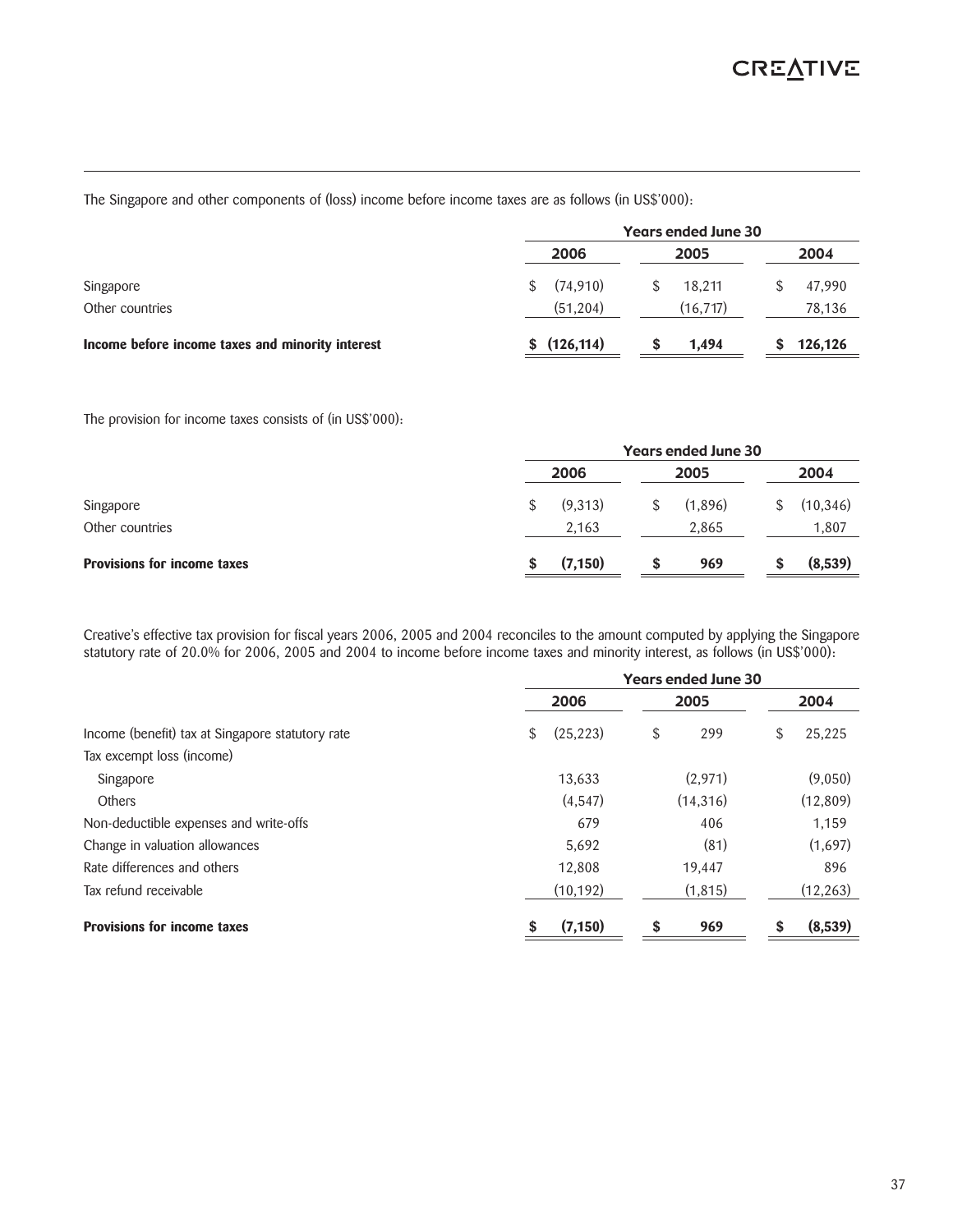# **CREATIVE** NOTES TO CONSOLIDATED FINANCIAL STATEMENTS

### **NOTE 10 – INCOME TAXES (Cont'd)**

Deferred tax assets at June 30, 2006 and 2005 consisted of the following (in US\$'000):

|                                             |              | As of June 30 |           |
|---------------------------------------------|--------------|---------------|-----------|
|                                             | 2006         |               | 2005      |
| Non-deductible reserves                     | \$<br>24,493 | S             | 26,963    |
| Net operating loss carryforwards            | 59,095       |               | 54,760    |
| Other                                       | 612          |               | 833       |
| Total deferred tax assets                   | 84,200       |               | 82,556    |
| Valuation allowance for deferred tax assets | (84,200)     |               | (82, 556) |
|                                             |              |               |           |

Deferred tax liabilities at June 30, 2006 and 2005 consisted of the following (in US\$'000):

|                                                     | As of June 30 |  |        |  |  |
|-----------------------------------------------------|---------------|--|--------|--|--|
|                                                     | 2006          |  | 2005   |  |  |
| Unremitted offshore interest income                 | 7.256         |  | 7,256  |  |  |
| Undistributed profit of certain foreign subsidaries | 6.144         |  | 6,144  |  |  |
| <b>Others</b>                                       | 1,165         |  | 612    |  |  |
| <b>Total deferred tax liabilities</b>               | 14,565        |  | 14,012 |  |  |

Creative had net operating loss carryforward of approximately \$167.4 million and \$136.8 million as at June 30, 2006 and June 30, 2005, substantially expiring between 2009 to 2025. The utilization of the net operating losses by Creative is subject to certain conditions.

Valuation allowance is provided for Creative's deferred tax assets as management believes substantial uncertainty exists regarding the realizability of these assets.

Creative has United States tax deductions not included in the net operating loss carryforward described above aggregating approximately \$59.0 million and \$58.8 million at June 30, 2006 and June 30, 2005, as a result of the exercise of employee stock options, the tax benefit of which has not been realized. The tax benefit of the deductions, when realized will be accounted for as a credit to additional paid-in capital rather than a reduction of the income tax provision.

# **NOTE 11 – DEBT OBLIGATIONS**

In November 2004, Creative entered into a five-year \$175.0 million syndicated term loan facility with a group of international banks. The proceeds from this facility were used primarily to fund the growth in working capital requirements arising from the growth in the company's revenue. The facility is unsecured and bears interest at LIBOR plus a margin of 0.45% for the first three years and LIBOR plus a margin of 0.95% for the remaining two years. The loan facility contains certain financial covenants, including requirements for Creative to maintain certain ratios for its working capital, but does not restrict Creative's ability to borrow nor distribute earnings. The entire loan facility of \$175.0 million was drawn down in fiscal 2005.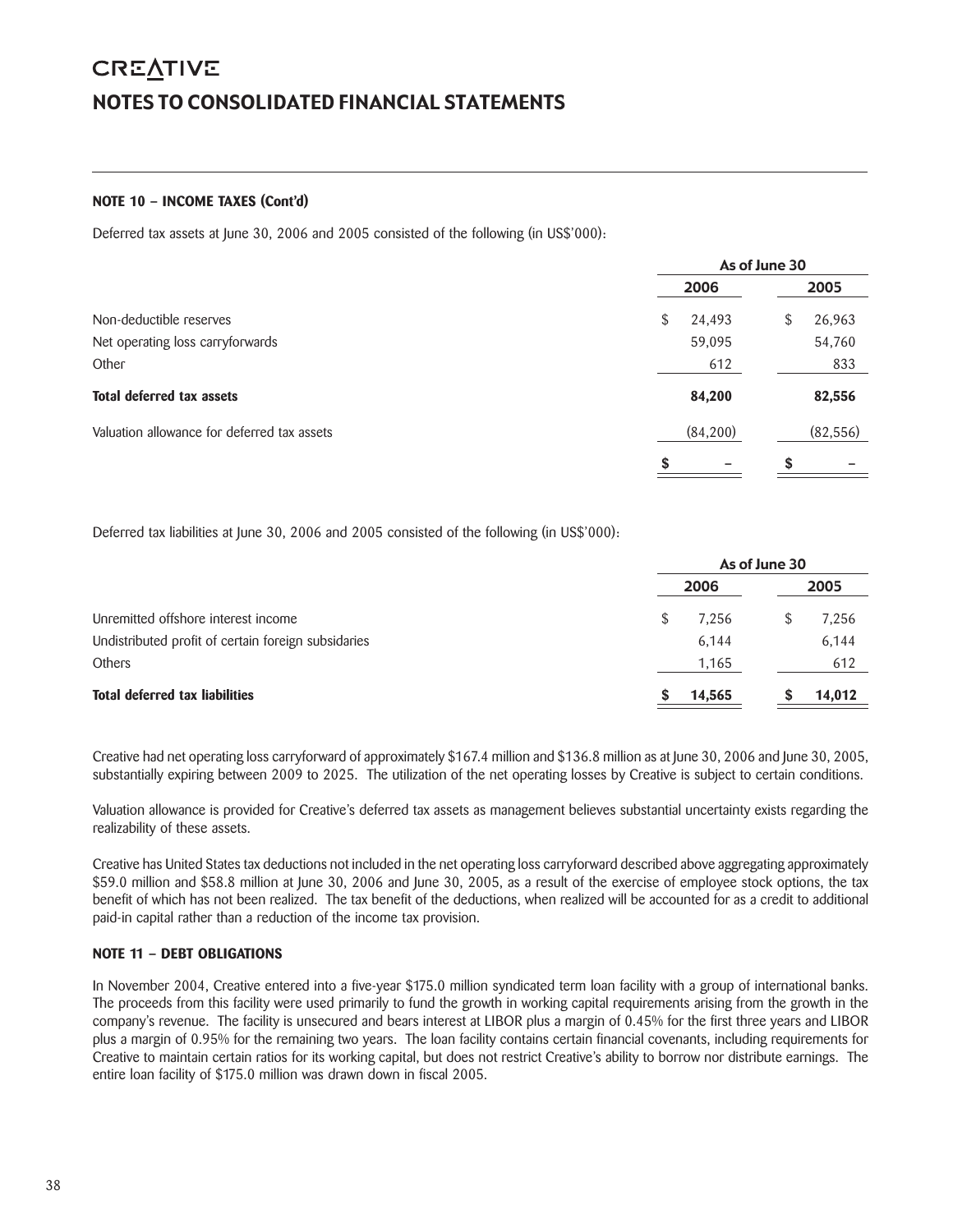On November 21, 2002, Creative Technology Centre Pte Ltd ("CTC"), a Singapore subsidiary of Creative, entered into a nine-year term loan facility for up to S\$54.0 million (\$34.0 million) with a bank. The loan is repayable in thirty-six quarterly installments of S\$1.5 million (\$0.9 million). The repayment commenced on March 31, 2003. The interest on the outstanding loan balance is based on bank's floating rate plus margin 1.5%. The loan is secured by a first mortgage on the building and by way of a fixed and floating charge over all assets of CTC. At June 30, 2006, S\$33.0 million (\$20.8 million) was outstanding.

The following table presents the payments due by period for the long term debt and capital lease obligations as of June 30, 2006:

| <b>Debt Obligations</b>       | <b>Payments Due by Period (US\$'000)</b> |   |                     |  |                     |  |                   |    |                          |  |
|-------------------------------|------------------------------------------|---|---------------------|--|---------------------|--|-------------------|----|--------------------------|--|
|                               | Total                                    |   | Less than<br>l year |  | $1$ to $3$<br>years |  | $4$ to 5<br>years |    | After 5<br>years         |  |
| Long Term Debt                | 195.790                                  | S | 3.780               |  | 7.560               |  | \$182,560         | \$ | 1.890                    |  |
| Capital Lease Obligations     | 975                                      |   | 957                 |  | 10                  |  |                   |    | $\overline{\phantom{m}}$ |  |
| <b>Total Debt Obligations</b> | 196,765                                  | S | 4.737               |  | 7,570               |  | 182,568           | \$ | 1,890                    |  |

Creative has various other credit facilities relating to overdrafts, letters of credit, bank guarantees and short term loans with several banks totaling approximately \$98.0 million at June 30, 2006. Within these credit facilities, sub-limits have been set on how Creative may utilize the overall credit facilities. At June 30, 2006, \$0.2 million in letters of credit and \$2.4 million in bank guarantees were drawn under these facilities. Facilities under letters of credit, bank guarantees, overdraft and short-term loan bear interest at approximately the banks' prime rates.

# **NOTE 12 – OTHER CHARGES**

In February 2006, Creative announced that 3Dlabs will refocus its graphics business on the portable handheld device market instead of the professional workstation graphics market. As a result, the fair value of 3Dlabs could no longer support the carrying value of the goodwill and other intangible assets associated with the acquisition of 3Dlabs in May 2002, and accordingly, Creative recorded a goodwill impairment charge of \$29.4 million and other intangible assets impairment charge of \$2.0 million in fiscal 2006. In addition to the goodwill and intangible assets impairment charges, 3Dlabs has also recorded restructuring charges of \$4.9 million in operating expenses and an inventory charge of \$4.3 million to cost of goods sold. The \$4.9 million restructuring charges in operating expenses comprised \$3.0 million in employee separation costs, \$0.3 million in facility exit costs and fixed assets impairment write-downs of \$1.6 million. Besides 3Dlabs' restructuring charges, as part of ongoing worldwide cost-cutting measures, \$1.0 million in employee separation costs were charged to operating expenses as part of restructuring costs in fiscal 2006.

Employee separation costs for 3Dlabs and other Creative subsidiaries represent the costs of involuntary severance benefits for approximately 200 employees. As of June 30, 2006, majority of these employees were no longer employed by the company. Facility exit costs consisted primarily of lease termination costs and research and development expenses on some 3Dlabs' graphics chips.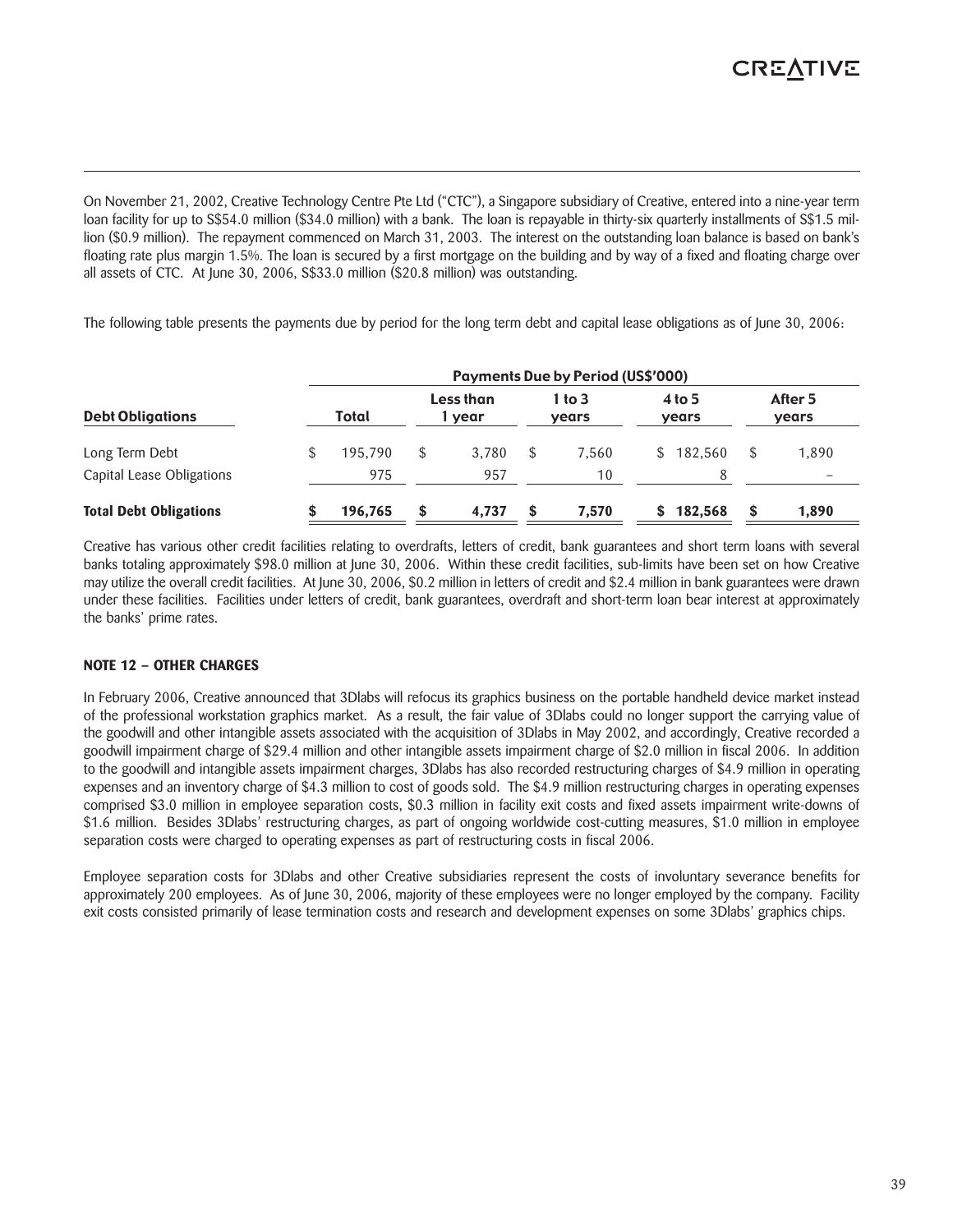# **CREATIVE** NOTES TO CONSOLIDATED FINANCIAL STATEMENTS

# **NOTE 12 – OTHER CHARGES (Cont'd)**

The following table displays the accruals established for employee separation and facility exit costs (in US\$'000):

|                                                     | <b>Initial Charges</b> |   | <b>Amounts Paid</b> | <b>Adjustments for</b><br><b>Over Accruals</b> | Accruals as of<br>June 30, 2006 |
|-----------------------------------------------------|------------------------|---|---------------------|------------------------------------------------|---------------------------------|
| Employee separation<br>costs<br>Facility exit costs | 3.958<br>318           |   | (2,521)<br>(291)    | (163)                                          | 1.274<br>27                     |
| <b>Total</b>                                        | 4.276                  | œ | (2,812)             | (163)                                          | 1.301                           |

The adjustments for over accruals of \$163,000 were reversed to the selling, general and administrative expenses.

Fixed assets impairment write-downs of \$1.6 million were attributed to computer hardware and software associated with the 3Dlabs' facilities that were shut down.

The \$4.3 million inventory charge comprised stock obsolescence provisions for 3Dlabs' graphics cards.

# **NOTE 13 – INTELLECTUAL PROPERTY INDEMNIFICATION OBLIGATIONS**

Creative indemnifies certain customers, distributors, suppliers, and subcontractors for attorneys' fees and damages and costs awarded against these parties in certain circumstances in which its products are alleged to infringe third party intellectual property rights, including patents, trademarks, or copyrights. The terms of its indemnification obligations are generally perpetual from the effective date of the agreement. In certain cases, there are limits on and exceptions to its potential liability for indemnification relating to intellectual property infringement claims. Creative cannot estimate the amount of potential future payments, if any, that the company might be required to make as a result of these agreements. Creative does not expect there to be any consequent material adverse effect on its financial position or results of operations. However, there can be no assurance that Creative will not have any future financial exposure under those indemnification obligations.

# **NOTE 14 – LEGAL PROCEEDINGS**

During the course of its ordinary business operations, Creative and its subsidiaries are involved from time to time in a variety of intellectual property and other disputes, including claims against Creative alleging copyright infringement, patent infringement, contract claims, employment claims and business torts. Ongoing disputes exist with, among other entities, Compression Labs, Incorporated (a patent infringement action filed in the Eastern District of Texas, U.S., against Creative Labs, Inc. and 27 other defendants); Nichia Corporation (a patent infringement action filed in the Northern District of California against Creative and other defendants); and representative purchasers of MP3 players (an action alleging false advertising and unfair competition in connection with reported storage capacity). Creative also from time to time receives licensing inquiries and/or threats of potential future patent claims from a variety of entities. Creative believes it has valid defenses to the various claims asserted against it, and intends to defend the actions vigorously. However, should any of these claimants prevail in their suits or claims, Creative does not expect there to be any consequent material adverse effect on its financial position or results of operations.

# **NOTE 15 – INVESTMENTS**

Net investment gain of \$18.9 million in fiscal year 2006 comprised a \$20.9 million net gain from sales of investments offset by \$2.0 million in write-downs of investments. Net investment gain of \$74.4 million in fiscal year 2005 comprised a \$86.0 million net gain from sales of investments offset by \$11.6 million in write-downs of investments.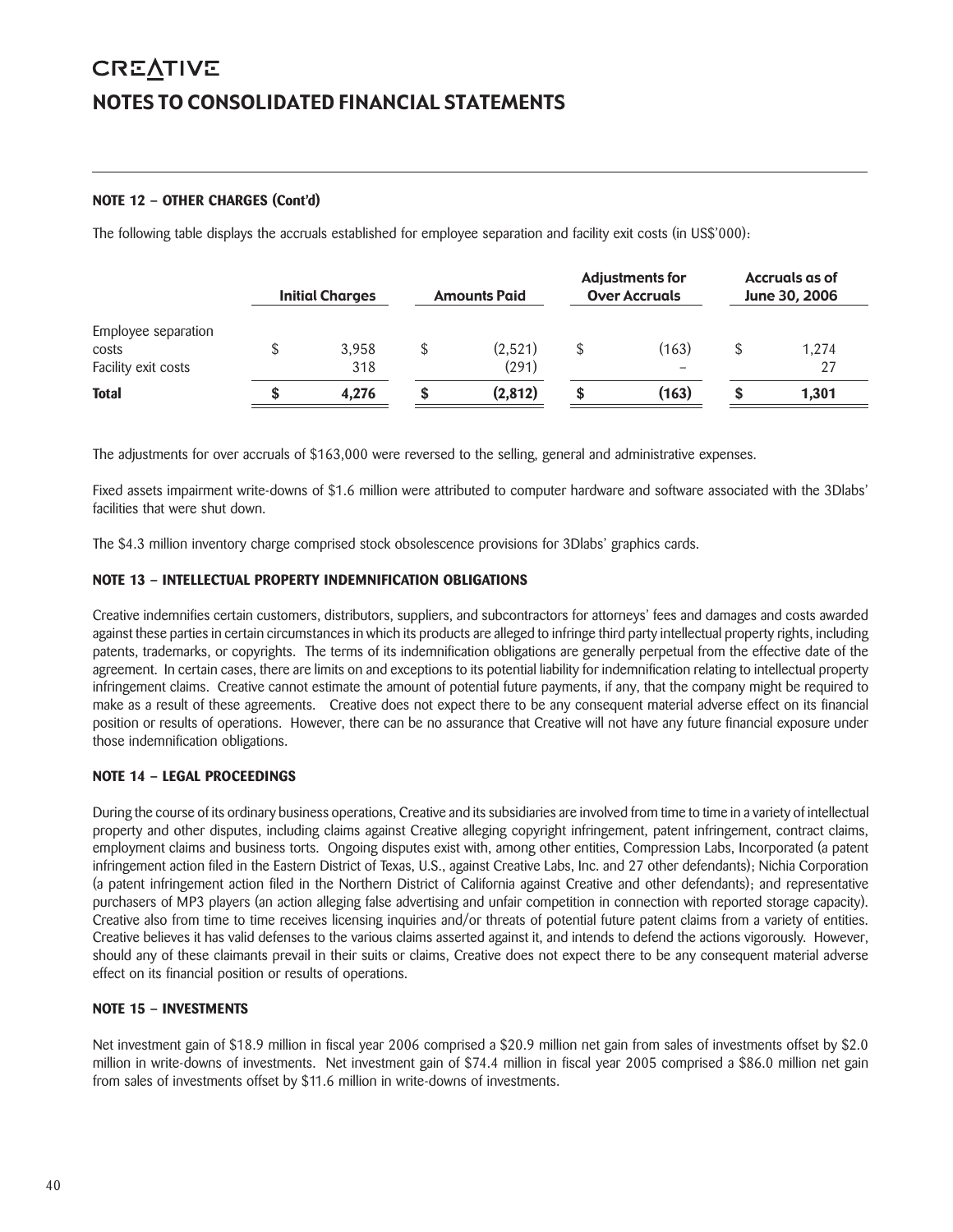### **NOTE 16 – RELATED PARTY TRANSACTIONS**

In fiscal year 2005, Creative procured advertisement production services from a company in which Creative's CEO and Chairman, Sim Wong Hoo, is deemed to have a substantial interest. The services provided to Creative for the year amounted to \$175,000 and were negotiated under normal commercial terms. In fiscal year 2006, Sim Wong Hoo has reduced his deemed interest in that company and is no longer deemed to have a substantial interest in that company.

In January 2003, a company controlled by a director, Ng Kai Wa, entered into a rental agreement with a subsidiary of Creative, which was prior to Ng Kai Wa's appointment as a director of Creative in June 2005. The rental agreement expired during fiscal year 2006 and the company has moved out of Creative's premises in April 2006. The rental received by Creative was \$189,000 in fiscal year 2005 and \$150,000 in fiscal year 2006.

### **NOTE 17 – SHARE CAPITAL**

Effective January 30, 2006, Creative was subjected to the amendments promulgated under the Companies (Amendment) Act 2005 of Singapore. These amendments included the abolition of the ordinary share par value and authorized capital. The relevant amendments have resulted in all ordinary shares being recorded with no par value. The amendments do not affect the actual number of ordinary shares issued and the paid-in capital of Creative. As a result of the abolition of the ordinary share par value, a significant portion of the additional paid-in capital amounting to \$290.2 million became part of the share capital account as at June 30, 2006 and increased the share capital account on that date to \$298.5 million. The remaining balance of \$52.3 million in the additional paid-in capital were classified as other reserves where it comprised mainly compensation expense for stock options, tax benefits relating to exercise of non qualified stock options by US employees and reserves arising from the buyout of a subsidiary's convertible preference shares.

### **NOTE 18 – SUBSEQUENT EVENT**

In August 2006, Creative and Apple announced a broad settlement ending all legal disputes between the two companies. The settlement terms included a requirement for Apple to pay Creative \$100.0 million for a paid-up license to use Creative's ZEN Patent in all Apple products.

### **NOTE 19 – SEGMENT REPORTING**

Creative operates primarily in one industry segment and provides advanced multimedia solutions for personal computers and personal digital entertainment products. Creative has manufacturing plants and distribution centers in Malaysia and China, with the European distribution center located in Dublin, Ireland and the Americas distribution center located in Milpitas, California. Creative focuses its worldwide sales and marketing efforts predominantly through sales offices in North America, Europe and the Asia Pacific region.

The following is a summary of net sales by product category (in US\$'000):

|                                |                | <b>Years ended June 30</b> |    |         |
|--------------------------------|----------------|----------------------------|----|---------|
|                                | 2006           | 2005                       |    | 2004    |
| External net sales:            |                |                            |    |         |
| Personal Digital Entertainment | \$<br>732,253  | \$<br>768,649              | \$ | 268,133 |
| Audio                          | 146,378        | 166,325                    |    | 202,490 |
| <b>Speakers</b>                | 153,911        | 175,729                    |    | 183,913 |
| All Other Products             | 94,989         | 113,708                    |    | 160,317 |
| <b>Consolidated</b>            | 1,127,531<br>S | 1,224,411                  | S  | 814,853 |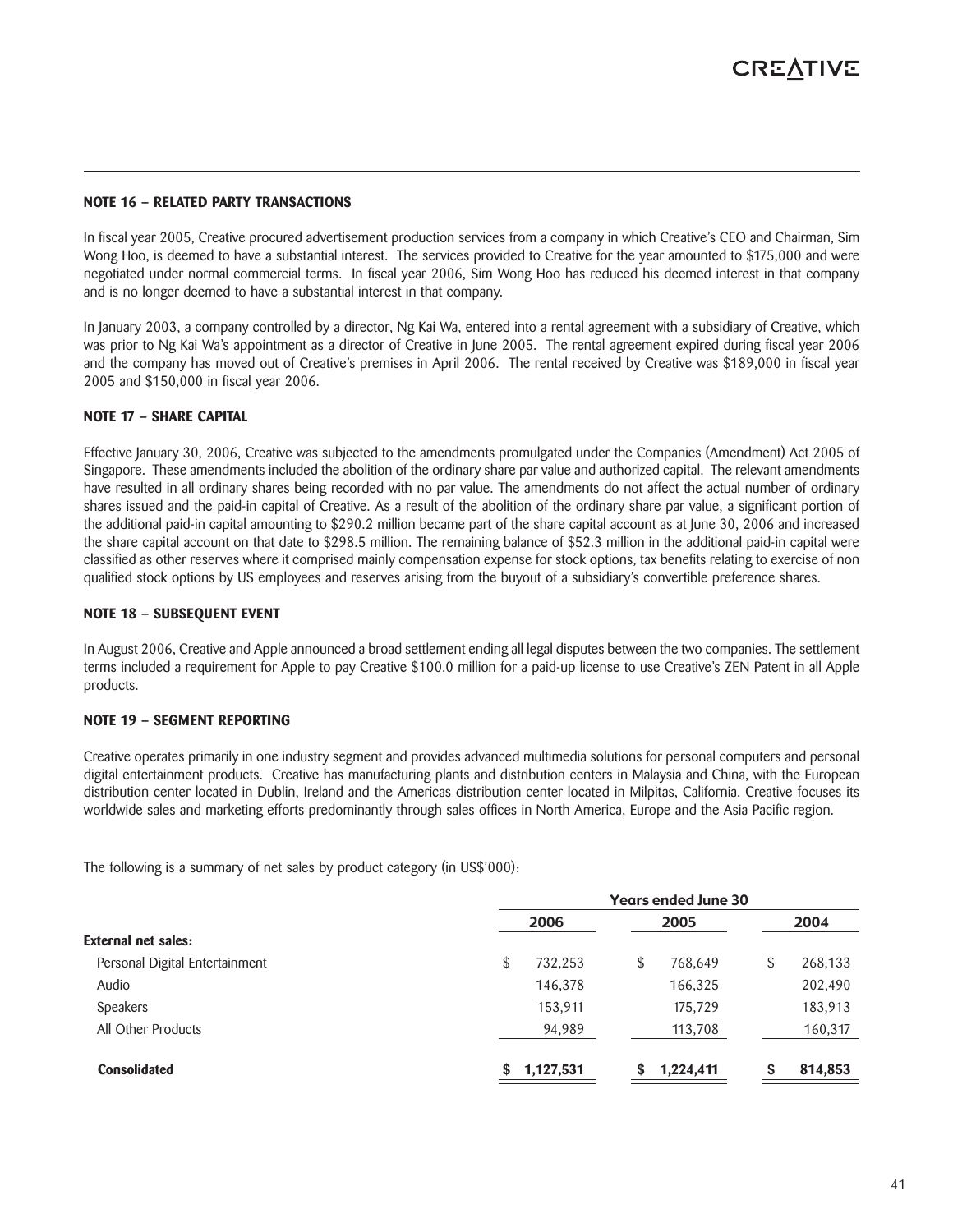# **CREATIVE** NOTES TO CONSOLIDATED FINANCIAL STATEMENTS

# **NOTE 19 – SEGMENT REPORTING (Cont'd)**

The following is a summary of operations by geographical regions (in US\$'000):

|                     | <b>Years ended June 30</b> |               |               |  |  |  |
|---------------------|----------------------------|---------------|---------------|--|--|--|
|                     | 2006                       | 2005          | 2004          |  |  |  |
| External net sales: |                            |               |               |  |  |  |
| Asia Pacific        | 204,133<br>\$              | 233,152<br>\$ | 125,909<br>\$ |  |  |  |
| The Americas        | 457,677                    | 522,489       | 378,653       |  |  |  |
| Europe              | 465,721                    | 468,770       | 310,291       |  |  |  |
| <b>Consolidated</b> | 1,127,531<br>S.            | 1,224,411     | 814,853       |  |  |  |
|                     |                            |               |               |  |  |  |

| 2006             |    | 2005      |    | 2004                       |
|------------------|----|-----------|----|----------------------------|
| (130, 916)<br>\$ | \$ | (77, 026) | \$ | 33,106                     |
| 2,337            |    | 2,397     |    | (171)                      |
| (16, 841)        |    | 6,081     |    | 11,313                     |
| (145, 420)       |    | (68, 548) |    | 44,248                     |
|                  |    |           |    | <b>Years ended June 30</b> |

|                                         |    |        |   | Years ended June 30 |              |
|-----------------------------------------|----|--------|---|---------------------|--------------|
| Depreciation and amortization expenses: |    | 2006   |   | 2005                | 2004         |
| Asia Pacific                            | \$ | 19,204 | S | 20,259              | \$<br>15,257 |
| The Americas                            |    | 2,439  |   | 2,634               | 4,238        |
| Europe                                  |    | 1,508  |   | 3,484               | 4,121        |
| <b>Consolidated</b>                     | S  | 23,151 |   | 26,377              | 23,616       |

|                                    | <b>Years ended June 30</b> |          |    |         |    |           |
|------------------------------------|----------------------------|----------|----|---------|----|-----------|
| <b>Provision for income taxes:</b> |                            | 2006     |    | 2005    |    | 2004      |
| Asia Pacific                       | \$                         | (7,992)  | \$ | (1,705) | \$ | (10, 122) |
| The Americas                       |                            | (552)    |    | 1,353   |    | 350       |
| Europe                             |                            | 1,394    |    | 1,321   |    | 1,233     |
| <b>Consolidated</b>                | S                          | (7, 150) | S  | 969     | S  | 8,539     |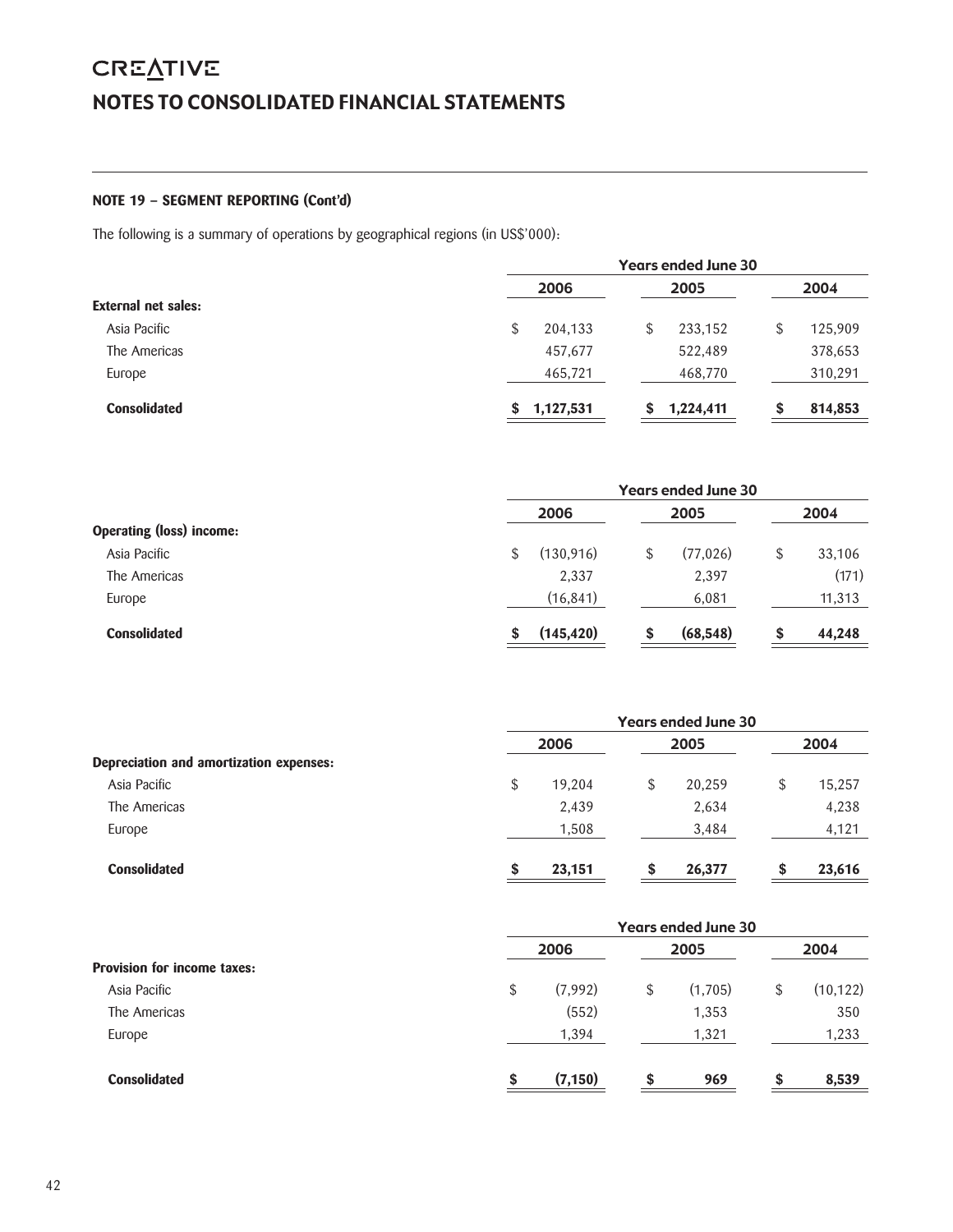|                      |               | As of June 30 |  |  |  |
|----------------------|---------------|---------------|--|--|--|
|                      | 2006          | 2005          |  |  |  |
| Identifiable assets: |               |               |  |  |  |
| Asia Pacific         | \$<br>574,499 | \$<br>748,601 |  |  |  |
| The Americas         | 156,442       | 201,569       |  |  |  |
| Europe               | 99,672        | 127,304       |  |  |  |
| <b>Consolidated</b>  | 830,613<br>S  | 1,077,474     |  |  |  |

Long-lived assets are based on the physical location of the assets at the end of each of the fiscal years. Goodwill of \$29.4 million as of June 30, 2005 was allocated to Asia Pacific region. Geographic revenue information for the three years ended June 30, 2006 is based on the location of the selling entity.

| (In US\$'000)            | As of June 30 |         |    |           |  |
|--------------------------|---------------|---------|----|-----------|--|
|                          |               | 2006    |    | 2005      |  |
| Identifiable assets:     |               |         |    |           |  |
| Singapore                | \$            | 395,902 | \$ | 460,791   |  |
| United States of America |               | 156,442 |    | 201,569   |  |
| <b>Ireland</b>           |               | 95,841  |    | 122,888   |  |
| Rest of the World        |               | 182,428 |    | 292,226   |  |
| <b>Consolidated</b>      | \$            | 830,613 |    | 1,077,474 |  |

| (In USS'000)                  |                | <b>Years ended June 30</b> |               |
|-------------------------------|----------------|----------------------------|---------------|
|                               | 2006           | 2005                       | 2004          |
| Revenue by geographic region: |                |                            |               |
| Singapore                     | \$<br>118,552  | 114,860<br>S               | \$<br>66,446  |
| United States of America      | 457,677        | 522,489                    | 378,653       |
| Ireland                       | 465,721        | 468,770                    | 310,291       |
| Rest of the World             | 85,581         | 118,292                    | 59,463        |
| <b>Consolidated</b>           | 1,127,531<br>S | 1,224,411                  | \$<br>814,853 |

**Major customers:** In fiscal years 2006, 2005 and 2004, no customer accounted for more than 10% of net revenues. As of June 30, 2006, one customer accounted for more than 10% of net accounts receivable, and as of June 30, 2005 and 2004, two customers accounted for more than 10% of net accounts receivable.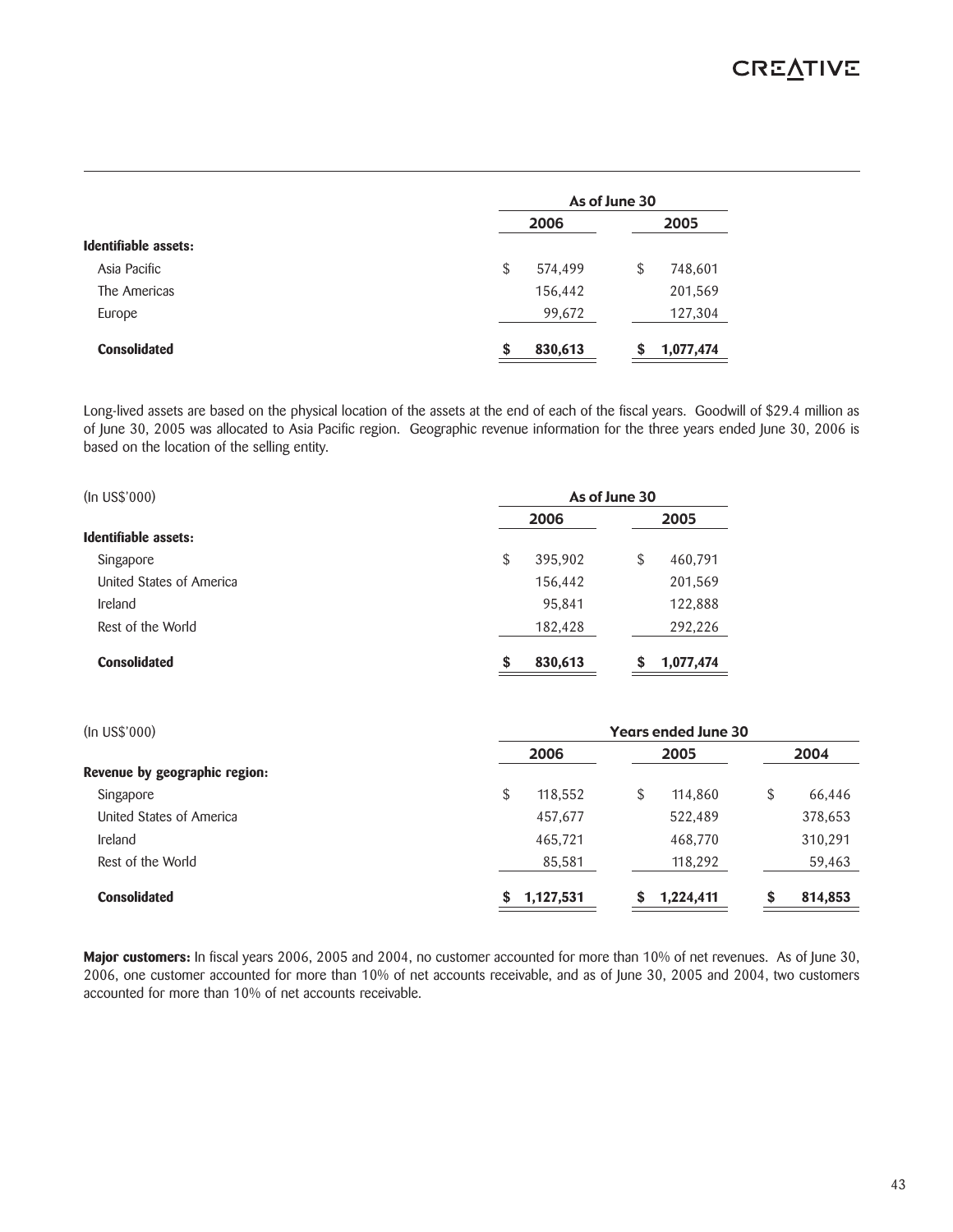# **CREATIVE** STOCK MARKET INFORMATION

Creative's ordinary shares have been traded on the NASDAQ Global Market ("NASDAQ") since August 3, 1992, under the symbol "CREAF." Creative's ordinary shares have been traded on the Singapore Exchange ("SGX-ST") since June 15, 1994. In January 2003, Creative announced that it intends to move to a single primary stock exchange listing on the SGX-ST. Consequently, Creative announced its intention to delist its ordinary shares from NASDAQ and to initiate steps that could facilitate the elimination of its U.S. public reporting obligations. On June 1, 2003, a flow back restriction was commenced. The flow back restriction stops the electronic transfer of Creative's ordinary shares from the register of The Central Depository (Pte) Limited in Singapore to accounts with brokers located in the United States. The delisting of Creative ordinary shares from NASDAQ would not affect the status of Creative's shares on the SGX-ST. In October 2004, Creative announced that it had suspended its plan to delist from NASDAQ. Creative will keep shareholders informed in the event that the company decides to resume such plans.

The following table presents, for the registered shares on the NASDAQ and SGX-ST: (i) the annual high and low market prices for the five most recent full fiscal years; (ii) the high and low market prices for each full fiscal quarter for the two most recent full fiscal years; and (iii) the high and low market prices for each month for the most recent six months. These prices do not include retail markups, markdowns, or commissions.

|                                              | <b>NASDAQ</b> |                       |             | SGX-ST                        |  |  |
|----------------------------------------------|---------------|-----------------------|-------------|-------------------------------|--|--|
|                                              |               | (Price in US\$/Share) |             | (Price in Singapore \$/Share) |  |  |
|                                              | <b>High</b>   | Low                   | <b>High</b> | Low                           |  |  |
| <b>Annual High and Low</b>                   |               |                       |             |                               |  |  |
| Fiscal 2002                                  | 15.05         | 4.20                  | 27.90       | 8.15                          |  |  |
| Fiscal 2003                                  | 10.50         | 5.65                  | 18.90       | 10.10                         |  |  |
| Fiscal 2004                                  | 12.59         | 7.73                  | 20.40       | 13.80                         |  |  |
| Fiscal 2005                                  | 16.89         | 6.46                  | 27.20       | 11.00                         |  |  |
| Fiscal 2006                                  | 8.95          | 4.72                  | 14.40       | 7.75                          |  |  |
| <b>Quarterly High and Low</b><br>Fiscal 2005 |               |                       |             |                               |  |  |
| First Quarter                                | 11.50         | 9.50                  | 19.00       | 16.80                         |  |  |
| Second Quarter                               | 15.66         | 11.05                 | 24.40       | 18.30                         |  |  |
| Third Quarter                                | 16.89         | 9.40                  | 27.20       | 15.90                         |  |  |
| Fourth Quarter                               | 10.26         | 6.46                  | 17.00       | 11.00                         |  |  |
| Fiscal 2006                                  |               |                       |             |                               |  |  |
| First Quarter                                | 8.43          | 6.38                  | 13.90       | 11.00                         |  |  |
| Second Quarter                               | 8.82          | 7.13                  | 14.20       | 12.30                         |  |  |
| Third Quarter                                | 8.95          | 7.13                  | 14.40       | 11.80                         |  |  |
| Fourth Quarter                               | 7.56          | 4.72                  | 12.10       | 7.75                          |  |  |
| <b>Monthly High and Low</b>                  |               |                       |             |                               |  |  |
| March 2006                                   | 7.81          | 7.13                  | 12.80       | 11.80                         |  |  |
| April 2006                                   | 7.56          | 6.10                  | 12.10       | 10.00                         |  |  |
| May 2006                                     | 6.45          | 5.44                  | 10.10       | 8.80                          |  |  |
| June 2006                                    | 5.77          | 4.72                  | 9.10        | 7.75                          |  |  |
| <b>July 2006</b>                             | 6.33          | 5.26                  | 9.95        | 8.40                          |  |  |
| August 2006                                  | 6.90          | 5.22                  | 11.40       | 8.45                          |  |  |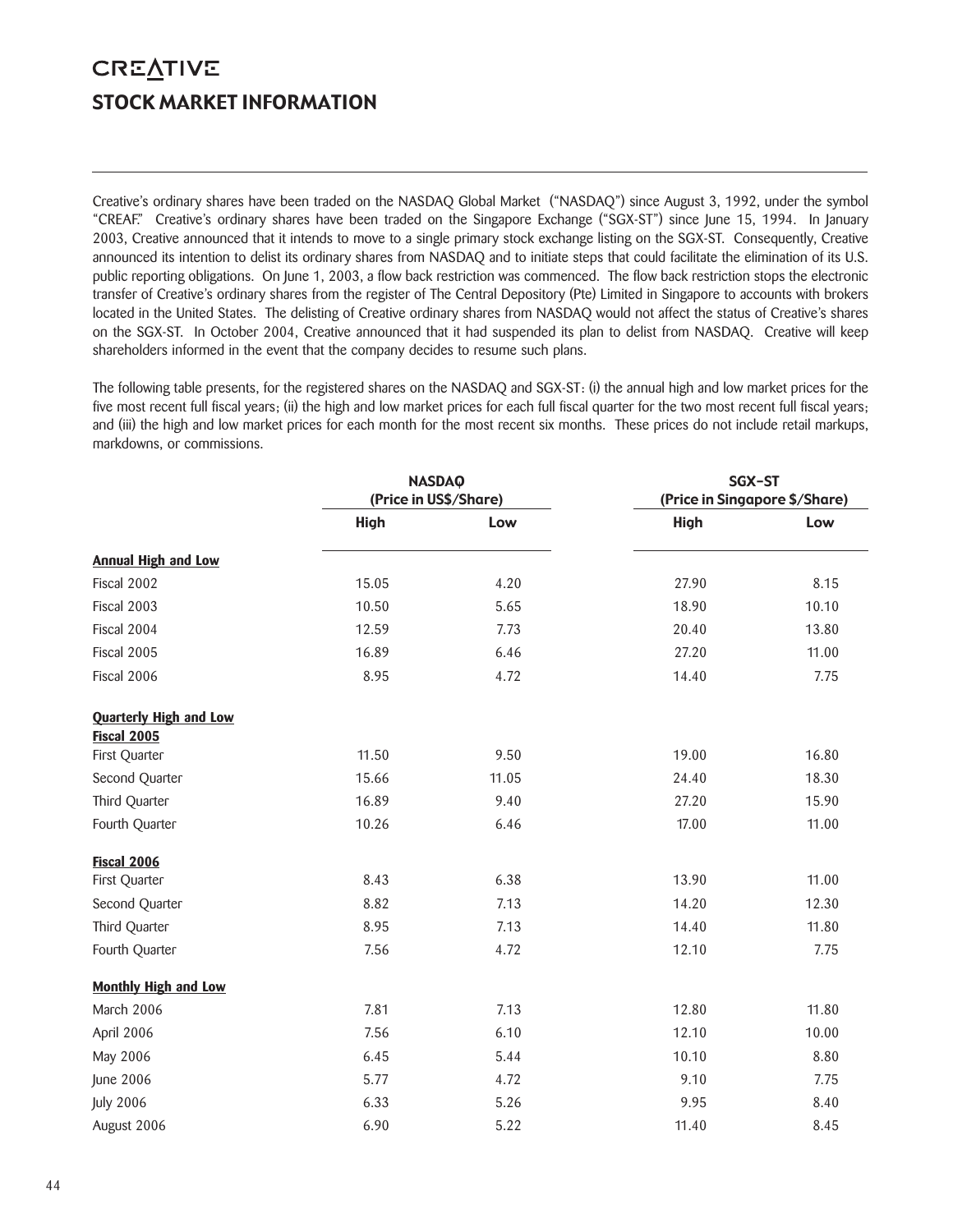# **CREATIVE**

As of August 18, 2006, there were approximately 15,046 shareholders of record of the ordinary shares, of which approximately 258 were registered in the US, and approximately 14,788 in Singapore. Because many of the US shares are held by brokers and other institutions on behalf of shareholders, Creative is unable to estimate the total number of shareholders represented by these US record holders.

On August 18, 2006, the closing price of Creative's ordinary shares on the NASDAQ Global Market was \$5.81 and on the SGX-ST was S\$9.25.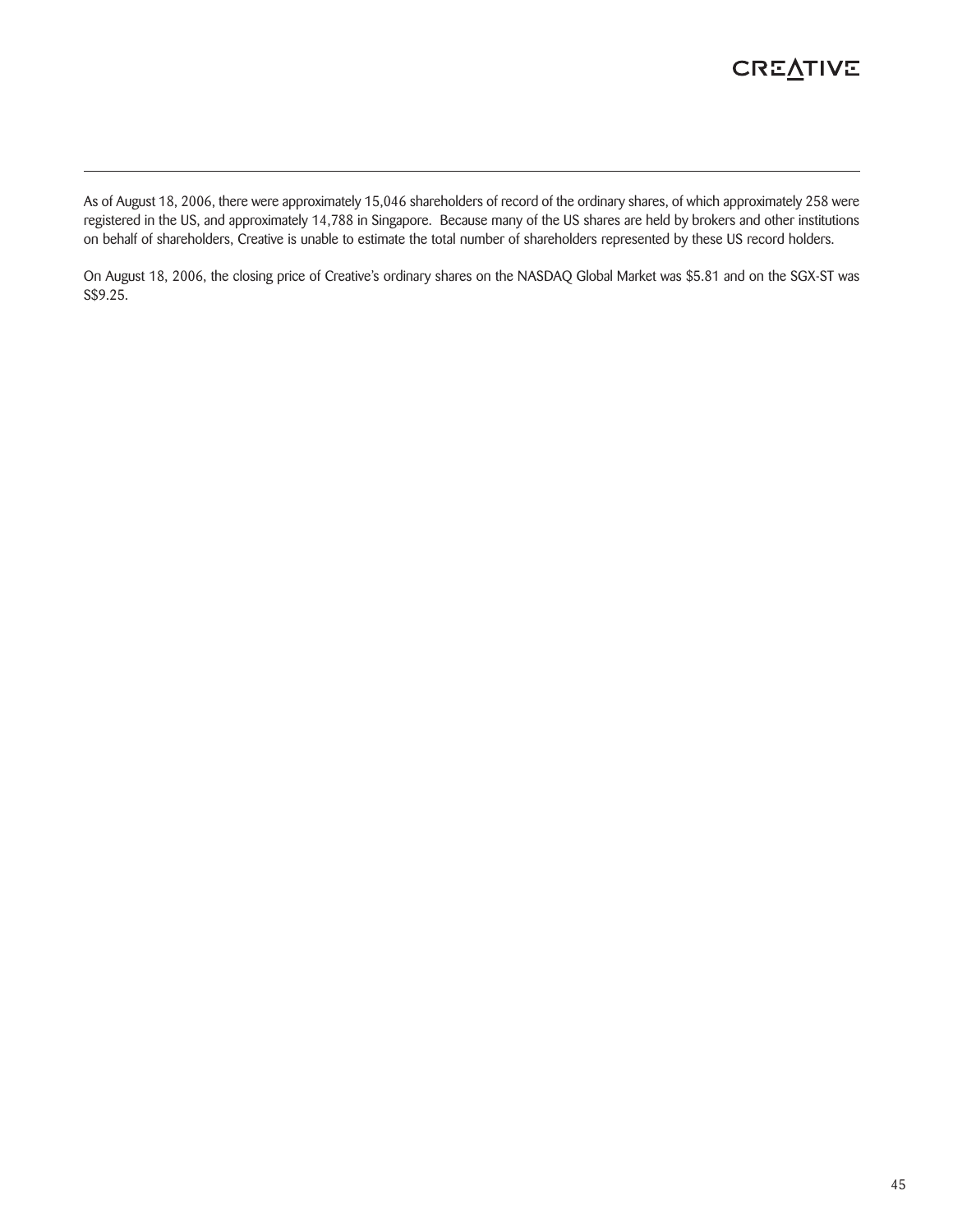# **CREATIVE** THE CREATIVE NETWORK

#### **Worldwide Corporate Headquarters**

Creative Technology Ltd. 31 International Business Park, Creative Resource, Singapore 609921 Tel: +65-6895 4000 Fax: +65-6895 4999 Website: www.creative.com

### **US Headquarters**

Creative Labs, Inc. 1901 McCarthy Boulevard, Milpitas, CA 95035 Tel: +1-408-428 6600 Fax: +1-408-428 6611 Website: www.us.creative.com

#### **European Headquarters**

Creative Labs (Ireland) Ltd. Ballycoolin Business Park, Blanchardstown, Dublin 15, Ireland Tel: +353-1-820 6444 Fax: +353-1-820 9557 Website: www.europe.creative.com

#### **INSIDE USA**

Operations Center 2011 Senter Road, San Jose, CA 95112 Tel: +1 408-289 5600

Creative Labs Customer Response Center 1523 Cimarron Plaza, Stillwater, Oklahoma 74075 Tel: +1-405-742 6600 Fax: +1-405-742 6644

Cambridge SoundWorks, Inc. 100 Brickstone Square, 5<sup>th</sup> Floor Andover, MA 01810 Tel: +1-978-623 4400 Fax: +1-978-475 7265 Website: www.cambridgesoundworks.com

E-mu Systems, Inc. 1500 Green Hills Road, Suite 101 Scotts Valley, CA 95066 Tel: +1-831-438 1921 Fax: +1-831-438 8612 Website: www.emu.com

Creative Advanced Technology Center 1500 Green Hills Road, Suite 205 Scotts Valley, CA 95066 Tel: +1-831-440 2800 Fax: +1-831-438 8509

3Dlabs (Alabama) Inc. 9668 Madison Boulevard, Madison, AL 35758 Tel: +1-256-319 1100 Fax: +1-256-319 1114 Website: www.3dlabs.com

### **INSIDE ASIA**

#### **Singapore**

Broadxent Pte Ltd 31 International Business Park, Creative Resource, Singapore 60991 Tel: +65-6890 5200 Fax: +65-6890 5269

# **China**

Creative Future Computer Co. Ltd 15 WanQuanZhuang Road, HaiDian District Beijing, People's Republic of China 100089 Tel : +86-10-8255-1800 Fax: +86-10-8255-1020

Creative Technology (Qingdao) Ltd Huashan Township, Jimo City, Qingdao, Shandong People's Republic of China 266216 Tel : +86-532-8456-0336 Fax: +86-532-8456-0338

Creative Technology (China) Co. Ltd No. 16 Lane 647, Songtao Road, Hi-Tech Park, Pudong New District, Shanghai People's Republic of China 201203 Tel: +86-21-6100 1100 Fax: +86-21-6100 1105

# **Hong Kong**

Creative Labs (HK) Ltd Units 2807-12 28/F, Tower 1, Metroplaza 223, Hing Fong Road Kwai Fong, N.T. Hong Kong Tel: +852-2331 2930 Fax: +852-2957 9190

# **Japan**

Creative Media K.K. Kanda Eight Bldg., 3F, 4-6-7 Soto-Kanda, Chiyoda-Ku, Tokyo 101-0021, Japan Tel: +81-3-3256 5577 Fax: +81-3-3256 5221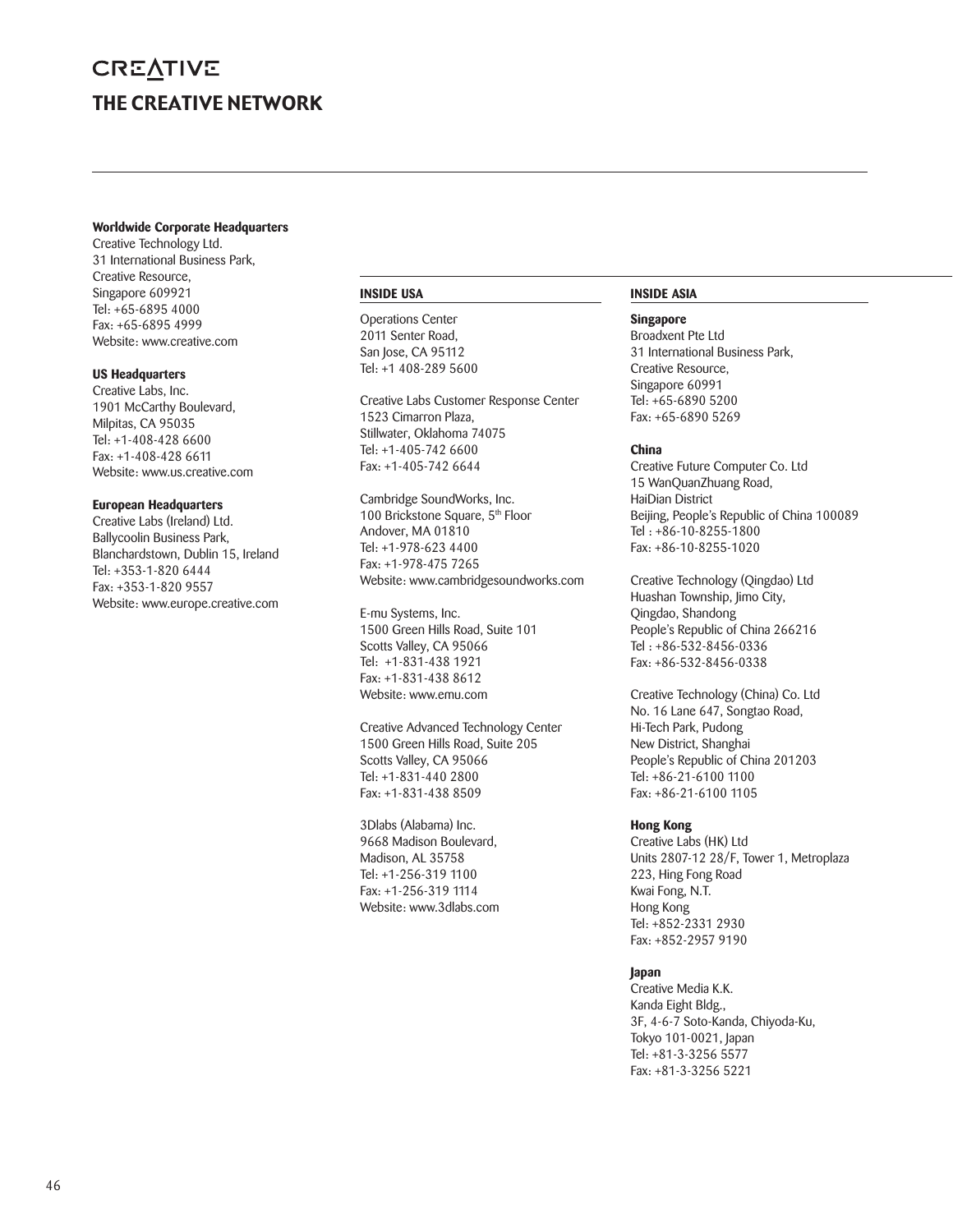#### **Malaysia**

Cubic Electronics Sdn Bhd No.1, Jalan T.U.43, Taman Tasik Utama, Air Keroh, 75450 Melaka, Malaysia Tel: +60-6-251 2888 Fax: +60-6-251 2999

Creative Labs Sdn Bhd Unit 11.06 Level 11 AMODA 22 Jalan Imbi 55100 Kuala Lumpur, Malaysia Tel: +03-2142 6759 Fax: +03-2144 4948

#### **Taiwan**

Creative Labs Taiwan Co., Ltd 2F, No. 5, Lane 345, YangGuang Street, Neihu District, Taipei City 114-68, Taiwan, R.O.C. Tel: +886-2-8797 2928 Fax: +886-2-8797 2488

#### **Australia/New Zealand**

Creative Labs Pty Ltd P.O.Box 7514 Silverwater 2128 Australia Tel: +61-2-9021 9800 Fax: +61-2-9021 9899

#### **United Arab Emirates**

Creative Labs (M.E.) FZE P.O. Box 17506 Jebel Ali Free Zone, Dubai United Arab Emirates Tel: +97-14-881 0260 Fax: +97-14-881 0261

#### **INSIDE EUROPE**

#### **Benelux**

Creative Labs NV Royal House, Coremansstraat 34 bus 2 B-2600 Berchem, Belgium Tel: +32-3-2878777 Fax: +32-3-2308550

#### **Denmark**

Creative Labs A/S Gydevang 39-41 DK-3450, Allerød, Denmark Tel: +45-48 16 84 00 Fax: +45-48 16 84 01

#### **France**

Creative Labs, SAS 102/116 Rue Victor Hugo 92686 Levallois-Perret Cedex, France Tel: +33-1 55 21 33 50 Fax: +33-1 55 21 33 51

### **Germany**

Creative Labs GmbH Feringastrasse 4 85774 Unterföhring, Germany Tel: +49-89-992 8710 Fax: +49-89-9928 7122

### **Italy**

Creative Labs Srl Strada 4 ED A/2 20090 Assago Milanofiori, (MI), Italy Tel: +39-02-822 8161 Fax: +39-02-5750 0768

### **Poland**

Creative Labs Sp. z o.o 02-708 Warsaw ul. Bzowa 21, Poland Tel: +48-22-853 02 66 Fax: +48-22-843 2283

#### **Portugal**

Creative Labs Lda. Edificio Monsanto Rua Alto do Montijo, Lt. 1 / 2 2794-088 Carnaxide, Portugal Tel: +351 214 169 010 Fax: +351 214 169 011

### **Spain**

Creative Labs, S.L. Constitución 1, 4º - 3º Edificio Diagonal 2 08960 Sant Just Desvern, Barcelona, Spain Tel: +34-93-470 3150 Fax: +34-93-499 0811

#### **Sweden**

Creative Technologies Scandinavia AB Spånga Center, Stormbyvägen 2-4, S-163 29 Spånga, Sweden Tel: +46-8-564 72020 Fax: +46-8-795 7835

### **United Kingdom**

Creative Labs (UK) Ltd Unit 3, The Pavilions Ruscombe Business Park Ruscombe, Berkshire, RG10 9NN, United Kingdom Tel: +44-118-9344 322 Fax: +44-118-9320 271

3Dlabs Ltd Meadlake Place Thorpe Lea Road Egham, Surrey, TW20 8HE, United Kingdom Tel: +44-178-4470 555 Fax: +44-178-4470 699